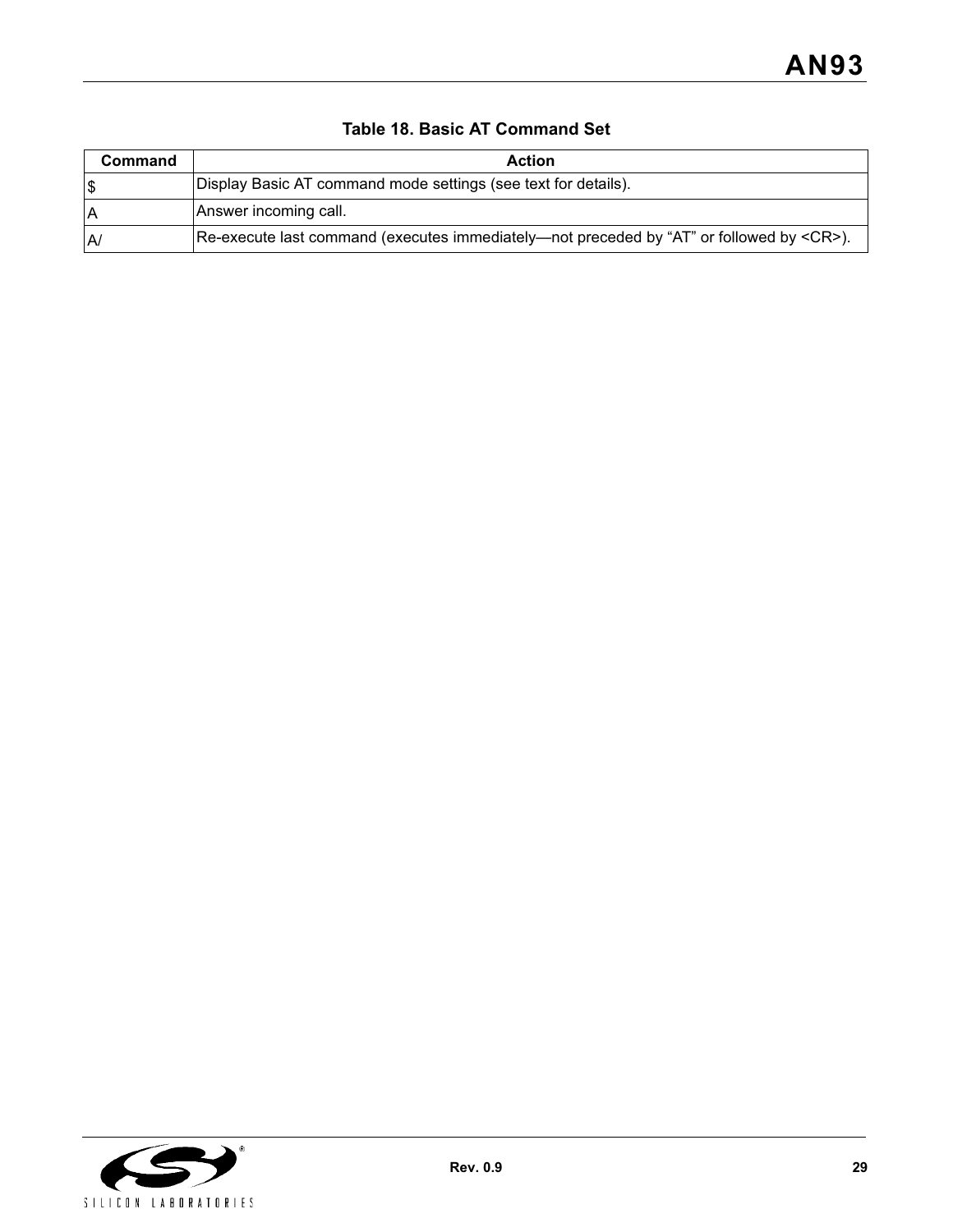| Command        | <b>Action</b>                                                                                                   |                                                                                                                                                                                                                                                                                                                                                                                                                                                                                                                                                                                                                                                                                                                                                                                                                                                                                                                                                                      |  |  |
|----------------|-----------------------------------------------------------------------------------------------------------------|----------------------------------------------------------------------------------------------------------------------------------------------------------------------------------------------------------------------------------------------------------------------------------------------------------------------------------------------------------------------------------------------------------------------------------------------------------------------------------------------------------------------------------------------------------------------------------------------------------------------------------------------------------------------------------------------------------------------------------------------------------------------------------------------------------------------------------------------------------------------------------------------------------------------------------------------------------------------|--|--|
| Dn             | Dial<br>The dial command, which may be followed by one or more dial command modifiers, dials a phone<br>number: |                                                                                                                                                                                                                                                                                                                                                                                                                                                                                                                                                                                                                                                                                                                                                                                                                                                                                                                                                                      |  |  |
|                | <b>Modifier</b>                                                                                                 | <b>Function</b>                                                                                                                                                                                                                                                                                                                                                                                                                                                                                                                                                                                                                                                                                                                                                                                                                                                                                                                                                      |  |  |
|                | ! or &                                                                                                          | Flash hook-switch for U4F (FHT) ms (default: 500<br>ms)                                                                                                                                                                                                                                                                                                                                                                                                                                                                                                                                                                                                                                                                                                                                                                                                                                                                                                              |  |  |
|                | , or $\leq$                                                                                                     | Pause before continuing for S8 seconds (default: 2<br>seconds)                                                                                                                                                                                                                                                                                                                                                                                                                                                                                                                                                                                                                                                                                                                                                                                                                                                                                                       |  |  |
|                | $\vdots$                                                                                                        | Return to AT command mode after verifying dial<br>tone and dialing any digits.                                                                                                                                                                                                                                                                                                                                                                                                                                                                                                                                                                                                                                                                                                                                                                                                                                                                                       |  |  |
|                | @                                                                                                               | Wait for silence. Returns "No Answer" when call is<br>terminated without a silent period after ringing.                                                                                                                                                                                                                                                                                                                                                                                                                                                                                                                                                                                                                                                                                                                                                                                                                                                              |  |  |
|                | G                                                                                                               | Telephone voting mode. This modifier, intended for<br>use in Japan, enables a special dial-in voting mode<br>that may be used with certain automated voting<br>systems. When this modifier is placed anywhere in<br>the dial string (e.g, ATDG), the Si2493/57/34/15/04<br>dials the phone number and waits S7 seconds (60<br>by default) to detect a busy tone. When the busy<br>tone is detected, the Si2493/57/34/15/04 reports<br>whether a polarity reversal occurs between the<br>time the last digit is dialed and the detection of the<br>busy tone. If the S7 timeout occurs prior to a busy<br>tone detect, "NO CARRIER" will be reported.<br>Polarity reversal monitoring begins after the last<br>digit is dialed and ends when a busy tone is<br>detected or S7 times out.<br>The Si2493/57/34/15/04 reports either "POLARITY<br>REVERSAL" or "NO POLARITY REVERSAL". It is<br>not possible to establish a modem connection<br>when using this command. |  |  |
|                | L<br>P                                                                                                          | <b>Radial Last Number</b><br>Pulse (rotary) dialing—pulse digits: 0, 1, 2, 3, 4, 5,                                                                                                                                                                                                                                                                                                                                                                                                                                                                                                                                                                                                                                                                                                                                                                                                                                                                                  |  |  |
|                |                                                                                                                 | 6, 7, 8, 9                                                                                                                                                                                                                                                                                                                                                                                                                                                                                                                                                                                                                                                                                                                                                                                                                                                                                                                                                           |  |  |
|                | T                                                                                                               | Tone (DTMF) dialing--DTMF digits: *, #, A, B, C,<br>D, 0, 1, 2, 3, 4, 5, 6, 7, 8, 9                                                                                                                                                                                                                                                                                                                                                                                                                                                                                                                                                                                                                                                                                                                                                                                                                                                                                  |  |  |
|                | W                                                                                                               | Wait for dial tone before continuing for S14 sec-<br>onds (default: 12 seconds). Blind dialing modes<br>X0, X1, and X3 do not affect the W command.<br>If the DOP bit (U7A, bit 7) is set, the "ATDTW"<br>command causes the Si2457/34/15 to pause dial-<br>ing and either report an "OK" if a dial tone is<br>detected or "NO DIALTONE" if a dial tone is not<br>detected.                                                                                                                                                                                                                                                                                                                                                                                                                                                                                                                                                                                          |  |  |
| En             | Local DTE echo.                                                                                                 |                                                                                                                                                                                                                                                                                                                                                                                                                                                                                                                                                                                                                                                                                                                                                                                                                                                                                                                                                                      |  |  |
| E <sub>0</sub> | Disable.                                                                                                        |                                                                                                                                                                                                                                                                                                                                                                                                                                                                                                                                                                                                                                                                                                                                                                                                                                                                                                                                                                      |  |  |
| E1             | Enable.                                                                                                         |                                                                                                                                                                                                                                                                                                                                                                                                                                                                                                                                                                                                                                                                                                                                                                                                                                                                                                                                                                      |  |  |

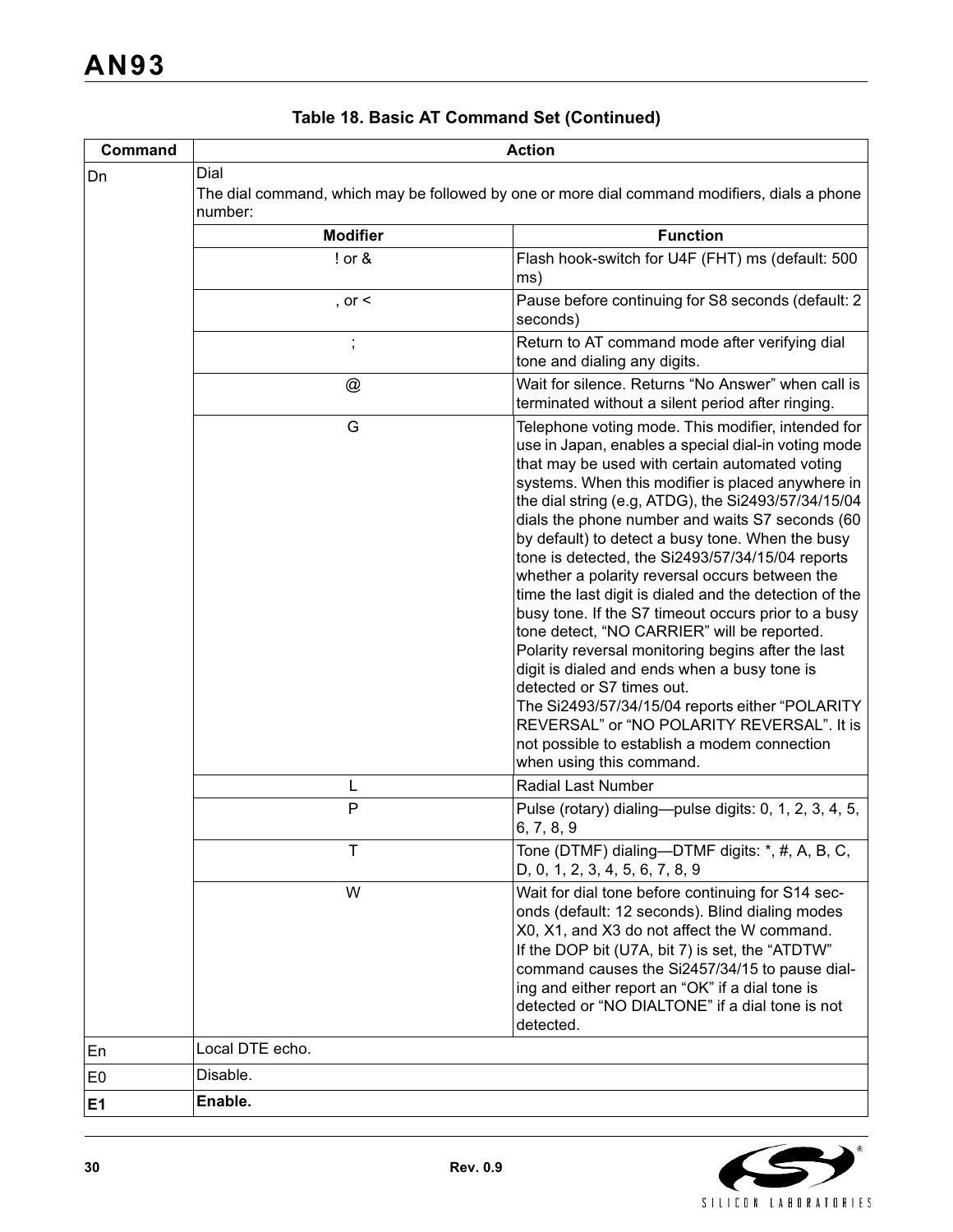| Command           | <b>Action</b>                                                                                                                      |                 |  |  |
|-------------------|------------------------------------------------------------------------------------------------------------------------------------|-----------------|--|--|
| Hn                | Hook-switch.                                                                                                                       |                 |  |  |
| H <sub>0</sub>    | Go on-hook (hang up modem).                                                                                                        |                 |  |  |
| H1                | Go off-hook.                                                                                                                       |                 |  |  |
| In                | Identification and checksum.                                                                                                       |                 |  |  |
| $\overline{10}$   | Display Si2493/57/34/15/04 revision code.<br>$A =$ Revision A.                                                                     |                 |  |  |
|                   | $B =$ Revision B, etc.                                                                                                             |                 |  |  |
| $\vert$ 1         | Display Si2493/57/34/15/04 firmware revision code (numeric).                                                                       |                 |  |  |
|                   | <b>No Patch</b>                                                                                                                    |                 |  |  |
| <b>AT Command</b> | <b>Chip Revision</b>                                                                                                               | <b>Response</b> |  |  |
| ATI0              | B                                                                                                                                  | B               |  |  |
| ATI1              | B                                                                                                                                  | 00              |  |  |
| ATI0              | C                                                                                                                                  | $\mathsf{C}$    |  |  |
| ATI1              | $\mathsf{C}$                                                                                                                       | 00              |  |  |
|                   | Revision B Patch (rb_pX_YYYY)                                                                                                      |                 |  |  |
| <b>AT Command</b> | <b>Chip Revision</b>                                                                                                               | <b>Response</b> |  |  |
| ATI0              | B                                                                                                                                  | B               |  |  |
| ATI1              | B                                                                                                                                  | X               |  |  |
| ATI0              | $\mathsf{C}$                                                                                                                       | B               |  |  |
| ATI1              | $\mathsf{C}$                                                                                                                       | X               |  |  |
|                   | Revision C Patch (rc_pX_YYYY)                                                                                                      |                 |  |  |
| <b>AT Command</b> | <b>Chip Revision</b>                                                                                                               | <b>Response</b> |  |  |
| ATI0              | B (not allowed)                                                                                                                    | N/A             |  |  |
| ATI1              | B (not allowed)                                                                                                                    | N/A             |  |  |
| ATI0              | $\mathsf C$                                                                                                                        | $\mathsf C$     |  |  |
| ATI1              | $\mathsf C$                                                                                                                        | X               |  |  |
| <b>Command</b>    | <b>Action</b>                                                                                                                      |                 |  |  |
| 13                | Display line-side revision code.<br>18(10)C = Si3018/10 revision C.                                                                |                 |  |  |
| 16                | Display the ISO modem model number.<br>$2404 = Si2404$<br>$2415 = Si2415$<br>$2434 = Si2434$<br>$2457 = Si2457$<br>$2493 = Si2493$ |                 |  |  |

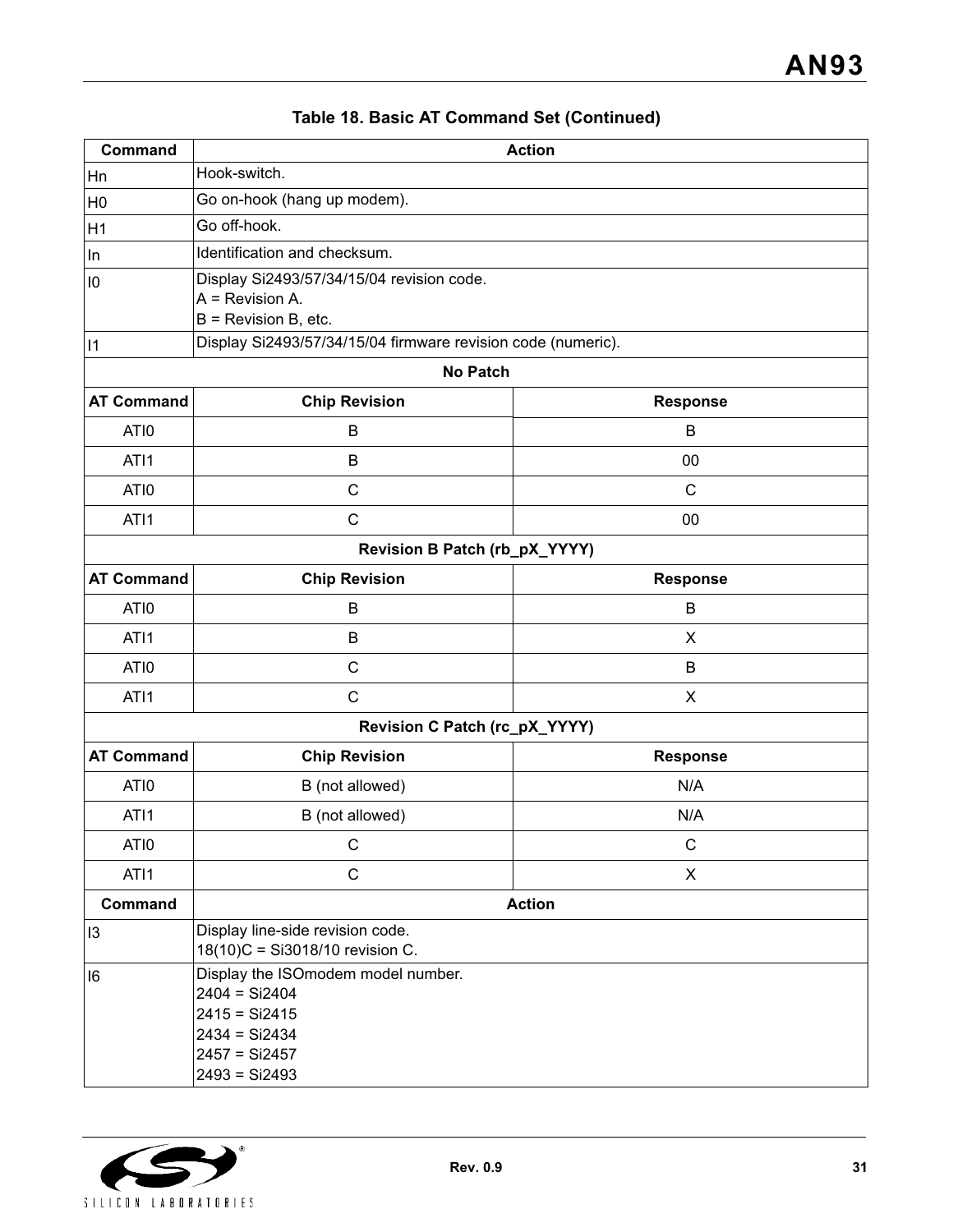| Command        | <b>Action</b>                                                                     |                                                                                  |  |  |
|----------------|-----------------------------------------------------------------------------------|----------------------------------------------------------------------------------|--|--|
| 7              | Diagnostic Results 1.                                                             |                                                                                  |  |  |
|                | Format                                                                            | <b>Description</b>                                                               |  |  |
|                | RX <rx_rate>,TX <tx_rate><br/>PROTOCOL: <protocol></protocol></tx_rate></rx_rate> | Receive/transmit data rate in bps<br>Error correction/data compression protocol. |  |  |
|                | <b>LOCAL NAK <rre></rre></b>                                                      | Number of V.42 receive errors                                                    |  |  |
|                | <b>REMOTE NAK <rte></rte></b>                                                     | Number of V.42 transmit errors                                                   |  |  |
|                | RETRN/RR <rn></rn>                                                                | Number of retrains/rate renegotiations                                           |  |  |
|                | DISC REASON <dr></dr>                                                             | Disconnect reason code (see Table 23)                                            |  |  |
| 18             | Diagnostic Results 2.                                                             |                                                                                  |  |  |
|                | Format                                                                            | <b>Description</b>                                                               |  |  |
|                | RX LEVEL <rx_level><br/>TX LEVEL <tx level=""></tx></rx_level>                    | Receive level power in dBm<br>Transmit level power in dBm.                       |  |  |
|                | EFFECTIVE S/N <esn></esn>                                                         | Effective signal-to-noise ratio in dB                                            |  |  |
|                | RESIDUAL ECHO <re></re>                                                           | Ratio of residual echo to signal in dB                                           |  |  |
| Ln             | Speaker Volume                                                                    |                                                                                  |  |  |
| L1             | Low                                                                               |                                                                                  |  |  |
| L2             | Medium                                                                            |                                                                                  |  |  |
| L <sub>3</sub> | High                                                                              |                                                                                  |  |  |
| Mn             | Speaker operation (via AOUT).                                                     |                                                                                  |  |  |
| M0             | Speaker is always off.                                                            |                                                                                  |  |  |
| M <sub>1</sub> | Speaker is on while dialing and handshaking; off in data mode.                    |                                                                                  |  |  |
| M <sub>2</sub> | Speaker is always on.                                                             |                                                                                  |  |  |
| M <sub>3</sub> | Speaker is off while dialing; on during handshaking and retraining.               |                                                                                  |  |  |
| On             | Return to data mode from command mode.                                            |                                                                                  |  |  |
| O <sub>0</sub> | Return to data mode.                                                              |                                                                                  |  |  |
| O <sub>1</sub> | Return to data mode and perform a full retrain (at any speed except 300 bps).     |                                                                                  |  |  |
| O <sub>2</sub> | Return to data mode and perform rate renegotiation.                               |                                                                                  |  |  |
| Qn             | Response mode.                                                                    |                                                                                  |  |  |
| ${\bf Q0}$     | Enable result codes. (See Table 22.)                                              |                                                                                  |  |  |
| Q <sub>1</sub> | Disable result codes. (Enable quiet mode.)                                        |                                                                                  |  |  |
| R              | Initiate V.23 Reversal (U53 bit 15 must be set.)                                  |                                                                                  |  |  |
| Sn             | S-Register operations. (See Table 31.)                                            |                                                                                  |  |  |
| S\$            | List contents of all S-registers.                                                 |                                                                                  |  |  |
| Sn?            | Display contents of S-register n.                                                 |                                                                                  |  |  |
| $Sn = x$       | Set S-register n to value x. (n and x are decimal values.)                        |                                                                                  |  |  |
| Vn             | Result code type. (See Table 22.)                                                 |                                                                                  |  |  |
| V <sub>0</sub> | Numeric result codes.                                                             |                                                                                  |  |  |
| V <sub>1</sub> | Verbal result codes.                                                              |                                                                                  |  |  |

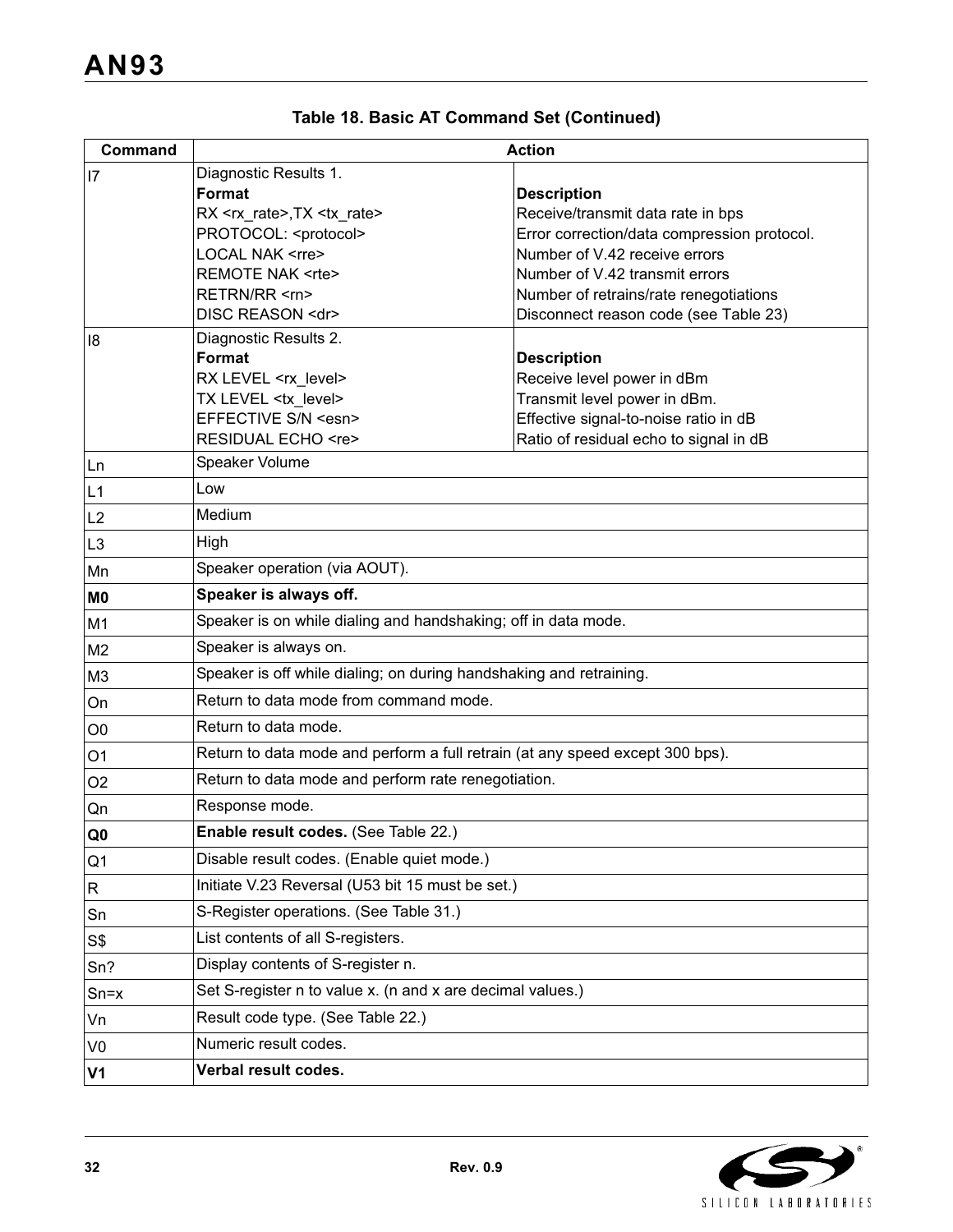| Command        | <b>Action</b>                                                                                                                                                                                                                                                                                                                                                                                                                                                                                                                                                                                    |  |  |  |
|----------------|--------------------------------------------------------------------------------------------------------------------------------------------------------------------------------------------------------------------------------------------------------------------------------------------------------------------------------------------------------------------------------------------------------------------------------------------------------------------------------------------------------------------------------------------------------------------------------------------------|--|--|--|
| Xn             | Call Progress Monitor (CPM)-This command controls which CPM signals are monitored and<br>reported to the host from the Si2493/57/34/15/04. (See Table 22.)                                                                                                                                                                                                                                                                                                                                                                                                                                       |  |  |  |
| X <sub>0</sub> | Basic results; disable CPM—Blind dial (does not wait for dial tone). CONNECT message does not<br>include speed.                                                                                                                                                                                                                                                                                                                                                                                                                                                                                  |  |  |  |
| X1             | Extended results; disable CPM-Blind dial. CONNECT message includes speed.                                                                                                                                                                                                                                                                                                                                                                                                                                                                                                                        |  |  |  |
| X2             | Extended results and detect dial tone only. X1 with dial tone detection.                                                                                                                                                                                                                                                                                                                                                                                                                                                                                                                         |  |  |  |
| X <sub>3</sub> | Extended results and detect busy only. X1 with busy tone detection.                                                                                                                                                                                                                                                                                                                                                                                                                                                                                                                              |  |  |  |
| <b>X4</b>      | Extended results, full CPM. X1 with dial and busy tone detection.                                                                                                                                                                                                                                                                                                                                                                                                                                                                                                                                |  |  |  |
| X <sub>5</sub> | Extended results—Full CPM enabled including ringback detection. X4 with ring back detection.                                                                                                                                                                                                                                                                                                                                                                                                                                                                                                     |  |  |  |
| Yn             | Long space disconnect—Modem hangs up after 1.5 seconds or more of continuous space while<br>on-line.                                                                                                                                                                                                                                                                                                                                                                                                                                                                                             |  |  |  |
| Y <sub>0</sub> | Disable.                                                                                                                                                                                                                                                                                                                                                                                                                                                                                                                                                                                         |  |  |  |
| Y1             | Enable.                                                                                                                                                                                                                                                                                                                                                                                                                                                                                                                                                                                          |  |  |  |
| Z              | Hard Reset—This command is functionally-equivalent to pulsing the RESET pin low.                                                                                                                                                                                                                                                                                                                                                                                                                                                                                                                 |  |  |  |
| :E             | Read from serial EEPROM. The format is AT: Ehhhh where hhhh = EEPROM address in hexadec-<br>imal.                                                                                                                                                                                                                                                                                                                                                                                                                                                                                                |  |  |  |
| $\mathbf{d}$   | Interrupt Read-This command causes the ISOmodem to report the lower eight bits of the inter-<br>rupt register U70 (IO0). The CID, OCD, PPD, and RI bits of this register are cleared, and the INT<br>pin (INT bit in parallel mode) is deactivated on this read.                                                                                                                                                                                                                                                                                                                                 |  |  |  |
| :LPhh          | Read Quick Connect data.<br>hh is a hex value. Data is read as follows:<br>: $LP0$<br>$d_1d_8$<br>:LP <sub>8</sub><br>$d_9d_{16}$<br>:LP <sub>10</sub><br>$d_{17}d_{24}$<br>: $LP_{18}$<br>$d_{25}d_{32}$                                                                                                                                                                                                                                                                                                                                                                                        |  |  |  |
| :M             | Write to serial EEPROM. The format is AT:Mhhhh, xxxx where hhhh = EEPROM address in hexa-<br>decimal, and xxxx = EEPROM data in hexadecimal.                                                                                                                                                                                                                                                                                                                                                                                                                                                     |  |  |  |
| :P             | Program RAM Write-This command is used to upload firmware supplied by Silicon Labs to the<br>Si2493/57/34/15/04. The format for this command is AT:Phhhh,xxxx,yyyy, where hhhh is the<br>first address in hexadecimal, and xxxx, yyyy, is data in hexadecimal. Only one :P command is<br>allowed per AT command line. No other commands can be concatenated in the :P command line.<br>This command is <b>only</b> for use with special files provided by Silicon Laboratories. Do not attempt to<br>use this command for any other purpose. Use &T6 to display checksum for patch verification. |  |  |  |
| :R             | U-Register Read-This command reads U-Register values in hexadecimal.<br>The format is AT:Rhh, where<br>hh = A particular U-Register address in hexadecimal.<br>The AT:R command displays all U- register values.<br>Only one : R command is allowed per AT command line.                                                                                                                                                                                                                                                                                                                         |  |  |  |

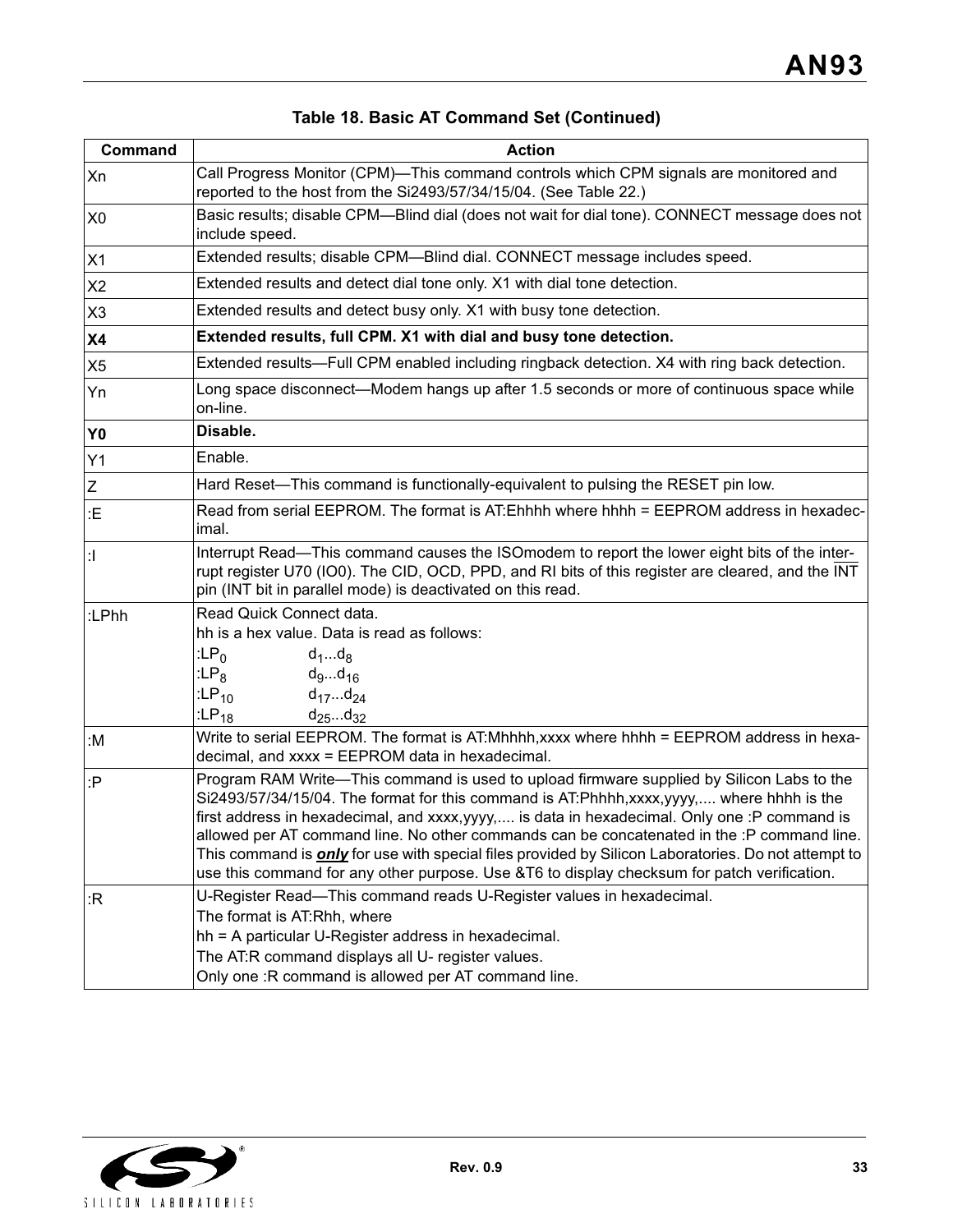| <b>Command</b> | <b>Action</b>                                                                                                                                          |  |  |
|----------------|--------------------------------------------------------------------------------------------------------------------------------------------------------|--|--|
| :U             | U-Register Write-This command writes to the 16-bit U-Registers. The format is<br>AT: Uhh, xxxx, yyyy, zzzz, , where                                    |  |  |
|                | hh = user-access address in hexadecimal.                                                                                                               |  |  |
|                | xxxx = data in hexadecimal to be written to location hh.                                                                                               |  |  |
|                | yyyy = data in hexadecimal to be written to location (hh + 1).                                                                                         |  |  |
|                | $zzzz =$ data in hexadecimal to be written to location (hh + 2).                                                                                       |  |  |
|                | etc.                                                                                                                                                   |  |  |
|                | Only one : U command is allowed per AT command line.                                                                                                   |  |  |
| $+DR=X$        | Data compression reporting.                                                                                                                            |  |  |
|                | $\underline{\mathsf{X}}$<br>Mode                                                                                                                       |  |  |
|                | <b>Disabled</b><br>0                                                                                                                                   |  |  |
|                | 1<br>Enabled                                                                                                                                           |  |  |
|                | If enabled, the intermediate result code is transmitted at the point after error control negotiation.<br>The format of this result code is as follows: |  |  |
|                | Result code<br>Mode                                                                                                                                    |  |  |
|                | +DR:NONE<br>Data compression is not in use                                                                                                             |  |  |
|                | +DR:V42B<br>Rec. V.42bis is in use in both directions                                                                                                  |  |  |
|                | +DR:V42B RD<br>Rec. V.42bis is in use in receive direction only                                                                                        |  |  |
|                | +DR:V42B TD<br>Rec. V.42bis is in use in transmit directions only                                                                                      |  |  |
|                | Rec. V.44 is in use in both directions<br>+DR:V44                                                                                                      |  |  |
|                | +DR:V44 RD<br>Rec. V.44 is in use in receive direction only                                                                                            |  |  |
|                | +DR:V44 TD<br>Rec. V.44 is in use in transmit directions only                                                                                          |  |  |
| $+DS=$         | Controls V.42bis data compression function.                                                                                                            |  |  |
| A,B,C,D        | <b>Direction</b><br>A                                                                                                                                  |  |  |
|                | 0<br>No compression $(V.42$ bis P0 = 0)                                                                                                                |  |  |
|                | Transmit only<br>1                                                                                                                                     |  |  |
|                | $\overline{2}$<br>Receive only                                                                                                                         |  |  |
|                | 3<br>Both Directions (V.42bis P0 = 11)                                                                                                                 |  |  |
|                | Compression_negotiation<br>B                                                                                                                           |  |  |
|                | Do not disconnect if Rec. V.42 is not negotiated.<br>0                                                                                                 |  |  |
|                | Disconnect is Rec. V.42 is not negotiated.<br>1                                                                                                        |  |  |
|                | C<br>Max_dict 512 to 65535                                                                                                                             |  |  |
|                | D<br>Max_string 6 to 250                                                                                                                               |  |  |

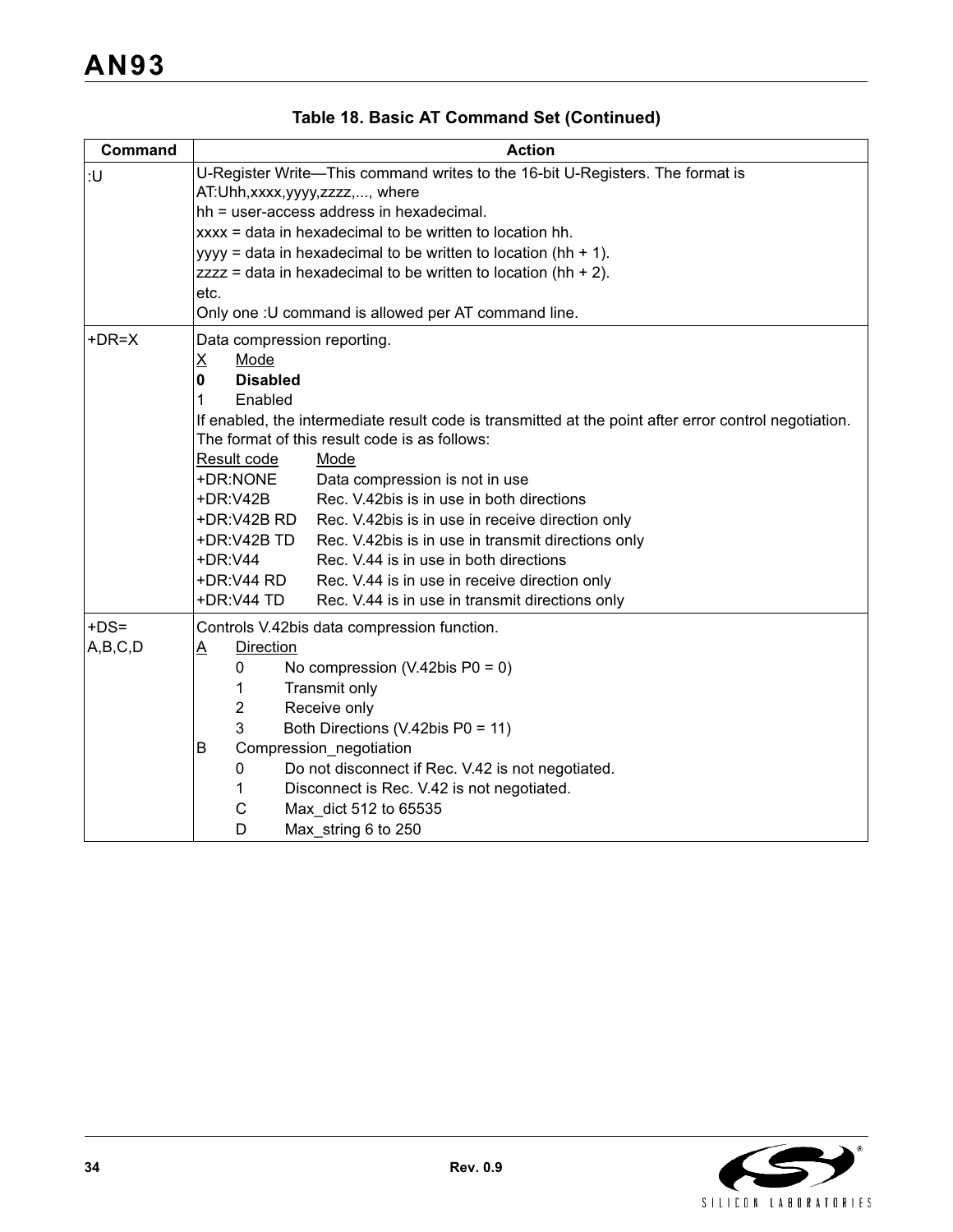| Command                                                                                                                                | <b>Action</b>                                                                                 |  |  |  |  |
|----------------------------------------------------------------------------------------------------------------------------------------|-----------------------------------------------------------------------------------------------|--|--|--|--|
| $+DS44 =$                                                                                                                              | Controls V.44 data compression function*.                                                     |  |  |  |  |
| $\left\vert \mathsf{A},\mathsf{B},\mathsf{C},\mathsf{D},\mathsf{E},\mathsf{F},\mathsf{G},\left\vert \underline{\mathsf{A}}\right\vert$ | Direction                                                                                     |  |  |  |  |
| H,I                                                                                                                                    | No compression $(V.42$ bis P0 = 0)<br>0                                                       |  |  |  |  |
|                                                                                                                                        | Transmit only<br>1                                                                            |  |  |  |  |
|                                                                                                                                        | $\overline{2}$<br>Receive only                                                                |  |  |  |  |
|                                                                                                                                        | 3<br>Both Directions (V.42bis P0 = 11)                                                        |  |  |  |  |
|                                                                                                                                        | B<br>Compression_negotiation                                                                  |  |  |  |  |
|                                                                                                                                        | Do not disconnect if Rec. V.42 is not negotiated<br>0                                         |  |  |  |  |
|                                                                                                                                        | Disconnect is Rec. V.42 is not negotiated                                                     |  |  |  |  |
|                                                                                                                                        | С<br>Capability                                                                               |  |  |  |  |
|                                                                                                                                        | Stream method<br>0                                                                            |  |  |  |  |
|                                                                                                                                        | Packet method                                                                                 |  |  |  |  |
|                                                                                                                                        | $\overline{2}$<br>Multi-packet method                                                         |  |  |  |  |
|                                                                                                                                        | Max codewords tx 256 to 65536<br>D                                                            |  |  |  |  |
|                                                                                                                                        | Max codewords rx 256 to 65536<br>Е                                                            |  |  |  |  |
|                                                                                                                                        | F<br>Max string tx 32 to 255                                                                  |  |  |  |  |
|                                                                                                                                        | Max string rx 32 to 255<br>G                                                                  |  |  |  |  |
|                                                                                                                                        | H<br>Max_history_tx $\geq 512$                                                                |  |  |  |  |
|                                                                                                                                        | Max history $rx \ge 512$                                                                      |  |  |  |  |
|                                                                                                                                        | *Note: Si2493 only                                                                            |  |  |  |  |
| $+ES = A, B, C$                                                                                                                        | Enable synchronous access mode                                                                |  |  |  |  |
|                                                                                                                                        | A – specifies the mode of operation when initiating a modem connection                        |  |  |  |  |
|                                                                                                                                        | D = Disable synchronous access mode                                                           |  |  |  |  |
|                                                                                                                                        | 6 = Enable synchronous access mode when connection is completed and data state is             |  |  |  |  |
|                                                                                                                                        | entered.                                                                                      |  |  |  |  |
|                                                                                                                                        | B - This parameter should not be used.                                                        |  |  |  |  |
|                                                                                                                                        | C - Specifies the mode of operation when answer a modem connection                            |  |  |  |  |
|                                                                                                                                        | D = Disable synchronous access mode                                                           |  |  |  |  |
|                                                                                                                                        | 8 = Enable synchronous access mode when connection is completed and data state is<br>entered. |  |  |  |  |

**Table 18. Basic AT Command Set (Continued)**

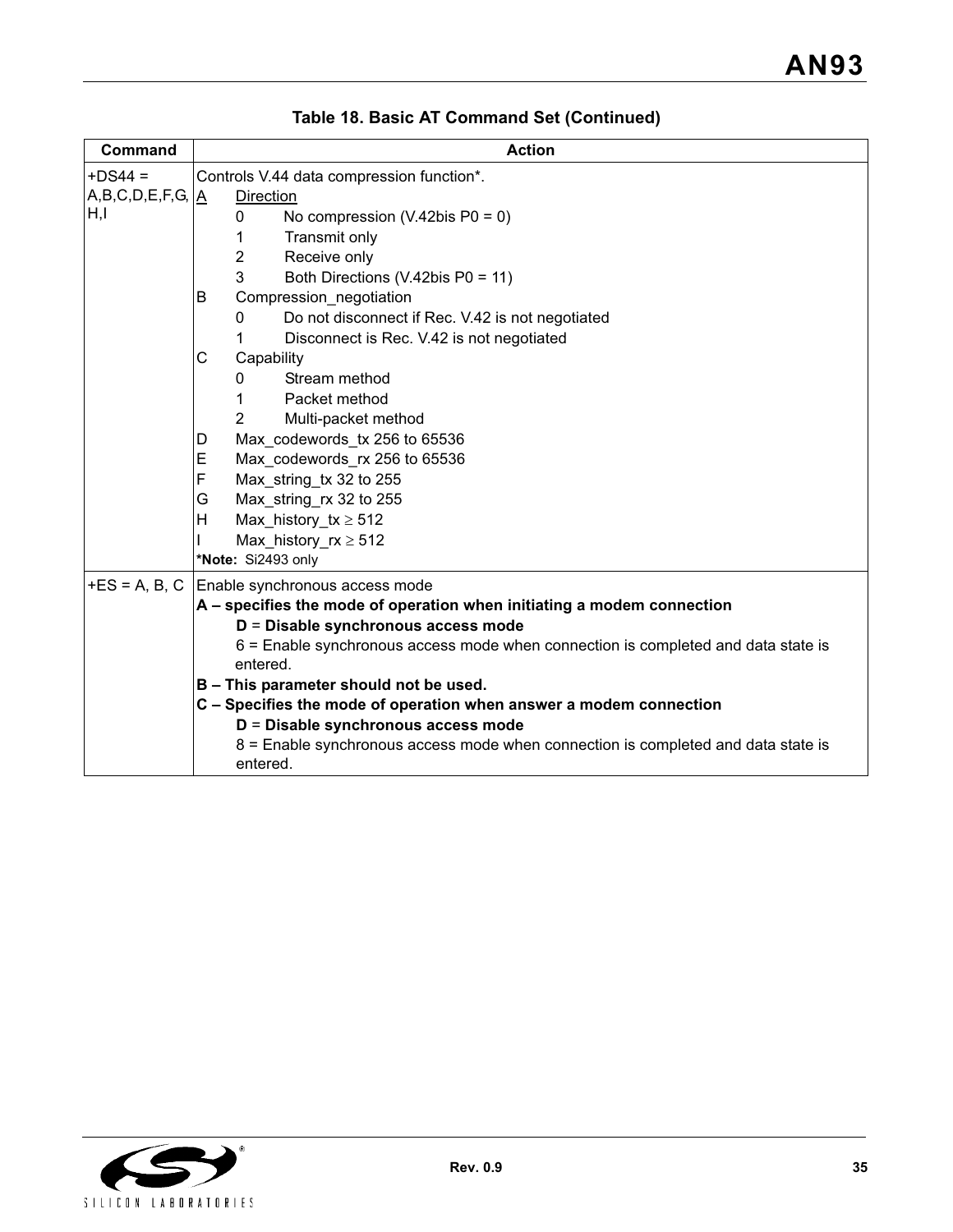| Command       | <b>Action</b>                                                                                 |  |  |  |  |
|---------------|-----------------------------------------------------------------------------------------------|--|--|--|--|
| $+ESA =$      | Synchronous access mode control options                                                       |  |  |  |  |
| A,B,C,D,E,F,G | A-Specifies action taken if an underrun condition occurs during transparent sub-mode          |  |  |  |  |
|               | 0 = Modem transmits 8-bit SYN sequences (see +ESA[G]) on idle.                                |  |  |  |  |
|               | B-Specifies action taken if an underrun condition occurs after a flag during framed sub-      |  |  |  |  |
|               | mode                                                                                          |  |  |  |  |
|               | 0 = Modem transmits 8-bit HDLC flags on idle.                                                 |  |  |  |  |
|               | C - Specifies action taken if an underrun or overrun condition occurs after a non-flag during |  |  |  |  |
|               | framed sub-mode                                                                               |  |  |  |  |
|               | 0 = Modem transmits abort on underrun in middle of frame.                                     |  |  |  |  |
|               | 1 = Modem transmits flag on underrun in middle of frame and notifies host of underrun or      |  |  |  |  |
|               | overrun.                                                                                      |  |  |  |  |
|               | D - Specifies V.34 half duplex operation. This parameter should not be used.                  |  |  |  |  |
|               | E - Specifies CRC polynomial used while in framed sub-mode                                    |  |  |  |  |
|               | $0 = CRC$ generation checking disable                                                         |  |  |  |  |
|               | 1 = 16-bit CRC generation and checking is performed by the modem                              |  |  |  |  |
|               | F - Specifies NRZI encoding and decoding                                                      |  |  |  |  |
|               | 0 = NRZI encoding and decoding disabled                                                       |  |  |  |  |
|               | G - Defines 8-bit SYN                                                                         |  |  |  |  |
|               | $255$ = Fixed at 255 (marks)                                                                  |  |  |  |  |
| $+FCLASS = X$ | Class 1 Mode Enable.                                                                          |  |  |  |  |
|               | Mode<br><u>x</u>                                                                              |  |  |  |  |
|               | Off<br>0                                                                                      |  |  |  |  |
|               | Enables support for V.29 Fast Connect mode.<br>1                                              |  |  |  |  |
|               | SMS mode<br>256                                                                               |  |  |  |  |
| $+FRM = X$    | Class 1 Receive Carrier.                                                                      |  |  |  |  |
|               | Mode<br><u>x</u>                                                                              |  |  |  |  |
|               | $\overline{2}$<br>Detect V.21 (980 Hz) tone for longer than 100 ms, then send answer tone     |  |  |  |  |
|               | (2100/2225 Hz) for 200 ms.                                                                    |  |  |  |  |
|               | V.29 short synchronous.<br>95                                                                 |  |  |  |  |
|               | 96<br>V.29 full synchronous.                                                                  |  |  |  |  |
|               | 200<br>Returns to data mode prepared to receive an SMS message.                               |  |  |  |  |
| $+FTM = X$    | Class 1 Transmit Carrier.                                                                     |  |  |  |  |
|               | Х<br>Mode                                                                                     |  |  |  |  |
|               | 2<br>Transmit V.21 (980 Hz) tone and detect (2100/2225 Hz). Stop transmit 980 Hz when         |  |  |  |  |
|               | (2100/2225 Hz is detected.                                                                    |  |  |  |  |
|               | Same as &T4, but transmit V.29 7200 bps. Data pattern set by S40 register. AT +<br>53         |  |  |  |  |
|               | FCLASS = 0 must be sent to restore the ISO modem to normal operation after test.              |  |  |  |  |
|               | Same as &T4, but transmit V.29 9600 bps. Data pattern set by S40 register. AT +<br>54         |  |  |  |  |
|               | FCLASS = 0 must be sent to restore the ISOmodem to normal operation after test.               |  |  |  |  |
|               | 95<br>V.29 short synchronous.                                                                 |  |  |  |  |
|               | V.29 full synchronous.<br>96                                                                  |  |  |  |  |
|               | 201<br>Returns to data mode prepared to transmit an SMS protocol 1 message.                   |  |  |  |  |
|               | 202<br>Returns to data mode prepared to transmit an SMS protocol 2 message.                   |  |  |  |  |

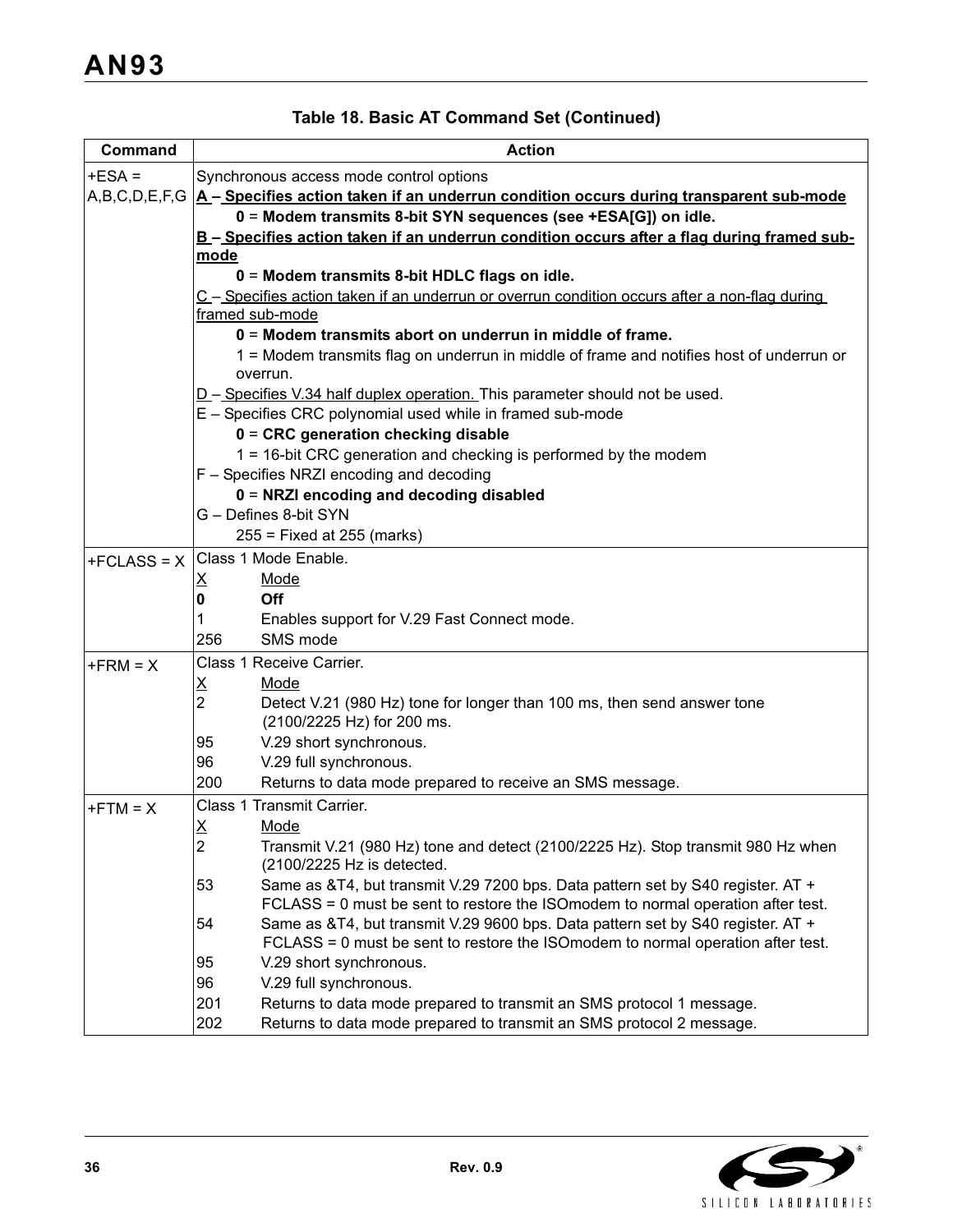| Command    | <b>Action</b>                                                                      |                                                                                                                                                                                                                                                                                                                                                                                                               |  |  |  |
|------------|------------------------------------------------------------------------------------|---------------------------------------------------------------------------------------------------------------------------------------------------------------------------------------------------------------------------------------------------------------------------------------------------------------------------------------------------------------------------------------------------------------|--|--|--|
| $+GCI = X$ | Country settings - Automatically configure all registers for a particular country. |                                                                                                                                                                                                                                                                                                                                                                                                               |  |  |  |
|            | <u>X</u><br>Country                                                                |                                                                                                                                                                                                                                                                                                                                                                                                               |  |  |  |
|            | 9                                                                                  | Australia                                                                                                                                                                                                                                                                                                                                                                                                     |  |  |  |
|            | Α                                                                                  | Austria                                                                                                                                                                                                                                                                                                                                                                                                       |  |  |  |
|            | F                                                                                  | <b>Belgium</b>                                                                                                                                                                                                                                                                                                                                                                                                |  |  |  |
|            | 16                                                                                 | <b>Brazil</b>                                                                                                                                                                                                                                                                                                                                                                                                 |  |  |  |
|            | 1B                                                                                 | <b>Bulgaria</b>                                                                                                                                                                                                                                                                                                                                                                                               |  |  |  |
|            | 20                                                                                 | Canada                                                                                                                                                                                                                                                                                                                                                                                                        |  |  |  |
|            | 26                                                                                 | China                                                                                                                                                                                                                                                                                                                                                                                                         |  |  |  |
|            | 27                                                                                 | Columbia                                                                                                                                                                                                                                                                                                                                                                                                      |  |  |  |
|            | 2E                                                                                 | Czech Republic                                                                                                                                                                                                                                                                                                                                                                                                |  |  |  |
|            | 31                                                                                 | <b>Denmark</b>                                                                                                                                                                                                                                                                                                                                                                                                |  |  |  |
|            | 35                                                                                 | Ecuador                                                                                                                                                                                                                                                                                                                                                                                                       |  |  |  |
|            | 3C                                                                                 | Finland                                                                                                                                                                                                                                                                                                                                                                                                       |  |  |  |
|            | 3D                                                                                 | France                                                                                                                                                                                                                                                                                                                                                                                                        |  |  |  |
|            | 42                                                                                 | Germany                                                                                                                                                                                                                                                                                                                                                                                                       |  |  |  |
|            | 46                                                                                 | Greece                                                                                                                                                                                                                                                                                                                                                                                                        |  |  |  |
|            | 50                                                                                 | Hong Kong                                                                                                                                                                                                                                                                                                                                                                                                     |  |  |  |
|            | 51                                                                                 | Hungary                                                                                                                                                                                                                                                                                                                                                                                                       |  |  |  |
|            | 53                                                                                 | India                                                                                                                                                                                                                                                                                                                                                                                                         |  |  |  |
|            | 57                                                                                 | Ireland                                                                                                                                                                                                                                                                                                                                                                                                       |  |  |  |
|            | 58                                                                                 | Israel                                                                                                                                                                                                                                                                                                                                                                                                        |  |  |  |
|            | 59                                                                                 | Italy                                                                                                                                                                                                                                                                                                                                                                                                         |  |  |  |
|            | 0                                                                                  | Japan                                                                                                                                                                                                                                                                                                                                                                                                         |  |  |  |
|            | 61                                                                                 | South Korea                                                                                                                                                                                                                                                                                                                                                                                                   |  |  |  |
|            | 69                                                                                 | Luxembourg                                                                                                                                                                                                                                                                                                                                                                                                    |  |  |  |
|            | 6C                                                                                 | Malaysia                                                                                                                                                                                                                                                                                                                                                                                                      |  |  |  |
| 73         |                                                                                    | Mexico                                                                                                                                                                                                                                                                                                                                                                                                        |  |  |  |
|            | 7В                                                                                 | Netherlands                                                                                                                                                                                                                                                                                                                                                                                                   |  |  |  |
|            | 7E                                                                                 | New Zealand                                                                                                                                                                                                                                                                                                                                                                                                   |  |  |  |
|            | 82<br>87                                                                           | Norway                                                                                                                                                                                                                                                                                                                                                                                                        |  |  |  |
|            | 89                                                                                 | Paraguay                                                                                                                                                                                                                                                                                                                                                                                                      |  |  |  |
|            | 8A                                                                                 | Philippines<br>Poland                                                                                                                                                                                                                                                                                                                                                                                         |  |  |  |
|            | 8B                                                                                 | Portugal                                                                                                                                                                                                                                                                                                                                                                                                      |  |  |  |
|            | 9C                                                                                 | Singapore                                                                                                                                                                                                                                                                                                                                                                                                     |  |  |  |
|            | 9F                                                                                 | South Africa                                                                                                                                                                                                                                                                                                                                                                                                  |  |  |  |
|            | A0                                                                                 | Spain                                                                                                                                                                                                                                                                                                                                                                                                         |  |  |  |
|            | A5                                                                                 | Sweden                                                                                                                                                                                                                                                                                                                                                                                                        |  |  |  |
|            | A6                                                                                 | Switzerland                                                                                                                                                                                                                                                                                                                                                                                                   |  |  |  |
|            | B <sub>8</sub>                                                                     | Russia                                                                                                                                                                                                                                                                                                                                                                                                        |  |  |  |
|            | <b>FE</b>                                                                          | Taiwan                                                                                                                                                                                                                                                                                                                                                                                                        |  |  |  |
|            | <b>B4</b>                                                                          | United Kingdom                                                                                                                                                                                                                                                                                                                                                                                                |  |  |  |
|            | <b>B5</b>                                                                          | <b>United States</b>                                                                                                                                                                                                                                                                                                                                                                                          |  |  |  |
|            |                                                                                    | Note: U-Registers are configured to Silicon Laboratories' recommended values. Changes may be made by<br>writing individual registers after sending the AT+GCI command. The +GCI command resets U<br>registers through U86 and S6 (in Japan) to default values before setting country-specific values.<br>Refer to the chart and setup tables beginning with "3.5.20.7. Country Parameters Table" on page 142. |  |  |  |
| +GCI?      | List current country code setting (response is: + GCI: <setting>)</setting>        |                                                                                                                                                                                                                                                                                                                                                                                                               |  |  |  |
| $+GCI = ?$ |                                                                                    | List all possible country code settings.                                                                                                                                                                                                                                                                                                                                                                      |  |  |  |

**Table 18. Basic AT Command Set (Continued)**

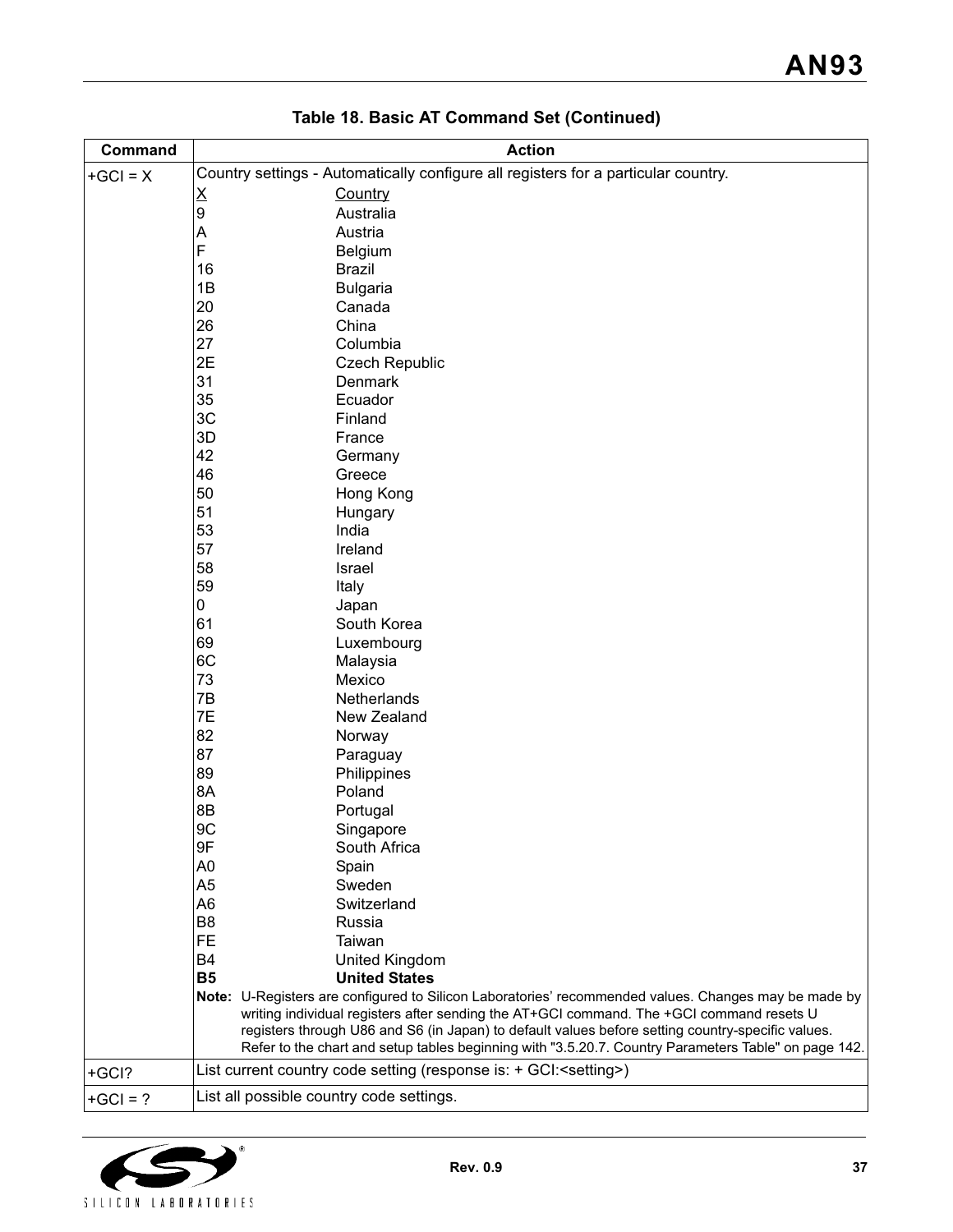| <b>Command</b>                                                | <b>Action</b>                                                                                                                                                                                                                                                                                                                                                                                                                                                 |  |  |
|---------------------------------------------------------------|---------------------------------------------------------------------------------------------------------------------------------------------------------------------------------------------------------------------------------------------------------------------------------------------------------------------------------------------------------------------------------------------------------------------------------------------------------------|--|--|
| +IFC Options<br>$+IFC = A$<br>$+IFC = A,B$                    | Specifies the flow control to be implemented.<br>Specifies the flow control method used by the host to control data from the modem<br>ΙA.<br>None<br>$\Omega$<br>Local XON/OFF flow control. Does not pass XON/XOFF character to the remote<br>modem.<br>2 Hardware flow control (RTS)<br>Specifies the flow control method used by the modem to control data from the host<br>B<br>0 None<br>1 Local XON/OFF flow control.<br>2 Hardware flow control (CTS). |  |  |
| +ITF Options<br>$+ITF = A$<br>$+$ ITF = A,B<br>$+ITF = A,B,C$ | Transmit flow control threshold.<br>Threshold above which the modem will generate a flow off signal<br>ΙA.<br>$<$ 0 to 511 > bytes<br>Threshold below which the modem will generate a flow on signal<br>B<br>$<$ 0 to 511 > bytes<br>Polling interval for <em><bnum> indicator<br/>С<br/>0 to 300 in 10 msec units.</bnum></em>                                                                                                                               |  |  |
| $+MR=X$                                                       | Modulation reporting control.<br>$\underline{X}$<br>Mode<br><b>Disabled</b><br>0<br>Enabled<br>If enabled, the intermediate result code is transmitted at the point during connect negotiation. The<br>format of this result code is as follows:<br>+MCR: <carrier> e.g. +MCR: V32B<br/>+MRR: <rate><br/>e.g. +MRR: 14400</rate></carrier>                                                                                                                    |  |  |

**Table 18. Basic AT Command Set (Continued)**

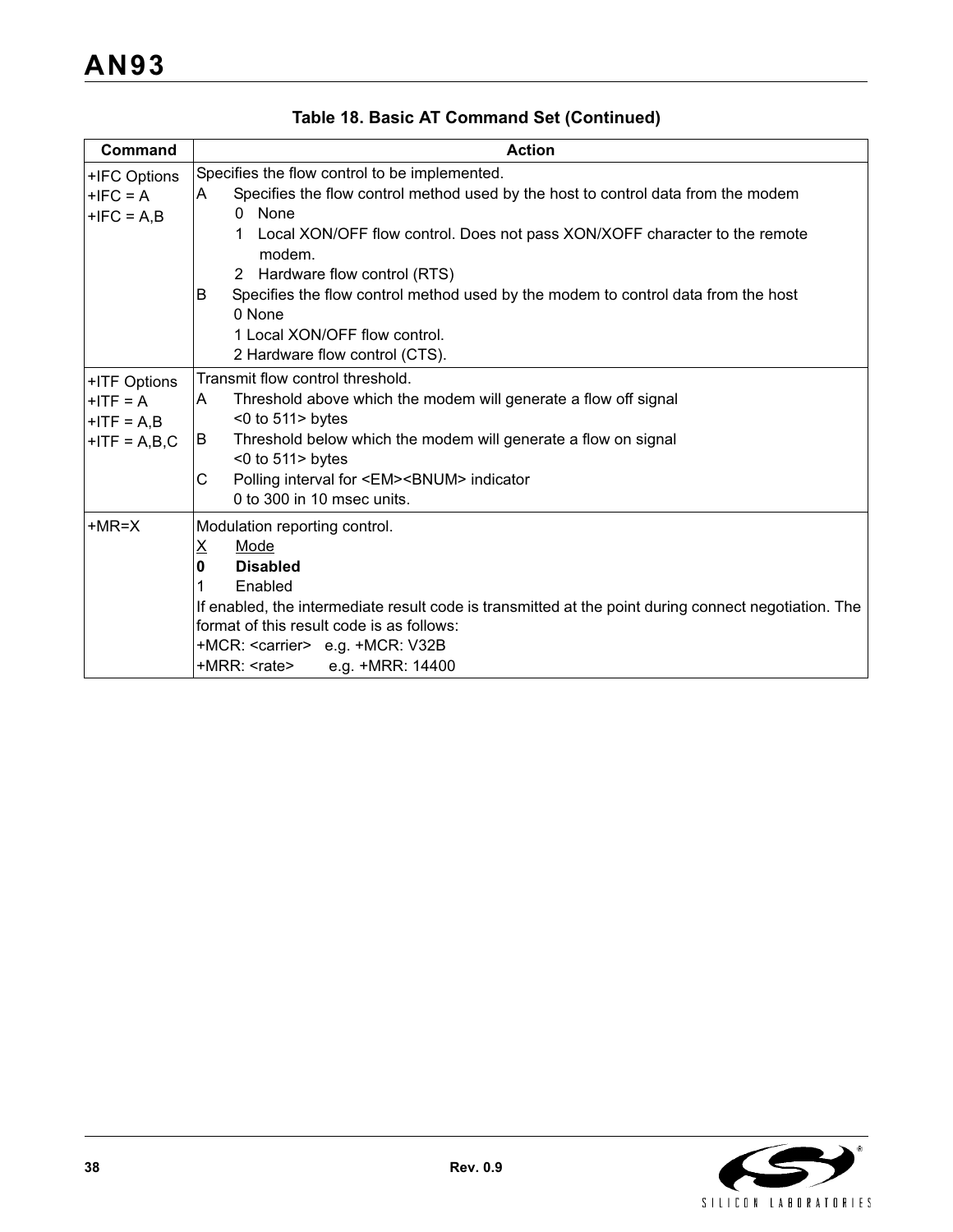| Command        | <b>Action</b>                                                                                   |  |  |  |  |
|----------------|-------------------------------------------------------------------------------------------------|--|--|--|--|
| +MS Options    | Modulation Selection.                                                                           |  |  |  |  |
| $+MS = A$      | Preferred modem carrier<br>A                                                                    |  |  |  |  |
| $+MS = A,B$    | V <sub>21</sub><br><b>ITU-T V.21</b>                                                            |  |  |  |  |
| $+MS = A,B,C$  | V22<br><b>ITU-T V.22</b>                                                                        |  |  |  |  |
| $+MS = A,B,C,$ | V22B<br>ITU-T V.22bis (default for Si2404)                                                      |  |  |  |  |
| D              | ITU-T V.32<br>V32                                                                               |  |  |  |  |
| $+MS = A,B,C,$ | V32B<br>ITU-T V.32bis (default for Si2415)                                                      |  |  |  |  |
| D,E            | V34<br>ITU-T V.34 (default for Si2434)                                                          |  |  |  |  |
| $+MS = A,B,C,$ | V90<br>ITU-T V.90 (default for Si2457)                                                          |  |  |  |  |
| D, E, F        | <b>V92</b><br>ITU-T V.92 (default for Si2493)                                                   |  |  |  |  |
|                | Automatic modulation negotiation<br>B                                                           |  |  |  |  |
|                | 0<br><b>Disabled</b>                                                                            |  |  |  |  |
|                | Enabled<br>1                                                                                    |  |  |  |  |
|                | С<br>Min Tx rate. Specifies minimum transmission rate.                                          |  |  |  |  |
|                | Not configurable; always set to 0.<br>0                                                         |  |  |  |  |
|                | Max Tx rate. Specifies highest transmission rate. If not specified, they are determined by<br>D |  |  |  |  |
|                | the carrier and automode settings.                                                              |  |  |  |  |
|                | V <sub>21</sub><br>300<br>9600<br>V32<br>V90 33600                                              |  |  |  |  |
|                | V22<br>1200<br>V92 48000<br>V32B 14400                                                          |  |  |  |  |
|                | V22B 2400<br>V34<br>33600                                                                       |  |  |  |  |
|                | Min Rx rate. Specifies minimum receive rate.<br>E                                               |  |  |  |  |
|                | Not configurable; always set to 0.<br>0                                                         |  |  |  |  |
|                | F<br>Max Rx rate. Specifies maximum receive rate. If not specified (set to 0), they are deter-  |  |  |  |  |
|                | mined by the carrier and automode settings.                                                     |  |  |  |  |
|                | V21<br>300<br>V32<br>9600<br>V90 54666                                                          |  |  |  |  |
|                | V <sub>22</sub><br>1200<br>V32B 14400<br>V92 54666                                              |  |  |  |  |
|                | V34<br>33600<br>V22B 2400                                                                       |  |  |  |  |
| $+PCW = X$     | Controls the action to be taken upon detection of call waiting.                                 |  |  |  |  |
|                | Mode<br><u>x</u>                                                                                |  |  |  |  |
|                | 0<br>Toggle RI and collect type II Caller ID if enabled by +VCID.                               |  |  |  |  |
|                | Hang up.<br>1                                                                                   |  |  |  |  |
|                | 2<br>Ignore call waiting.                                                                       |  |  |  |  |
| $+PIG=X$       | Controls the use of PCM upstream in a V.92 DCE.                                                 |  |  |  |  |
|                | Mode<br>Ϫ                                                                                       |  |  |  |  |
|                | Enable PCM upstream.<br>0                                                                       |  |  |  |  |
|                | Disable PCM upstream.<br>1                                                                      |  |  |  |  |
| +PMH=X         | Controls the modem-on-hold procedures.                                                          |  |  |  |  |
|                | $\underline{X}$<br>Mode                                                                         |  |  |  |  |
|                | Enables V.92 MOH.<br>0                                                                          |  |  |  |  |
|                | Disables V.92 MOH.<br>1                                                                         |  |  |  |  |
|                |                                                                                                 |  |  |  |  |
| +PMHF=X        | V.92 MOH hook flash. This command causes the DCE to go on-hook and then return off-hook. If     |  |  |  |  |
|                | this command is initiated and the modem is not On Hold, Error is returned.                      |  |  |  |  |

|  |  | Table 18. Basic AT Command Set (Continued) |  |
|--|--|--------------------------------------------|--|
|--|--|--------------------------------------------|--|

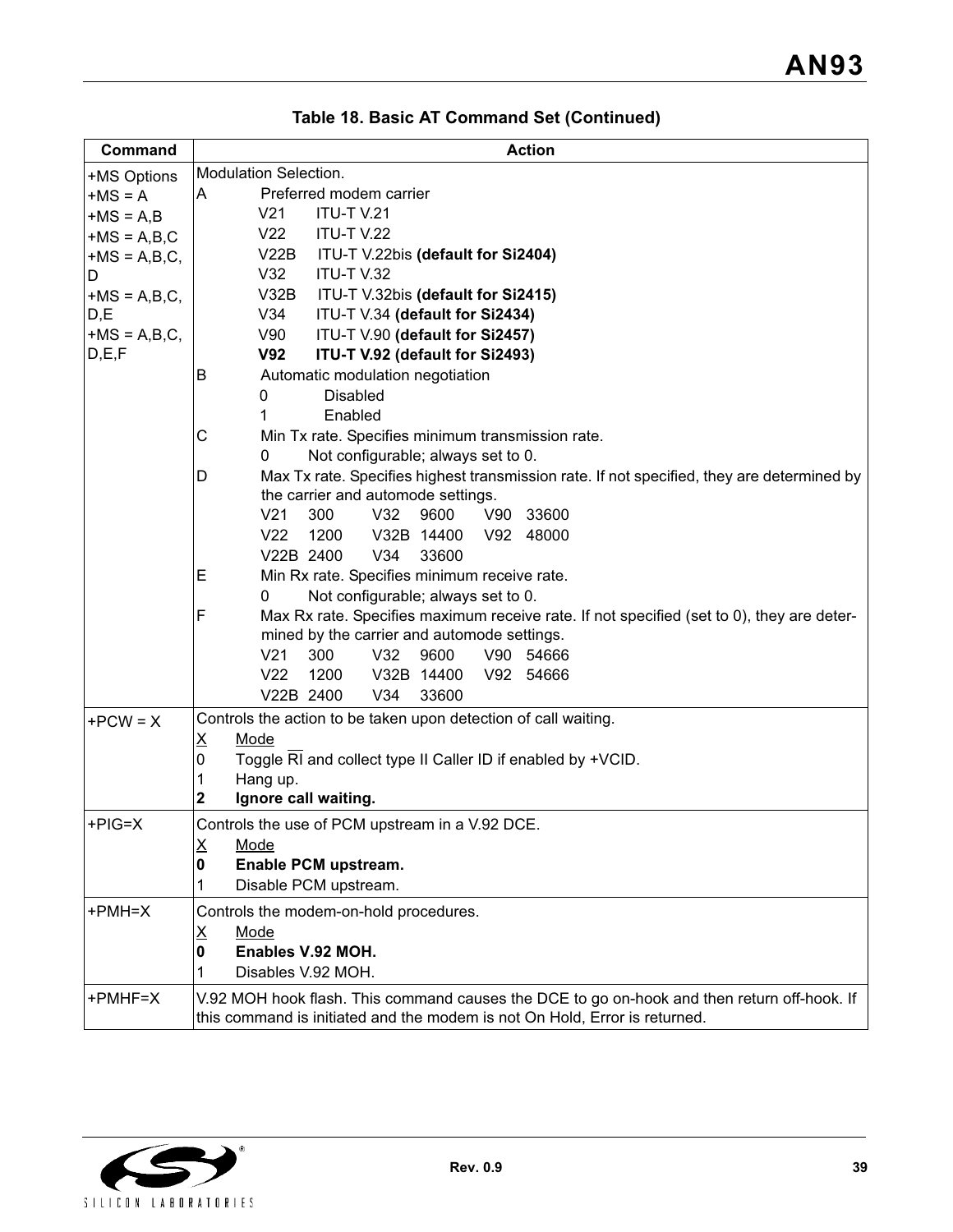| Command  | <b>Action</b>                                                                                  |  |  |  |  |
|----------|------------------------------------------------------------------------------------------------|--|--|--|--|
| +PMHR=X  | Initiate MOH. Requests the DCE to initiate or to confirm a MOH procedure. Valid only if MOH is |  |  |  |  |
|          | enabled.                                                                                       |  |  |  |  |
|          | <u>X</u><br><u>Mode</u>                                                                        |  |  |  |  |
|          | 0<br>V.92 MOH request denied or not available.                                                 |  |  |  |  |
|          | MOH with 10 s timeout granted.<br>1                                                            |  |  |  |  |
|          | 2<br>MOH with 20 s timeout granted.                                                            |  |  |  |  |
|          | 3<br>MOH with 30 s timeout granted.                                                            |  |  |  |  |
|          | 4<br>MOH with 40 s timeout granted.                                                            |  |  |  |  |
|          | 5<br>MOH with 1 min. timeout granted.                                                          |  |  |  |  |
|          | 6<br>MOH with 2 min. timeout granted.                                                          |  |  |  |  |
|          | 7<br>MOH with 3 min. timeout granted.                                                          |  |  |  |  |
|          | 8<br>MOH with 4 min. timeout granted.                                                          |  |  |  |  |
|          | 9<br>MOH with 6 min. timeout granted.<br>10                                                    |  |  |  |  |
|          | MOH with 8 min. timeout granted.<br>11                                                         |  |  |  |  |
|          | MOH with 12 min. timeout granted.<br>12                                                        |  |  |  |  |
|          | MOH with 16 min. timeout granted.<br>13<br>MOH with indefinite timeout granted.                |  |  |  |  |
|          | 14<br>MOH request denied. Future request will also be denied.                                  |  |  |  |  |
|          |                                                                                                |  |  |  |  |
| +PMHT=X  | Controls access to MOH request and sets the timeout value.                                     |  |  |  |  |
|          | X<br>Mode                                                                                      |  |  |  |  |
|          | 0<br>Deny V.92 MOH request.                                                                    |  |  |  |  |
|          | Grant MOH with 10 s timeout.<br>1                                                              |  |  |  |  |
|          | 2<br>Grant MOH with 20 s timeout.<br>3<br>Grant MOH with 30 s timeout.                         |  |  |  |  |
|          | Grant MOH with 40 s timeout.                                                                   |  |  |  |  |
|          | 4<br>5<br>Grant MOH with 1 min. timeout.                                                       |  |  |  |  |
|          | 6<br>Grant MOH with 2 min. timeout.                                                            |  |  |  |  |
|          | 7<br>Grant MOH with 3 min. timeout.                                                            |  |  |  |  |
|          | 8<br>Grant MOH with 4 min. timeout.                                                            |  |  |  |  |
|          | 9<br>Grant MOH with 6 min. timeout.                                                            |  |  |  |  |
|          | 10<br>Grant MOH with 8 min. timeout.                                                           |  |  |  |  |
|          | 11<br>Grant MOH with 12 min. timeout.                                                          |  |  |  |  |
|          | 12<br>Grant MOH with 16 min. timeout.                                                          |  |  |  |  |
|          | 13<br>Grant MOH with indefinite timeout.                                                       |  |  |  |  |
| $+PQC=X$ | V.92 Phase 1 and Phase 2 Control.                                                              |  |  |  |  |
|          | Χ<br><u>Mode</u>                                                                               |  |  |  |  |
|          | <b>Enable Short Phase 1 and Short Phase 2.</b><br>0                                            |  |  |  |  |
|          | Enable Short Phase 1.<br>1                                                                     |  |  |  |  |
|          | Enable Short Phase 2.<br>2                                                                     |  |  |  |  |
|          | 3<br>Disable Short Phase 1 and Short Phase 2.                                                  |  |  |  |  |
| +PSS=X   | Selection of full or short startup procedures.                                                 |  |  |  |  |
|          | <u>X</u><br>Mode                                                                               |  |  |  |  |
|          | 0<br>The DCEs decide to use short startup procedures.                                          |  |  |  |  |
|          | Forces the use of short startup procedures on next and subsequent connections.<br>1            |  |  |  |  |
|          | 2<br>Forces the use of full startup procedures on next and subsequent connections.             |  |  |  |  |
|          |                                                                                                |  |  |  |  |

**Table 18. Basic AT Command Set (Continued)**

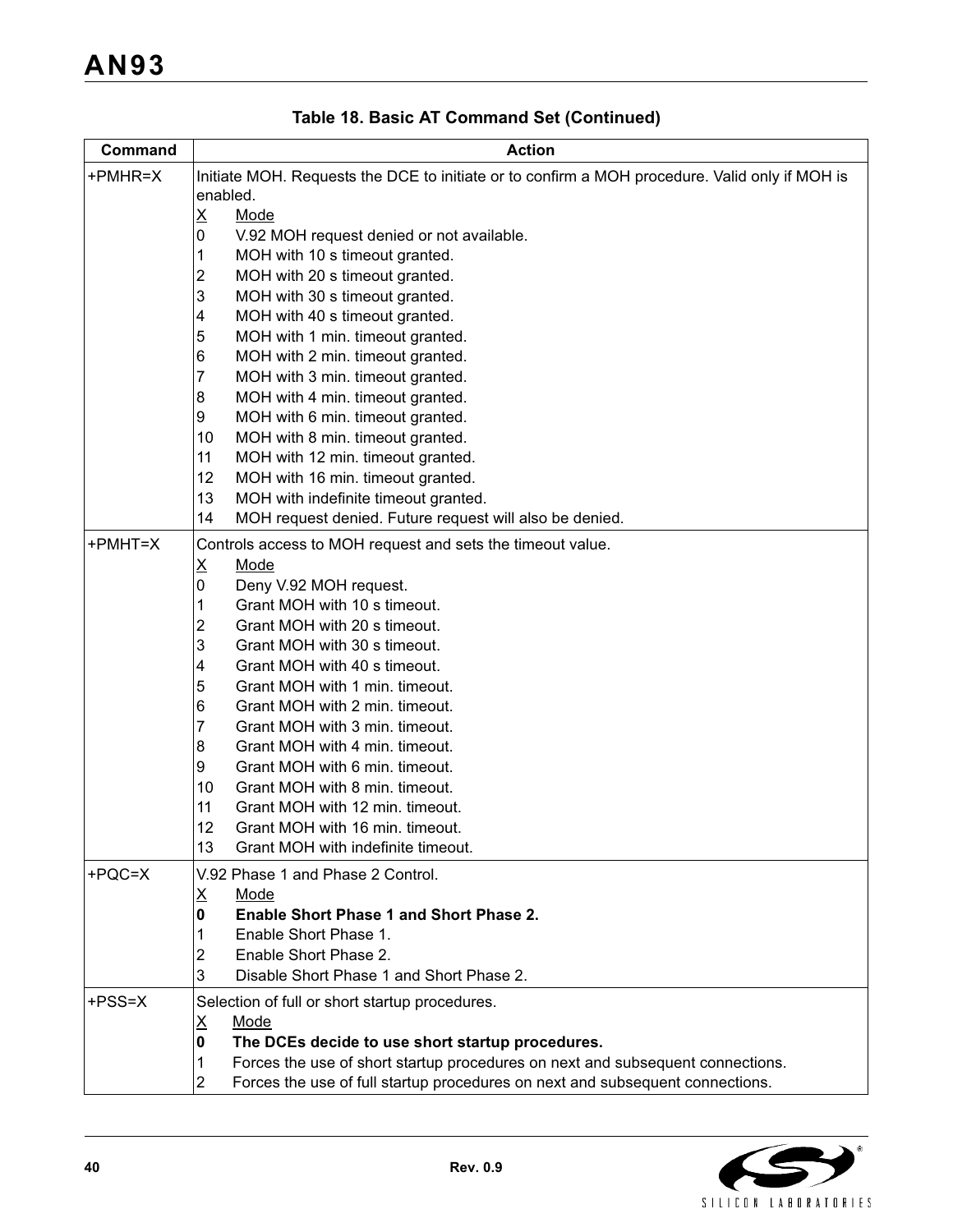| <b>Command</b> | <b>Action</b>                                                                                                                                                             |
|----------------|---------------------------------------------------------------------------------------------------------------------------------------------------------------------------|
| ∣+VCDT = n     | Caller ID Type.                                                                                                                                                           |
|                | Mode<br>n                                                                                                                                                                 |
|                | $0 =$ After ring only (Bellcore)                                                                                                                                          |
|                | $1 =$ Always on (Bellcore)                                                                                                                                                |
|                | $2 = UK$                                                                                                                                                                  |
|                | $3 =$ Japan                                                                                                                                                               |
| $+VCID = n$    | Caller ID Enable.                                                                                                                                                         |
|                | ₫                                                                                                                                                                         |
|                | $0 = \text{Off}$                                                                                                                                                          |
|                | 1 = Formatted caller ID enabled.                                                                                                                                          |
|                | 2 = Raw data caller ID enabled.                                                                                                                                           |
| +VCIDR?        | Type II caller ID information—"+VCIDR:" will be followed by raw caller ID information including<br>checksum. "No Data" will be displayed if no Type II data is available. |

**Table 18. Basic AT Command Set (Continued)**

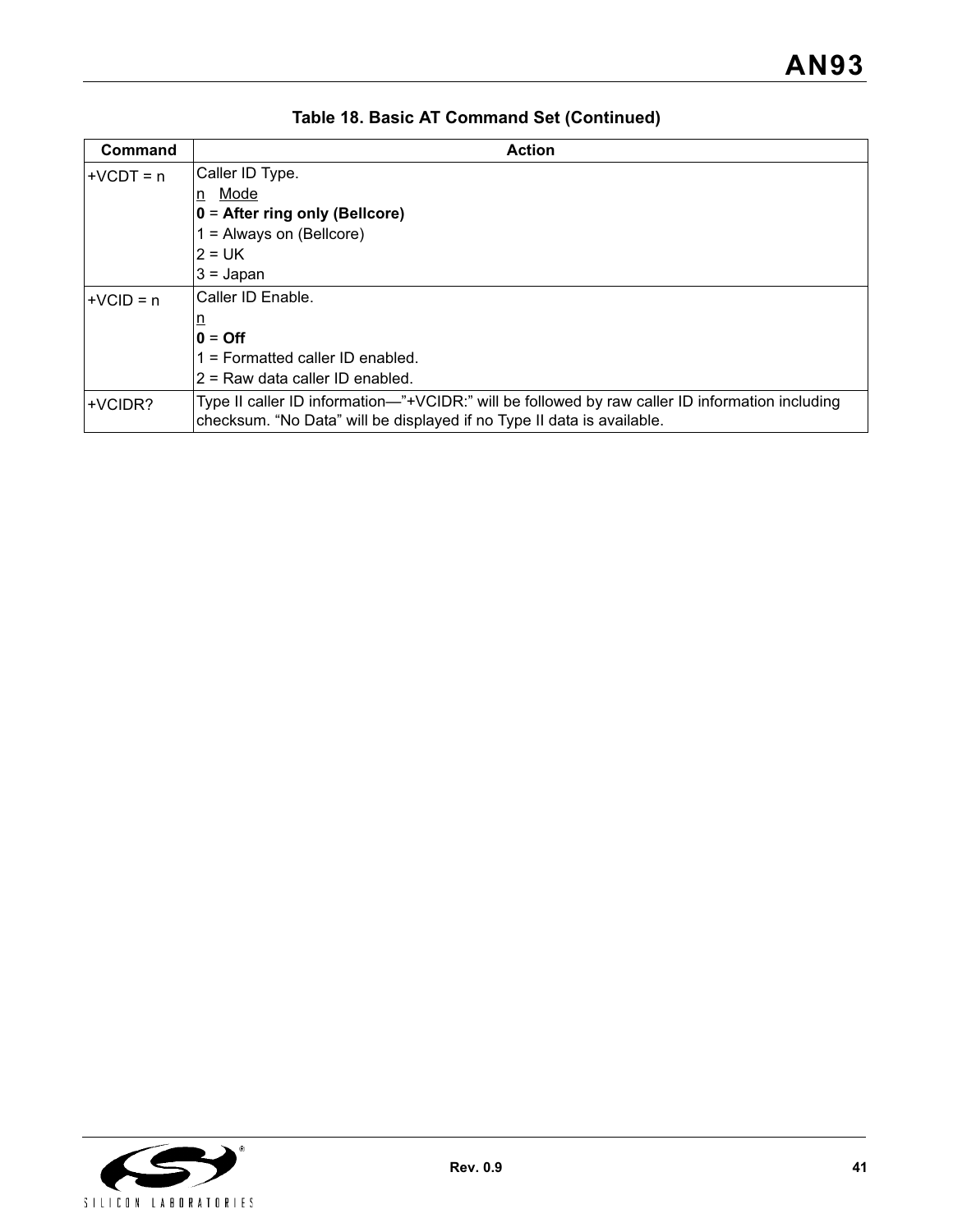### **3.1.9. Extended AT Commands**

The extended AT commands, described in Tables 19–21, are supported by the Si2493/57/34/15/04.

| Command         | <b>Action</b>                                                                                                                                                                                                                                                                                            |  |  |  |  |
|-----------------|----------------------------------------------------------------------------------------------------------------------------------------------------------------------------------------------------------------------------------------------------------------------------------------------------------|--|--|--|--|
| &\$             | Display AT& current settings (see text for details).                                                                                                                                                                                                                                                     |  |  |  |  |
| &Dn             | Escape Pin Function (Similar to DTR)                                                                                                                                                                                                                                                                     |  |  |  |  |
| &D0             | ESC (pin 22) is not used                                                                                                                                                                                                                                                                                 |  |  |  |  |
| &D1             | ESC (pin 22) escapes to command mode from data mode if also enabled by HES U70, bit 15.                                                                                                                                                                                                                  |  |  |  |  |
| &D2             | ESC (pin 22) assertion during a modem connection causes the modem to go on-hook and return to<br>command mode.                                                                                                                                                                                           |  |  |  |  |
| &D <sub>3</sub> | ESC (pin 22) assertion causes ATZ command (reset and return OK result code).                                                                                                                                                                                                                             |  |  |  |  |
| &Gn             | Line connection rate limit—This command sets an upper limit on the line speed that the<br>Si2493/57/34/15/04 can connect. Note that the &Hn commands may limit the line speed as well<br>(&Gn not used for &H0 or &H1). Not all modulations support rates given by &G. Improper settings<br>are ignored. |  |  |  |  |
| &G3             | 1200 bps max                                                                                                                                                                                                                                                                                             |  |  |  |  |
| &G4             | 2400 bps max                                                                                                                                                                                                                                                                                             |  |  |  |  |
| &G5             | 4.8 kbps max.                                                                                                                                                                                                                                                                                            |  |  |  |  |
| &G6             | 7.2 kbps max.                                                                                                                                                                                                                                                                                            |  |  |  |  |
| &G7             | 9.6 kbps max.                                                                                                                                                                                                                                                                                            |  |  |  |  |
| &G8             | 12 kbps max.                                                                                                                                                                                                                                                                                             |  |  |  |  |
| &G9             | 14.4 kbps max (default for Si2415).                                                                                                                                                                                                                                                                      |  |  |  |  |
| &G10            | 16.8 kbps max.                                                                                                                                                                                                                                                                                           |  |  |  |  |
| &G11            | 19.2 kbps max.                                                                                                                                                                                                                                                                                           |  |  |  |  |
| &G12            | 21.6 kbps max.                                                                                                                                                                                                                                                                                           |  |  |  |  |
| &G13            | 24 kbps max.                                                                                                                                                                                                                                                                                             |  |  |  |  |
| &G14            | 26.4 kbps max.                                                                                                                                                                                                                                                                                           |  |  |  |  |
| &G15            | 28.8 kbps max.                                                                                                                                                                                                                                                                                           |  |  |  |  |
| &G16            | 31.2 kbps max.                                                                                                                                                                                                                                                                                           |  |  |  |  |
| &G17            | 33.6 kbps max (default for Si2457 transmit and Si2434).                                                                                                                                                                                                                                                  |  |  |  |  |
| &Hn             | Switched network handshake mode-&Hn commands must be on a separate command line from<br>ATD, ATA, or ATO commands.                                                                                                                                                                                       |  |  |  |  |
| <b>&amp;H0</b>  | V.90 with automatic fallback (56 kbps to 300 bps) (default for Si2457).                                                                                                                                                                                                                                  |  |  |  |  |
| &H1             | V.90 only (56 kbps to 28 kbps).                                                                                                                                                                                                                                                                          |  |  |  |  |
|                 |                                                                                                                                                                                                                                                                                                          |  |  |  |  |

## **Table 19. Extended AT& Command Set**

**Notes:**

**1.** The initial number attempted to test for an outside line is controlled by S51 (default = 1).

**2.** AT&\$ reflects the last AT&P command issued but does not reflect any subsequent changes made by writing U-registers with AT:U.

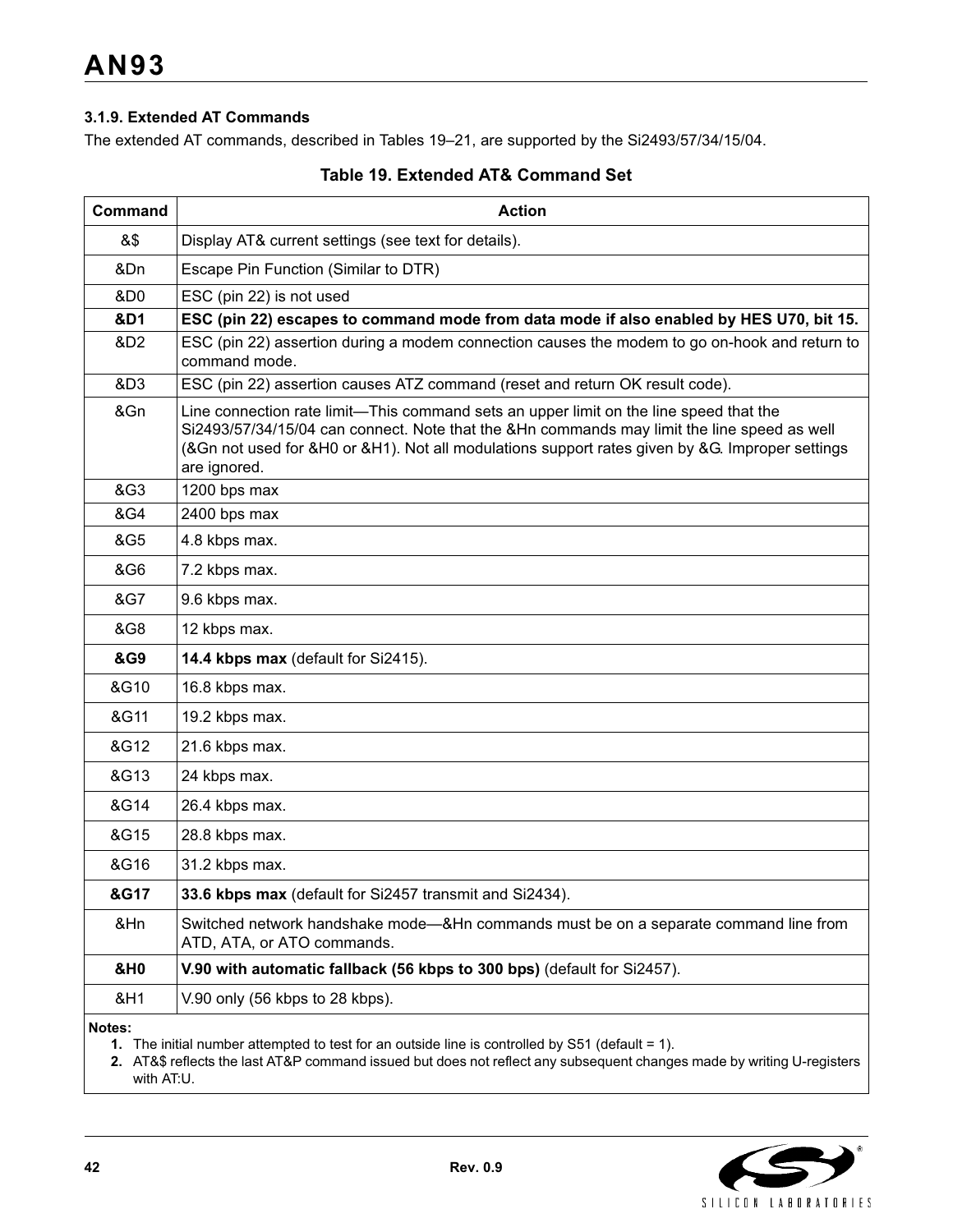| <b>&amp;H2</b> | V.34 with automatic fallback (33.6 kbps to 300 bps) (default for Si2434).                                                                                                                                                                                                                                                                                                                                                                                                                                                                               |
|----------------|---------------------------------------------------------------------------------------------------------------------------------------------------------------------------------------------------------------------------------------------------------------------------------------------------------------------------------------------------------------------------------------------------------------------------------------------------------------------------------------------------------------------------------------------------------|
| &H3            | V.34 only (33.6 kbps to 2400 bps).                                                                                                                                                                                                                                                                                                                                                                                                                                                                                                                      |
| &H4            | ITU-T V.32bis with automatic fallback (14.4 kbps to 300 bps) (default for Si2415).                                                                                                                                                                                                                                                                                                                                                                                                                                                                      |
| &H5            | ITU-T V.32bis only (14.4 kbps to 4800 bps).                                                                                                                                                                                                                                                                                                                                                                                                                                                                                                             |
| &H6            | ITU-T V.22bis only (2400 bps or 1200 bps) (default for Si2404).                                                                                                                                                                                                                                                                                                                                                                                                                                                                                         |
| &H7            | ITU-T V.22 only (1200 bps).                                                                                                                                                                                                                                                                                                                                                                                                                                                                                                                             |
| &H8            | Bell 212 only (1200 bps).                                                                                                                                                                                                                                                                                                                                                                                                                                                                                                                               |
| &H9            | Bell 103 only (300 bps).                                                                                                                                                                                                                                                                                                                                                                                                                                                                                                                                |
| &H10           | ITU-T V.21 only (300 bps).                                                                                                                                                                                                                                                                                                                                                                                                                                                                                                                              |
| &H11           | V.23 (1200/75 bps).                                                                                                                                                                                                                                                                                                                                                                                                                                                                                                                                     |
| &H12           | V.92 with automatic fallback (default for Si2493)                                                                                                                                                                                                                                                                                                                                                                                                                                                                                                       |
| &Pn            | Japan pulse dialing*                                                                                                                                                                                                                                                                                                                                                                                                                                                                                                                                    |
| &P0            | Configure Si2493/57/34/15/04 for 10 pulse-per-second pulse dialing. For Japan.                                                                                                                                                                                                                                                                                                                                                                                                                                                                          |
| &P1            | Configure Si2493/57/34/15/04 for 20 pulse-per-second pulse dialing. For Japan.                                                                                                                                                                                                                                                                                                                                                                                                                                                                          |
| &Tn            | Test mode.                                                                                                                                                                                                                                                                                                                                                                                                                                                                                                                                              |
| <b>&amp;T0</b> | Cancel Test Mode (Escape to Command mode to issue AT&T0). This command also reports the<br>number of bit errors encountered on the previous &T4 or &T5 test.                                                                                                                                                                                                                                                                                                                                                                                            |
| &T2            | Initiate ITU-T V.54 (ANALOOP) test. Modem mode set by &H. Test loop is through the DSP and<br>DAA interface section of the Si2493/57/34/15/04 only. ISOmodem echoes data from TX pin<br>(Register 0 in parallel mode) back to RX pin (Register 0 in parallel mode). This test mode is typically<br>used during board-level debug.                                                                                                                                                                                                                       |
| &T3            | Initiate ITU-T V.54 (ANALOOP) test. Modem mode set by &H. Test loop is through the DSP (Si2493/<br>57/34/15/04), DAA interface section (Si2493/57/34/15/04), ISOcap™ interface (Si3018/10), and<br>analog hybrid circuit (Si3018/10). ISOmodem echoes data from TX pin (Register 0 in parallel mode)<br>back to RX pin (Register 0 in parallel mode). Phone line termination required as in Figure 10. In<br>order to test only the ISOcap link operation, the hybrid and AFE codec can be removed from the test<br>loop by setting $U62[1] (DL) = 1$ . |
| &T4            | Initiate transmit as originating modem with automatic data generation. Modulation, data rate, and<br>symbol rate are set by &H, &G, and S41. Data pattern is set by the S40 register. Continues until the<br>ATH command is sent after an escape into command mode. Data is also demodulated as in<br>ANALOOP, and any bit errors are counted to be displayed after the test using &T0.                                                                                                                                                                 |
| &T5            | Initiate transmit as answering modem with automatic data generation. Modulation, data rate, and<br>symbol rate are set by &H, &G, and S41. Data pattern is set by the S40 register. Continues until the<br>ATH command is sent after an escape into command mode. Data is also demodulated as in<br>ANALOOP, and any bit errors are counted to be displayed after the test using &T0.                                                                                                                                                                   |
| &T6            | Compute checksum for firmware-upgradeable section of program memory. If no firmware upgrade<br>is installed, &T6 returns C:4474.                                                                                                                                                                                                                                                                                                                                                                                                                        |
| &Xn            | Automatic determination of telephone line type.                                                                                                                                                                                                                                                                                                                                                                                                                                                                                                         |
| Notes:         |                                                                                                                                                                                                                                                                                                                                                                                                                                                                                                                                                         |

## **Table 19. Extended AT& Command Set (Continued)**

**1.** The initial number attempted to test for an outside line is controlled by S51 (default = 1).

**2.** AT&\$ reflects the last AT&P command issued but does not reflect any subsequent changes made by writing U-registers with AT:U.

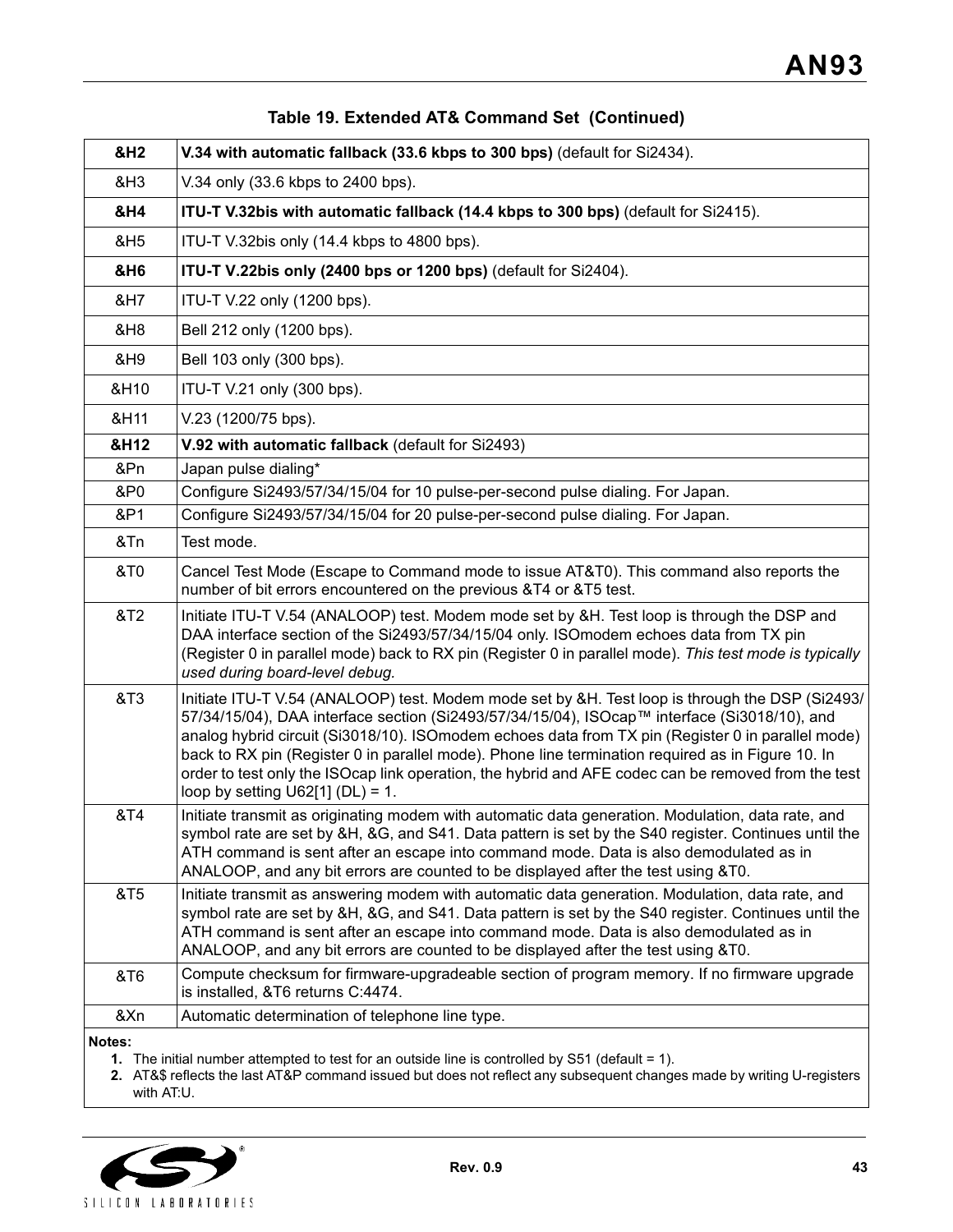| &X0              | Abort & x1 or & x2 command.                                                                                                                                |                                                                  |  |  |  |  |
|------------------|------------------------------------------------------------------------------------------------------------------------------------------------------------|------------------------------------------------------------------|--|--|--|--|
| &X1              | Automatic determination of telephone line type.                                                                                                            |                                                                  |  |  |  |  |
|                  | Result code: WXYZn                                                                                                                                         |                                                                  |  |  |  |  |
|                  | W:                                                                                                                                                         | $0 =$ line supports DTMF dialing.                                |  |  |  |  |
|                  | $1 =$ line is pulse dial only.                                                                                                                             |                                                                  |  |  |  |  |
|                  | Х:<br>$0 =$ line supports 20 pps dialing.                                                                                                                  |                                                                  |  |  |  |  |
|                  | $1 =$ line supports 10 pps dialing only.                                                                                                                   |                                                                  |  |  |  |  |
|                  | Y:<br>$0 =$ extension network present (PBX).                                                                                                               |                                                                  |  |  |  |  |
|                  | 1 = outside line (PSTN) connected directly.                                                                                                                |                                                                  |  |  |  |  |
|                  | $0 =$ continuous dial tone.<br>Z:                                                                                                                          |                                                                  |  |  |  |  |
|                  | $1 =$ make-break dial tone.                                                                                                                                |                                                                  |  |  |  |  |
|                  | n:                                                                                                                                                         | 0–9 (number required for outside line if $Y = 0$ ). <sup>1</sup> |  |  |  |  |
| &X2              |                                                                                                                                                            | Same as &X1, but Y result (PBX) is not tested.                   |  |  |  |  |
| Y2A <sup>2</sup> | Produce a constant answer tone (ITU-T) and return to command mode. The answer tone continues<br>until the ATH command is received or the S7 timer expires. |                                                                  |  |  |  |  |
| &Z               | Enter low-power wake-on-ring mode.                                                                                                                         |                                                                  |  |  |  |  |
| Notes:           |                                                                                                                                                            |                                                                  |  |  |  |  |

## **Table 19. Extended AT& Command Set (Continued)**

- **1.** The initial number attempted to test for an outside line is controlled by S51 (default = 1).
- **2.** AT&\$ reflects the last AT&P command issued but does not reflect any subsequent changes made by writing U-registers with AT:U.





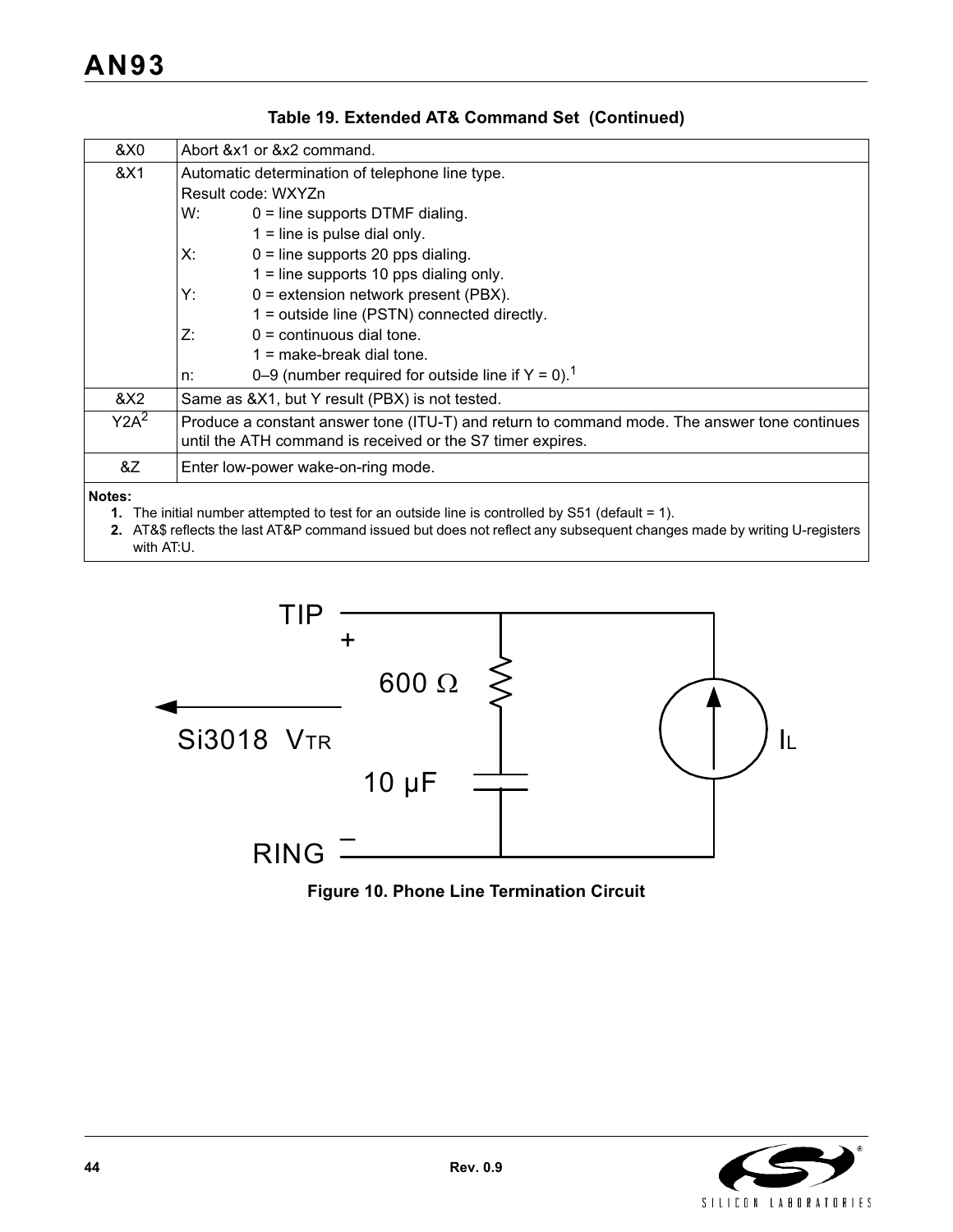| <b>Command</b>  | <b>Action</b>                                                                                                                                                                                                                                                                                                                                                                                                                                                                                                                                                                                                |  |  |  |  |
|-----------------|--------------------------------------------------------------------------------------------------------------------------------------------------------------------------------------------------------------------------------------------------------------------------------------------------------------------------------------------------------------------------------------------------------------------------------------------------------------------------------------------------------------------------------------------------------------------------------------------------------------|--|--|--|--|
| %\$             | Display AT% command settings (see text for details).                                                                                                                                                                                                                                                                                                                                                                                                                                                                                                                                                         |  |  |  |  |
| %B              | Report blacklist. See also S42 register.                                                                                                                                                                                                                                                                                                                                                                                                                                                                                                                                                                     |  |  |  |  |
| %Cn             | Data compression.                                                                                                                                                                                                                                                                                                                                                                                                                                                                                                                                                                                            |  |  |  |  |
| %CO             | Disable V.42bis and MNP5 data compression.                                                                                                                                                                                                                                                                                                                                                                                                                                                                                                                                                                   |  |  |  |  |
| %C1             | Enable V.42bis in transmit and receive paths.<br>If MNP is selected (\N2), %C1 enables MNP5 in transmit and receive paths.                                                                                                                                                                                                                                                                                                                                                                                                                                                                                   |  |  |  |  |
| %C2             | Enable V.42bis in transmit path only.                                                                                                                                                                                                                                                                                                                                                                                                                                                                                                                                                                        |  |  |  |  |
| %C3             | Enable V.42bis in receive path only.                                                                                                                                                                                                                                                                                                                                                                                                                                                                                                                                                                         |  |  |  |  |
| %On             | Answer mode.                                                                                                                                                                                                                                                                                                                                                                                                                                                                                                                                                                                                 |  |  |  |  |
| $%$ O1          | Si2493/57/34/15/04 answers a call in answer mode.                                                                                                                                                                                                                                                                                                                                                                                                                                                                                                                                                            |  |  |  |  |
| %O <sub>2</sub> | Si2493/57/34/15/04 answers a call in originate mode.                                                                                                                                                                                                                                                                                                                                                                                                                                                                                                                                                         |  |  |  |  |
| %Vn             | <b>Automatic Line Status Detection.</b><br>After the %V1 and %V2 commands are issued, the Si2493/57/34/15/04 automatically checks the<br>telephone connection for whether a line is present. If a line is present, the Si2493/57/34/15/04 auto-<br>matically checks if the line is already in use. Finally, the Si2493/57/34/15/04 checks line status both<br>before going off-hook and again before dialing. %V1 uses the fixed method, and %V2 uses the<br>adaptive method. %V0 (default) disables this feature.                                                                                           |  |  |  |  |
| $%$ VO          | Disable automatic line-in-use detection.                                                                                                                                                                                                                                                                                                                                                                                                                                                                                                                                                                     |  |  |  |  |
| %V1             | Automatic Line Status Detection - Fixed Method.<br>Description: Before going off-hook with the ATD, ATO, or ATA commands, the Si2493/57/34/15/04<br>compares the line voltage (via LVCS) to registers NOLN (U83) and LIUS (U84):                                                                                                                                                                                                                                                                                                                                                                             |  |  |  |  |
|                 | Loop Voltage<br><b>Action</b><br>$0 \leq$ LVCS $\leq$ NOLN<br>Report "NO LINE" and remain on-hook.<br>$NOLN \leq LVCS \leq LIUS$<br>Report "LINE IN USE" and remain on-hook.<br>Go off-hook and establish a modem connection.<br>$LIUS \le LCVS$<br>Once the call has begun, the off-hook intrusion algorithm (described in "3.5.9. Intrusion Detection-<br>Off-Hook Condition" on page 124) operates normally. In addition, the Si2493/57/34/15/04 reports<br>"NO LINE" if the telephone line is completely disconnected. If the HOI bit (U77, bit 11) is set, "LINE<br>IN USE" is reported upon intrusion. |  |  |  |  |

# **Table 20. Extended AT% Command Set**

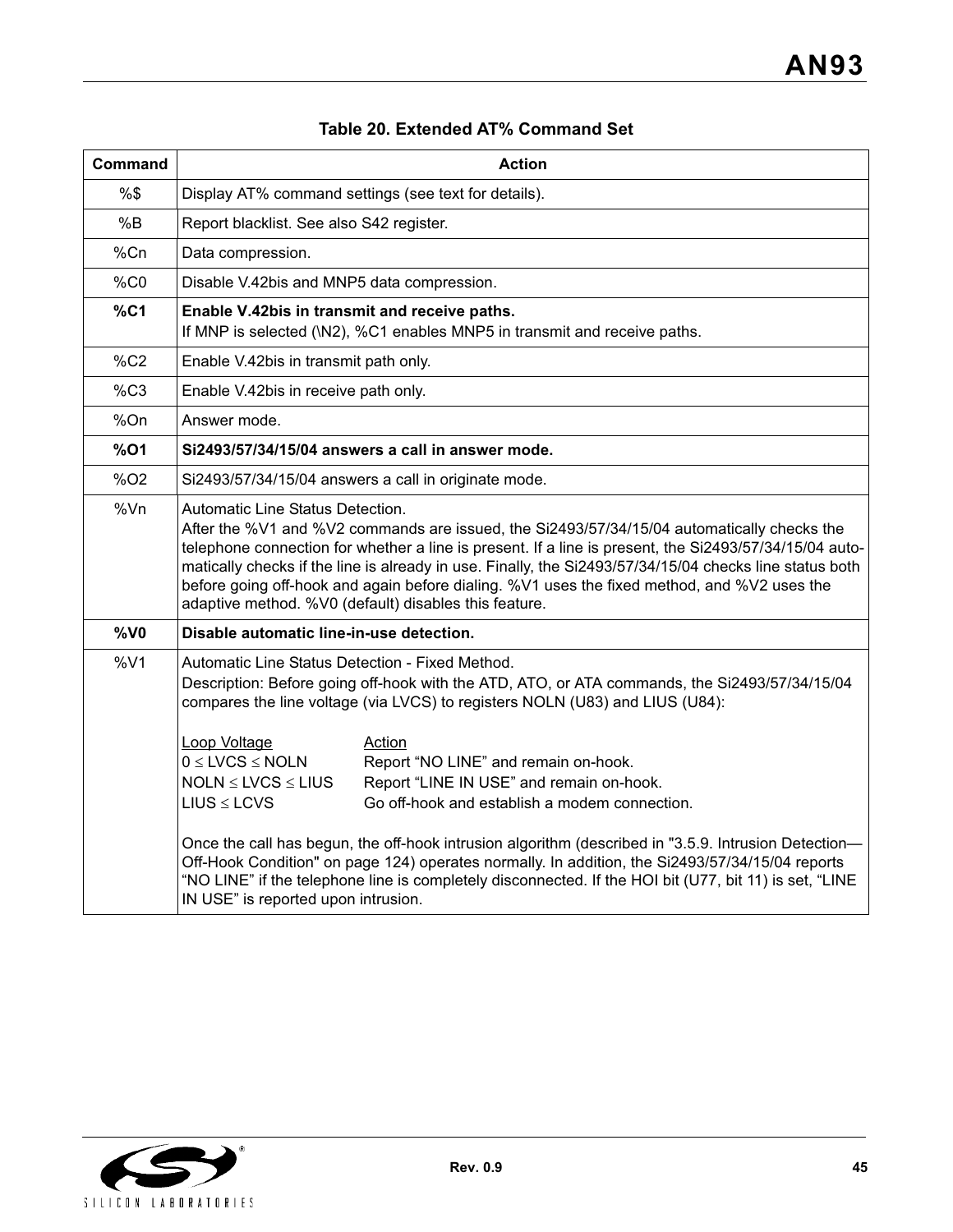| Table 20. Extended AT% Command Set (Continued) |  |  |
|------------------------------------------------|--|--|
|------------------------------------------------|--|--|

| $\%$ V <sub>2</sub> | Automatic Line Status Detection - Adaptive Method.<br>Description: Before going off-hook with the ATD, ATO, or ATA commands, the Si2493/57/34/15/04<br>compares the line voltage (via LVCS) to the NLIU (U85) register:                                                                                                                                                                                                                                                                                                                                                                                                                                                                                                                                                                                      |                                                                                                    |  |  |  |
|---------------------|--------------------------------------------------------------------------------------------------------------------------------------------------------------------------------------------------------------------------------------------------------------------------------------------------------------------------------------------------------------------------------------------------------------------------------------------------------------------------------------------------------------------------------------------------------------------------------------------------------------------------------------------------------------------------------------------------------------------------------------------------------------------------------------------------------------|----------------------------------------------------------------------------------------------------|--|--|--|
|                     | Loop Voltage                                                                                                                                                                                                                                                                                                                                                                                                                                                                                                                                                                                                                                                                                                                                                                                                 | Action                                                                                             |  |  |  |
|                     | $0 \leq$ LVCS $\leq$ (0.0625 x NLIU)                                                                                                                                                                                                                                                                                                                                                                                                                                                                                                                                                                                                                                                                                                                                                                         | Report "NO LINE" and remain on-hook.                                                               |  |  |  |
|                     |                                                                                                                                                                                                                                                                                                                                                                                                                                                                                                                                                                                                                                                                                                                                                                                                              | $(0.0625 \times \text{NLIU})$ < LVCS $\leq$ (0.85 x NLIU) Report "LINE IN USE" and remain on-hook. |  |  |  |
|                     | $(0.85 \times \text{NLIU}) < \text{LCVS}$                                                                                                                                                                                                                                                                                                                                                                                                                                                                                                                                                                                                                                                                                                                                                                    | Go off-hook and establish a modem connection.                                                      |  |  |  |
|                     | The NLIU register is updated every 1 ms with the minimum non-zero value of LVCS in the last<br>30 ms. This allows the Si2493/57/34/15/04 to eliminate errors due to 50/60 Hz interference and also<br>adapt to relatively slow changes in the on-hook dc reference value on the telephone line. This algo-<br>rithm does not allow any non-zero values for NLIU below 0x0007. The host may also initialize NLIU<br>prior to issuing the %V2 command. Once the call has begun, the off-hook intrusion algorithm<br>(described in "3.5.9. Intrusion Detection—Off-Hook Condition" on page 124) operates normally. In<br>addition, the Si2493/57/34/15/04 reports "NO LINE" if the telephone line is completely disconnected.<br>If the HOI (U77, bit 11) bit is set, "LINE IN USE" is reported upon intrusion. |                                                                                                    |  |  |  |

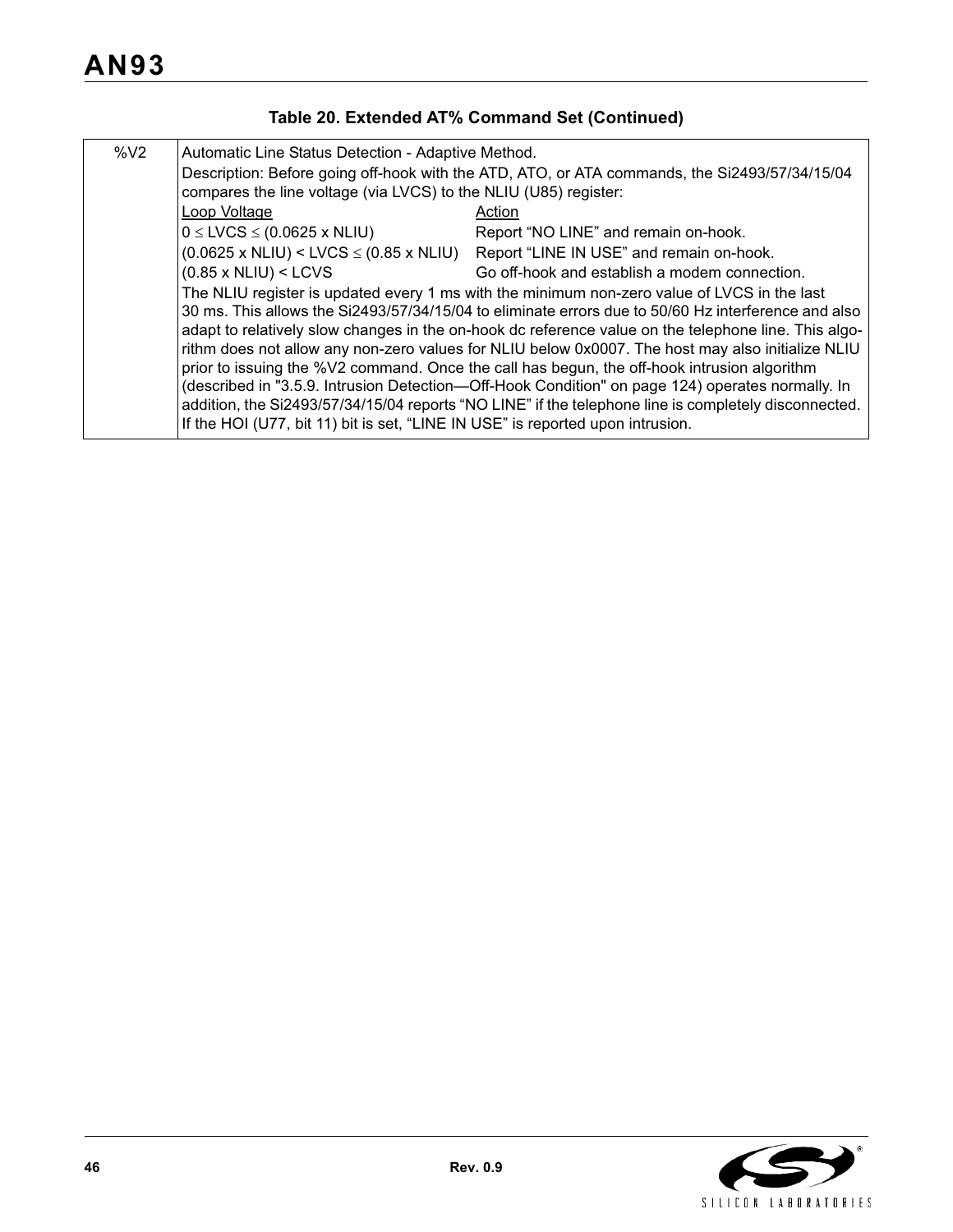The connect messages shown in Table 21 are sent when link negotiation is complete.

#### **Table 21. Extended AT\ Command Set**

| <b>Command</b>  | <b>Action</b>                                                                                                                                                                                                                             |
|-----------------|-------------------------------------------------------------------------------------------------------------------------------------------------------------------------------------------------------------------------------------------|
| $\sqrt{3}$      | Display AT\ command settings (see text for details).                                                                                                                                                                                      |
| \Bn             | Character length is automatically set in autobaud mode.                                                                                                                                                                                   |
| <b>\B0</b>      | 6N1—Six data bits, no parity, one stop bit, one start bit, eight bits total (\N0 only)                                                                                                                                                    |
| <b>\B1</b>      | 7N1—Seven data bits, no parity, one stop bit, one start bit, nine bits total (\N0 only)                                                                                                                                                   |
| \B <sub>2</sub> | 7P1—Seven data bits, parity optioned by \P, one stop bit, one start bit, 10 bits total                                                                                                                                                    |
| <b>\B3</b>      | 8N1-eight data bits, no parity, one stop bit, one start bit, 10 bits total                                                                                                                                                                |
| \B5             | 8P1—Eight data bits, parity optioned by \P, one stop bit, one start bit, 11 bits total (\N0 only)                                                                                                                                         |
| <b>\B6</b>      | 8X1—Eight data bits, one escape bit, one stop bit, one start bit, 11 bits total (enables ninth-bit<br>escape mode)                                                                                                                        |
| \Nn             | Asynchronous protocol.                                                                                                                                                                                                                    |
| \N <sub>0</sub> | Wire mode (no error correction, no compression).                                                                                                                                                                                          |
| <b>\N2</b>      | MNP reliable mode. The Si2493/57/34/15/04 attempts to connect with the MNP protocol. If unsuc-<br>cessful, the call is dropped. Compression is controlled by %Cn.                                                                         |
| <b>\N3</b>      | V.42 auto-reliable—The Si2493/57/34/15/04 attempts to connect with the V.42 protocol. If<br>unsuccessful, the MNP protocol is attempted. If unsuccessful, wire mode is attempted. Com-<br>pression is controlled by %Cn.                  |
| <b>\N4</b>      | V.42 (LAPM) reliable mode (or drop call)-Same as \N3 except that the Si2493/57/34/15/04 drops<br>the call instead of connecting in MNP or wire mode. Compression is controlled by %Cn.                                                    |
| <b>\N5</b>      | V.42 and MNP reliable mode - The Si2493/57/34/15/04 attempts to connect with V.42. If unsuccess-<br>ful, MNP is attempted. If MNP is unsuccessful, the call is dropped. Wiremode is not attempted. Com-<br>pression is controlled by %Cn. |
| \Pn             | Parity type is automatically set in autobaud mode.                                                                                                                                                                                        |
| <b>\P0</b>      | <b>Even</b>                                                                                                                                                                                                                               |
| $\mathsf{P}1$   | Space <sup>1</sup>                                                                                                                                                                                                                        |
| \P <sub>2</sub> | Odd                                                                                                                                                                                                                                       |

**Notes:**

- **1.** When in autobaud mode, \B0, \B1, and \P1 is not detected automatically. The combination of \B2 and \P3 is detected. This is compatible with seven data bits, no parity, two stop bits. Seven data bits, no parity, one stop bit may be forced by sending AT\T17\B1.
- **2.** When changing rates, the result code "OK" is sent at the old DTE rate. Subsequent commands must be sent at the new rate. When the Si2493/57/34/15/04 is configured in autobaud mode, \T0 through \T15 lock the new baud rate and disable autobaud. To eliminate any possibility of a race condition between the receipt of the result code and the changing of the UART speed, CTS is de-asserted while the result code is being sent until after the rate has been successfully changed. The host should send the \T command and wait for the "OK" response. After the "OK" has been received, the host may send data at the new rate as soon as CTS is asserted. The \T command should be the last command sent in a multi-command line and may not be used on the same command line as :U or :R commands. If it is not, the "OK" from the \T command is sent at the old DTE rate, and any other result codes are sent at the new DTE rate.
- **3.** The autobaud feature does not detect this rate.
- **4.** Default is \T16 (autobaud); otherwise, \T9 (19.2 kbps) if a pulldown is connected to pin 18 (24-pin device only).

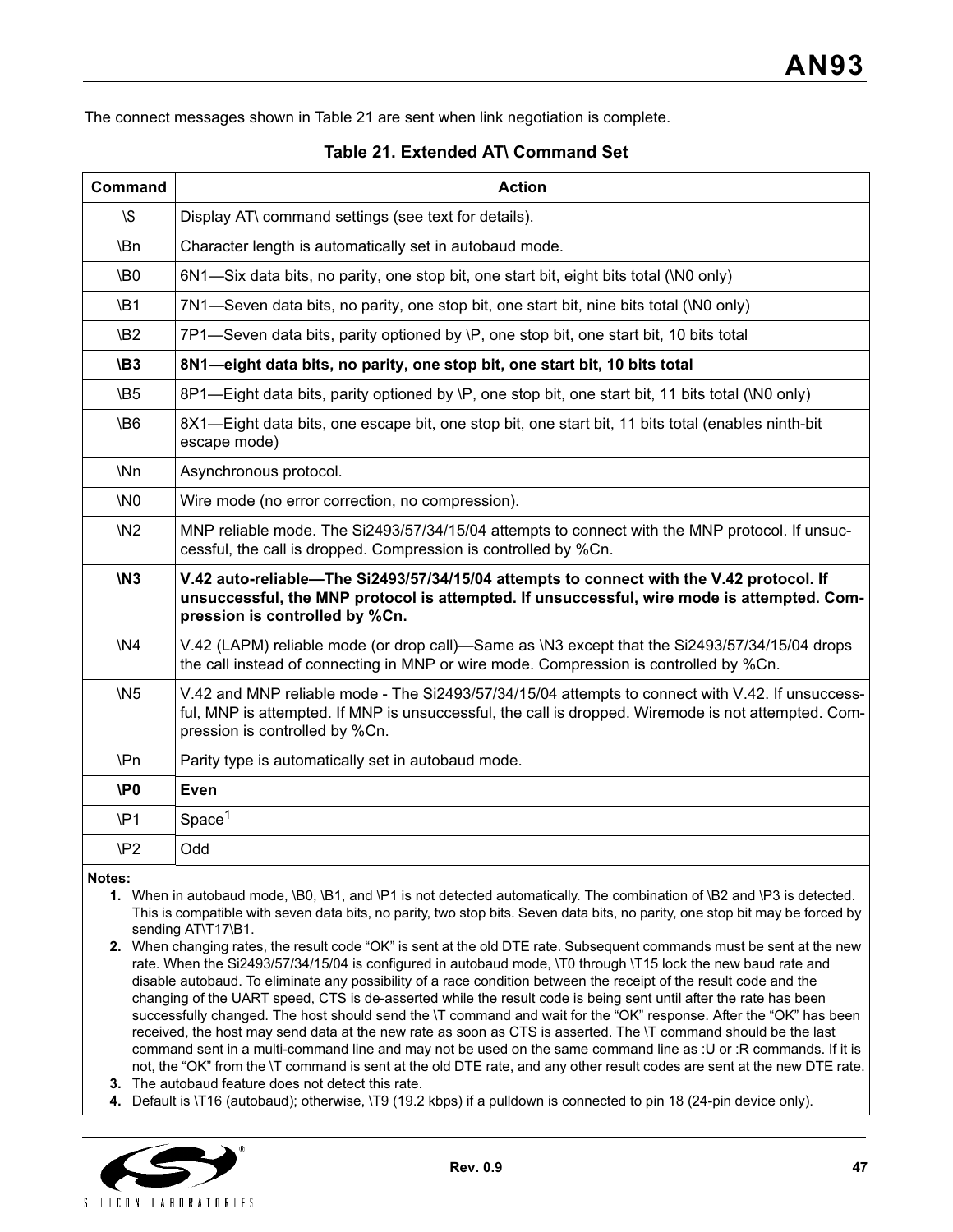| <b>Command</b>  | <b>Action</b>                                                                                                                              |
|-----------------|--------------------------------------------------------------------------------------------------------------------------------------------|
| $\mathsf{P}3$   | Mark.                                                                                                                                      |
| \Qn             | Modem-to-DTE flow control.                                                                                                                 |
| <b>\Q0</b>      | Disable all flow control—This may only be used if the DTE speed and the line (DCE) speed are guar-<br>anteed to match throughout the call. |
| <b>\Q2</b>      | Use CTS only.                                                                                                                              |
| $\sqrt{Q}3$     | Use RTS/CTS.                                                                                                                               |
| $\overline{Q4}$ | Enable XON/XOFF flow control for modem-to-DTE interface. Does not enable modem-to-modem<br>flow control.                                   |
| $\mathcal{L}$   | DTE rate <sup>2</sup>                                                                                                                      |
| \T0             | 300 bps                                                                                                                                    |
| $\Upsilon$      | 600 bps                                                                                                                                    |
| $\sqrt{72}$     | 1200 bps                                                                                                                                   |
| $\sqrt{13}$     | 2400 bps                                                                                                                                   |
| $\sqrt{74}$     | 4800 bps                                                                                                                                   |
| $\sqrt{5}$      | 7200 bps                                                                                                                                   |
| \T6             | 9600 bps                                                                                                                                   |
| $\sqrt{77}$     | 12.0 $kbps3$                                                                                                                               |
| $\sqrt{78}$     | 14.4 kbps.                                                                                                                                 |
| <b>\T9</b>      | 19.2 $kbps4$                                                                                                                               |
| <b>\T10</b>     | 38.4 kbps                                                                                                                                  |
| <b>\T11</b>     | 57.6 kbps                                                                                                                                  |
| <b>\T12</b>     | 115.2 kbps                                                                                                                                 |
| <b>\T13</b>     | 230.4 kbps                                                                                                                                 |
| <b>\T14</b>     | 245.760 kbps <sup>3</sup>                                                                                                                  |

### **Table 21. Extended AT\ Command Set (Continued)**

**Notes:**

- **1.** When in autobaud mode, \B0, \B1, and \P1 is not detected automatically. The combination of \B2 and \P3 is detected. This is compatible with seven data bits, no parity, two stop bits. Seven data bits, no parity, one stop bit may be forced by sending AT\T17\B1.
- **2.** When changing rates, the result code "OK" is sent at the old DTE rate. Subsequent commands must be sent at the new rate. When the Si2493/57/34/15/04 is configured in autobaud mode, \T0 through \T15 lock the new baud rate and disable autobaud. To eliminate any possibility of a race condition between the receipt of the result code and the changing of the UART speed, CTS is de-asserted while the result code is being sent until after the rate has been successfully changed. The host should send the \T command and wait for the "OK" response. After the "OK" has been received, the host may send data at the new rate as soon as CTS is asserted. The \T command should be the last command sent in a multi-command line and may not be used on the same command line as :U or :R commands. If it is not, the "OK" from the \T command is sent at the old DTE rate, and any other result codes are sent at the new DTE rate.
- **3.** The autobaud feature does not detect this rate.

**4.** Default is \T16 (autobaud); otherwise, \T9 (19.2 kbps) if a pulldown is connected to pin 18 (24-pin device only).

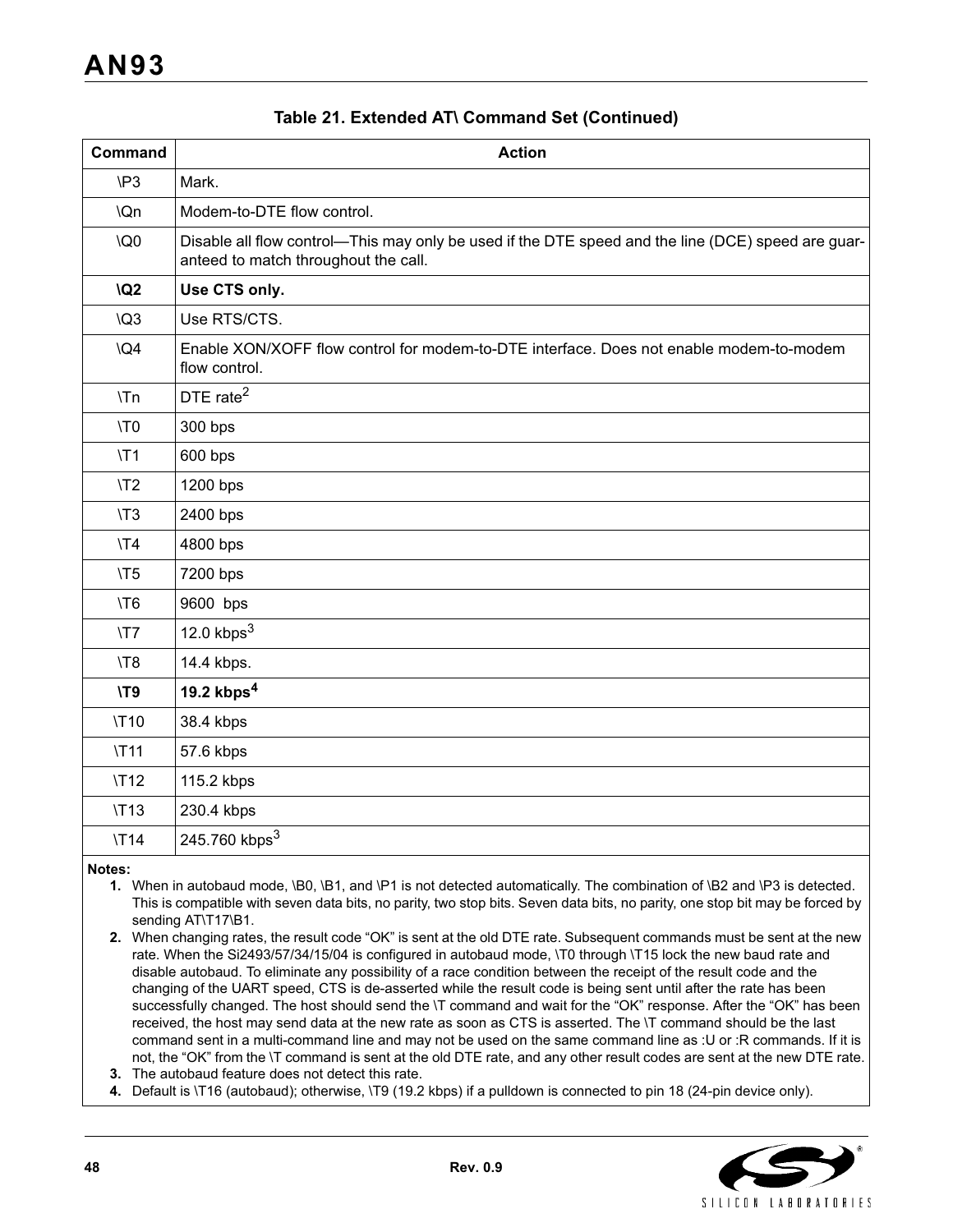| Command        | <b>Action</b>                                                                                                                                                                                                                                       |
|----------------|-----------------------------------------------------------------------------------------------------------------------------------------------------------------------------------------------------------------------------------------------------|
| <b>\T15</b>    | 307.200 kbps                                                                                                                                                                                                                                        |
| <b>\T16</b>    | Autobaud On <sup>4</sup>                                                                                                                                                                                                                            |
| <b>\T17</b>    | Autobaud Off. Lock at current baud rate.                                                                                                                                                                                                            |
| ۱U             | Serial mode—causes a low pulse (25 ms) on RI and DCD. INT to be the inverse of ESC. RTS to be<br>inverse of CTS.<br>Parallel mode-causes a low pulse (25 ms) on INT.<br>This command terminates with a RESET and does not generate an "OK" message. |
| \Vn            | Connect message type.                                                                                                                                                                                                                               |
| V <sub>0</sub> | Report connect and protocol message.                                                                                                                                                                                                                |
| W <sub>2</sub> | Report connect message only (exclude protocol message).                                                                                                                                                                                             |
| W <sub>4</sub> | Report connect and protocol message with both upstream and downstream connect rates.                                                                                                                                                                |

### **Table 21. Extended AT\ Command Set (Continued)**

**Notes:**

**1.** When in autobaud mode, \B0, \B1, and \P1 is not detected automatically. The combination of \B2 and \P3 is detected. This is compatible with seven data bits, no parity, two stop bits. Seven data bits, no parity, one stop bit may be forced by sending AT\T17\B1.

**2.** When changing rates, the result code "OK" is sent at the old DTE rate. Subsequent commands must be sent at the new rate. When the Si2493/57/34/15/04 is configured in autobaud mode, \T0 through \T15 lock the new baud rate and disable autobaud. To eliminate any possibility of a race condition between the receipt of the result code and the changing of the UART speed, CTS is de-asserted while the result code is being sent until after the rate has been successfully changed. The host should send the \T command and wait for the "OK" response. After the "OK" has been received, the host may send data at the new rate as soon as CTS is asserted. The \T command should be the last command sent in a multi-command line and may not be used on the same command line as :U or :R commands. If it is not, the "OK" from the \T command is sent at the old DTE rate, and any other result codes are sent at the new DTE rate.

**3.** The autobaud feature does not detect this rate.

**4.** Default is \T16 (autobaud); otherwise, \T9 (19.2 kbps) if a pulldown is connected to pin 18 (24-pin device only).

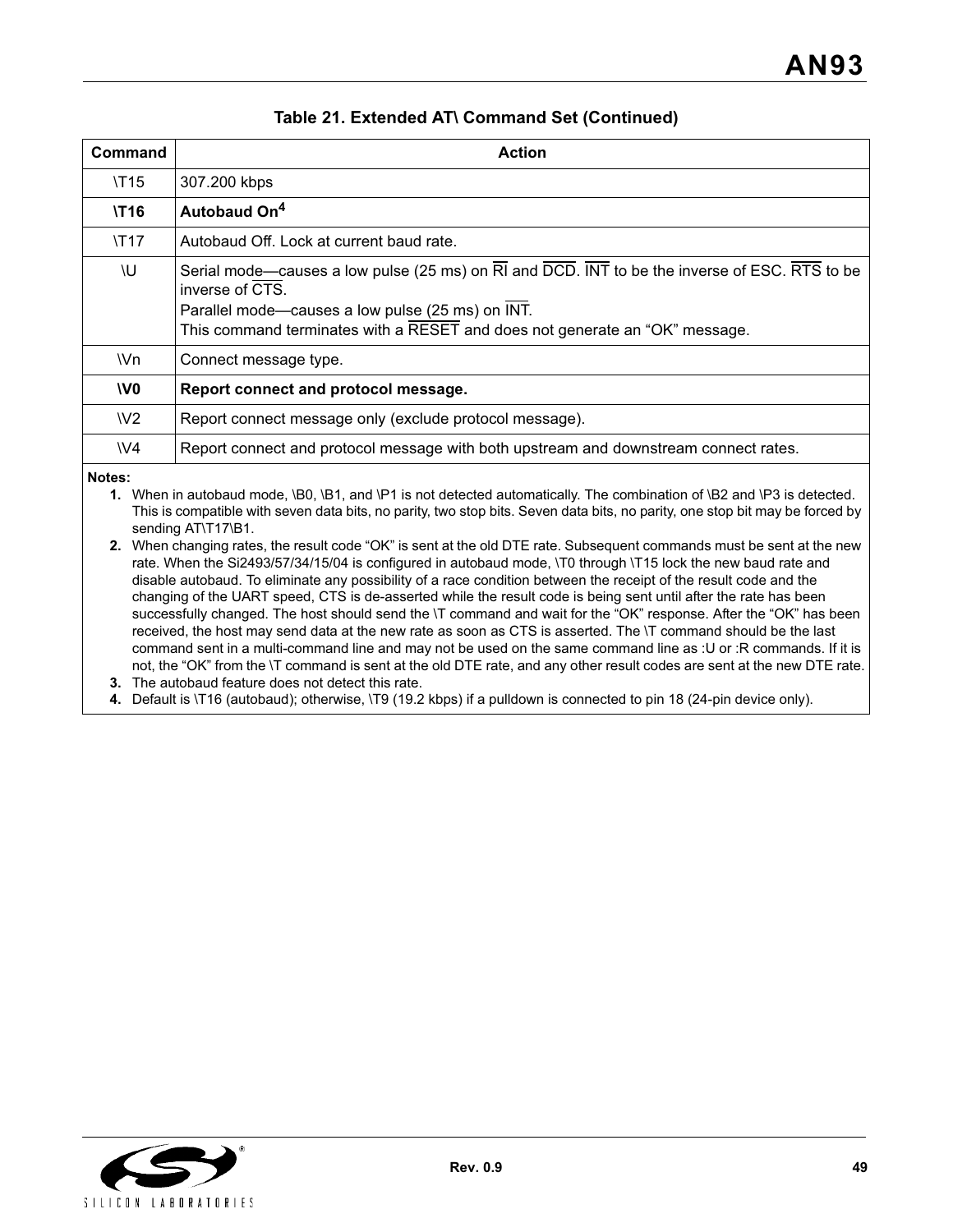| Numeric <sup>4</sup> | <b>Meaning</b>                           | <b>Verbal Response</b>           | X <sub>0</sub> | X <sub>1</sub> | X <sub>2</sub> | X3           | <b>X4</b>                 | X <sub>5</sub> |
|----------------------|------------------------------------------|----------------------------------|----------------|----------------|----------------|--------------|---------------------------|----------------|
| 0                    | Command was successful                   | OK                               | X              | X              | X              | X            | X                         | $\mathsf{X}$   |
| $\mathbf{1}$         | Link established at 300 bps<br>or higher | CONNECT                          | X              | X              | X              | X            | X                         | $\mathsf{X}$   |
| $\overline{2}$       | Incoming ring detected                   | <b>RING</b>                      | X              | X              | $\mathsf{X}$   | $\mathsf{X}$ | X                         | X              |
| 3                    | Link dropped                             | <b>NO CARRIER</b>                | X              | X              | X              | X            | X                         | X              |
| $\overline{4}$       | Command failed                           | <b>ERROR</b>                     | X              | X              | X              | $\mathsf{X}$ | X                         | X              |
| 5                    | Link establish at 1200                   | CONNECT 1200                     |                | X              | $\mathsf{X}$   | X            | X                         | X              |
| 6                    | Dial tone not present                    | NO DIALTONE                      |                |                | $\mathsf{X}$   |              | X                         | X              |
| $\overline{7}$       | Line busy                                | <b>BUSY</b>                      |                |                |                | $\mathsf{X}$ | X                         | $\mathsf{X}$   |
| 8                    | Remote not answering                     | <b>NO ANSWER</b>                 | X              | X              | X              | X            | X                         | X              |
| 9                    | Ringback detected                        | <b>RINGING</b>                   |                |                |                |              |                           | X              |
| 10                   | Link established at 2400                 | CONNECT 2400                     |                | X              | X              | X            | X                         | $\mathsf{X}$   |
| 11                   | Link established at 4800                 | CONNECT 4800 <sup>5</sup>        |                | X              | $\mathsf{X}$   | X            | $\boldsymbol{\mathsf{x}}$ | $\mathsf{X}$   |
| 12                   | Link established at 9600                 | CONNECT 9600 <sup>5</sup>        |                | X              | $\mathsf{X}$   | X            | X                         | $\mathsf{X}$   |
| 14                   | Link established at 19200                | CONNECT 19200 <sup>1</sup>       |                | X              | X.             | X            | X                         | X              |
| 15                   | Link established at 7200                 | CONNECT 7200 <sup>5</sup>        |                | X              | X              | X            | X                         | X              |
| 16                   | Link established at 12000                | <b>CONNECT 12000<sup>5</sup></b> |                | X              | X              | X            | X                         | X              |
| 17                   | Link established at 14400                | CONNECT 14400 <sup>5</sup>       |                | X              | X.             | X            | X                         | X              |
| 18                   | Link established at 16800                | CONNECT 16800 <sup>1</sup>       |                | X              | X              | X            | X                         | X              |
| 19                   | Link established at 21600                | CONNECT 21600 <sup>1</sup>       |                | X              | $\mathsf{X}$   | $\mathsf{X}$ | X                         | $\mathsf{X}$   |
| 20                   | Link established at 24000                | CONNECT 24000 <sup>1</sup>       |                | Χ              | X              | X            | X                         | X              |
| 21                   | Link established at 26400                | CONNECT 26400 <sup>1</sup>       |                | X              | X              | X            | X                         | X              |
| 22                   | Link established at 28800                | CONNECT 28800 <sup>1</sup>       |                | $\mathsf{X}$   | $\mathsf{X}$   | $\mathsf{X}$ | $\mathsf{X}$              | $\mathsf{X}$   |
| 23                   | Link established at 31200                | CONNECT 31200 <sup>1</sup>       |                | X              | X              | X            | X                         | X              |
| 24                   | Link established at 33600                | CONNECT 33600 <sup>1</sup>       |                | X              | X              | X            | $\pmb{\chi}$              | X              |
| 30                   | Caller ID mark detected                  | <b>CIDM</b>                      | X              | X              | $\mathsf{X}$   | X            | X                         | $\mathsf{X}$   |
| 31                   | Hookswitch flash detected                | <b>FLASH</b>                     | $\mathsf X$    | X              | X              | X            | X                         | $\pmb{\times}$ |

## **Table 22. Result Codes**

**Notes:**

**1.** This message is only supported on the Si2493, Si2457 and Si2434.

**2.** X is the only verbal response code that does not follow the <CR><LF>Result Code<CR><LF> standard. There is no leading <CR><LF>.

- **3.** This message is only supported on the Si2493 and Si2457.
- **4.** Numeric mode: Result code <CR>.

**5.** This message is only supported on the Si2493, Si2457, Si2434, and Si2415.

- **6.** V.44 with data compression disabled (+DS = 0) emits this result code.
- **7.** Protocol :V42 message is sent if data compression is disabled (+DS = Q).

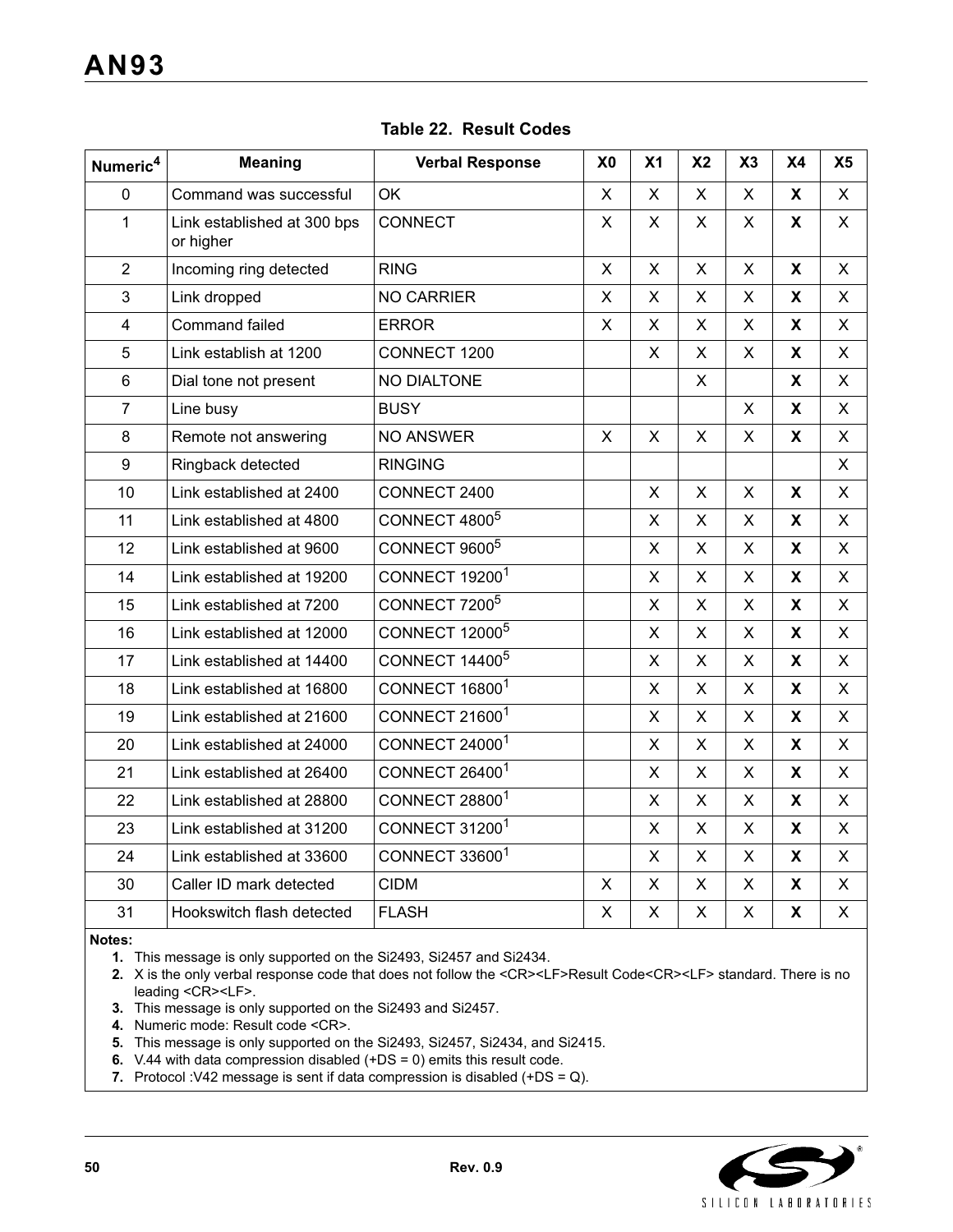| Numeric <sup>4</sup> | <b>Meaning</b>                             | <b>Verbal Response</b>                              | X <sub>0</sub>        | X <sub>1</sub>            | X <sub>2</sub>            | X3                        | <b>X4</b>   | X <sub>5</sub> |
|----------------------|--------------------------------------------|-----------------------------------------------------|-----------------------|---------------------------|---------------------------|---------------------------|-------------|----------------|
| 32                   | UK CID State Tone Alert<br>Signal detected | <b>STAS</b>                                         | X                     | X                         | X                         | X                         | X           | X              |
| 33                   | Overcurrent condition                      | $\overline{x^2}$                                    | $\mathsf{x}$          | $\mathsf{X}$              | $\mathsf{X}$              | $\pmb{\times}$            | X           | X              |
| 40                   | <b>Blacklist is full</b>                   | <b>BLACKLIST FULL (enabled</b><br>via S42 register) |                       | X                         | X                         | $\mathsf{X}$              | X           | X              |
| 41                   | Attempted number is black-<br>listed.      | <b>BLACKLISTED</b> (enabled via<br>S42 register)    | X                     | X                         | $\sf X$                   | X                         | X           | X              |
| 42                   | No phone line present                      | NO LINE (enabled via %Vn<br>commands)               | $\mathsf{X}$          | X                         | $\sf X$                   | $\sf X$                   | X           | X              |
| 43                   | Telephone line is in use                   | LINE IN USE (enabled via<br>%Vn commands)           | X                     | $\boldsymbol{\mathsf{X}}$ | $\mathsf{X}$              | $\boldsymbol{\mathsf{X}}$ | $\mathbf x$ | X              |
| 44                   | Polarity reversal detected                 | POLARITY REVERSAL<br>(enabled via G modifier)       | $\mathsf X$           | $\pmb{\times}$            | $\mathsf{X}$              | $\pmb{\times}$            | X           | $\pmb{\times}$ |
| 45                   | Polarity reversal NOT<br>detected          | NO POLARITY REVERSAL<br>(enabled via G modifier)    | X                     | X                         | X                         | X                         | X           | X              |
| 52                   | Link established at 56000                  | CONNECT 560003                                      |                       | X                         | X                         | X                         | X           | X              |
| 60                   | Link established at 32000                  | CONNECT 32000 <sup>3</sup>                          |                       | $\sf X$                   | $\sf X$                   | X                         | X           | X              |
| 61                   | Link established at 48000                  | CONNECT 480003                                      |                       | $\boldsymbol{\mathsf{X}}$ | $\mathsf{X}$              | X                         | X           | $\mathsf{X}$   |
| 63                   | Link established at 28000                  | CONNECT 28000 <sup>3</sup>                          |                       | $\mathsf X$               | $\mathsf{X}$              | $\pmb{\mathsf{X}}$        | X           | X              |
| 64                   | Link established at 29333                  | <b>CONNECT 293333</b>                               |                       | X                         | $\boldsymbol{\mathsf{X}}$ | $\boldsymbol{\mathsf{X}}$ | X           | X              |
| 65                   | Link established at 30666                  | CONNECT 306663                                      |                       | $\boldsymbol{\mathsf{X}}$ | $\mathsf{X}$              | $\mathsf{X}$              | X           | $\mathsf{X}$   |
| 66                   | Link established at 33333                  | CONNECT 333333                                      |                       | $\mathsf X$               | $\mathsf{X}$              | $\pmb{\times}$            | X           | X              |
| 67                   | Link established at 34666                  | CONNECT 346663                                      |                       | X                         | X                         | X                         | X           | X              |
| 68                   | Link established at 36000                  | <b>CONNECT 360003</b>                               |                       | X                         | X                         | X                         | X           | X              |
| 69                   | Link established at 37333                  | CONNECT 373333                                      |                       | X                         | X                         | X                         | X           | X              |
| 70                   | No protocol                                | PROTOCOL: NONE                                      | Set with \V0 command. |                           |                           |                           |             |                |
| 75                   | Link established at 75                     | <b>CONNECT 75</b>                                   | X<br>X<br>X           |                           | X                         | X                         |             |                |
| 77                   | V.42 protocol                              | PROTOCOL: V42 <sup>6</sup>                          | Set with \V0 command. |                           |                           |                           |             |                |
| 79                   | V.42bis protocol                           | PROTOCOL: V42bis <sup>5</sup>                       | Set with \V0 command. |                           |                           |                           |             |                |

|  | Table 22. Result Codes (Continued) |  |
|--|------------------------------------|--|
|--|------------------------------------|--|

#### **Notes:**

**1.** This message is only supported on the Si2493, Si2457 and Si2434.

**2.** X is the only verbal response code that does not follow the <CR><LF>Result Code<CR><LF> standard. There is no leading <CR><LF>.

- **3.** This message is only supported on the Si2493 and Si2457.
- **4.** Numeric mode: Result code <CR>.

**5.** This message is only supported on the Si2493, Si2457, Si2434, and Si2415.

- **6.** V.44 with data compression disabled (+DS = 0) emits this result code.
- **7.** Protocol :V42 message is sent if data compression is disabled (+DS = Q).

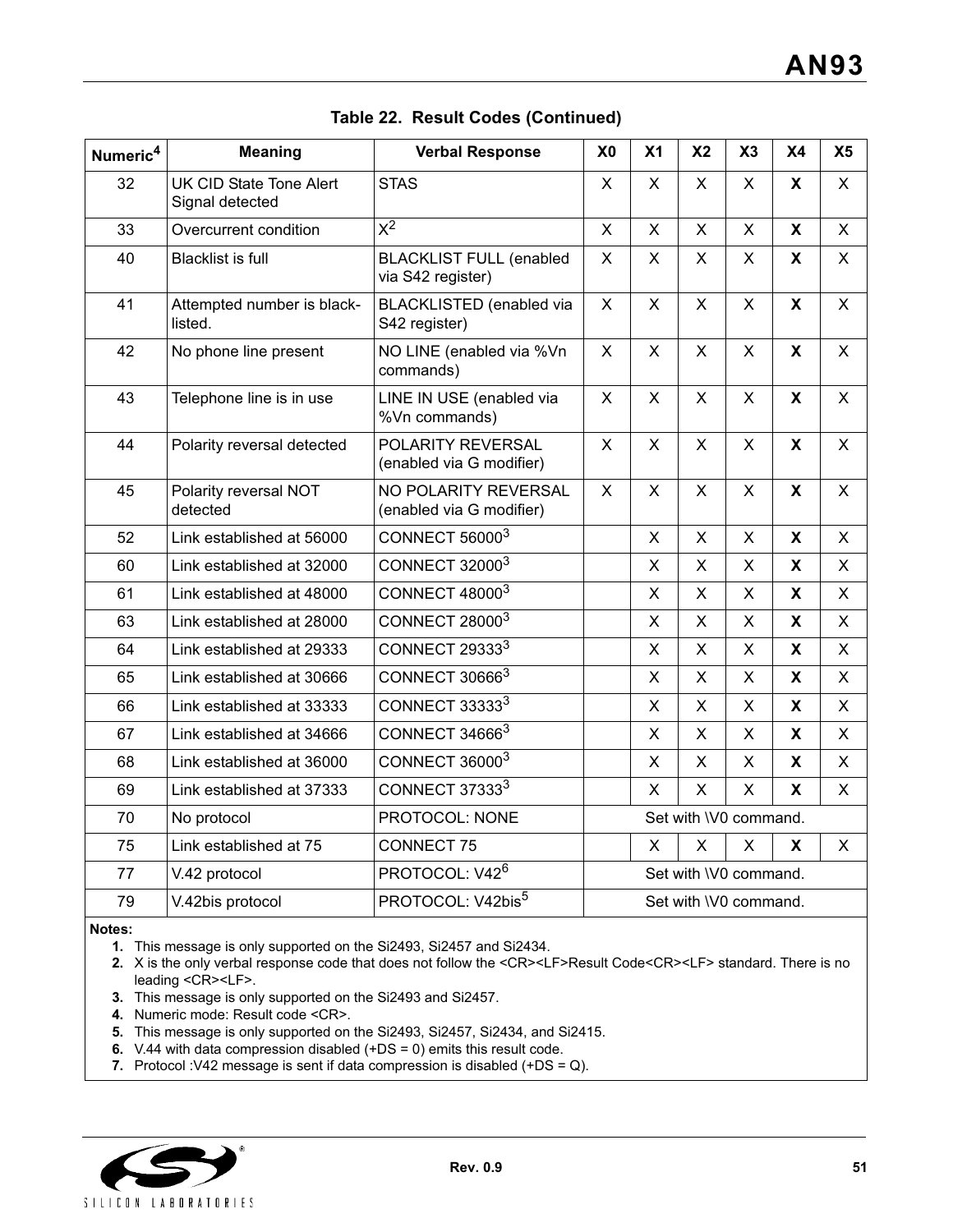| Numeric <sup>4</sup> | <b>Meaning</b>                                   | <b>Verbal Response</b>                        | X <sub>0</sub>       | X <sub>1</sub> | X <sub>2</sub> | X3                          | X <sub>4</sub> | X <sub>5</sub> |
|----------------------|--------------------------------------------------|-----------------------------------------------|----------------------|----------------|----------------|-----------------------------|----------------|----------------|
| 80                   | MNP2 protocol                                    | PROTOCOL:<br>ALTERNATE, +CLASS 2              | Set with \V command. |                |                |                             |                |                |
| 81                   | MNP3 protocol                                    | PROTOCOL:<br>ALTERNATE, +CLASS 3              |                      |                |                | Set with \V command.        |                |                |
| 82                   | MNP4 protocol                                    | PROTOCOL:<br>ALTERNATE, +CLASS 4              |                      |                |                | Set with <i>IV</i> command. |                |                |
| 83                   | MNP5 protocol                                    | PROTOCOL:<br>ALTERNATE, +CLASS 5 <sup>5</sup> |                      |                |                | Set with <i>IV</i> command. |                |                |
| 84                   | V.44 protocol                                    | PROTOCOL: V.44 <sup>7</sup>                   |                      |                |                | Set with +DR command        |                |                |
| 90                   | Link established at 38666                        | CONNECT 386663                                |                      | X              | X              | X                           | X              | $\mathsf{X}$   |
| 91                   | Link established at 40000                        | CONNECT 40000 <sup>3</sup>                    |                      | X              | $\mathsf{X}$   | X                           | X              | X              |
| 92                   | Link established at 41333                        | CONNECT 41333 <sup>3</sup>                    |                      | X              | X              | X                           | X              | X              |
| 93                   | Link established at 42666                        | CONNECT 426663                                |                      | X              | X              | X                           | X              | $\mathsf{X}$   |
| 94                   | Link established at 44000                        | CONNECT 44000 <sup>3</sup>                    |                      | X              | $\mathsf{X}$   | $\mathsf{X}$                | X              | $\mathsf{X}$   |
| 95                   | Link established at 45333                        | CONNECT 45333 <sup>3</sup>                    |                      | X              | X              | X                           | X              | X              |
| 96                   | Link established at 46666                        | CONNECT 466663                                |                      | X              | X              | X                           | X              | X              |
| 97                   | Link established at 49333                        | CONNECT 49333 <sup>3</sup>                    |                      | X.             | X              | X                           | X              | X              |
| 98                   | Link established at 50666                        | CONNECT 506663                                |                      | X              | X              | X                           | X              | X              |
| 99                   | Link established at 52000                        | <b>CONNECT 520003</b>                         |                      | X              | X              | X                           | X              | X              |
| 100                  | Link established at 53333                        | CONNECT 533333                                |                      | X.             | X              | X                           | X.             | X              |
| 101                  | Link established at 54666                        | CONNECT 546663                                |                      | X.             | X              | X                           | X              | X              |
| 102                  | DTMF dial attempted on a<br>pulse dial only line | <b>UN-OBTAINABLE NUMBER</b>                   | X<br>X<br>X<br>X     |                | X              | X                           |                |                |

### **Table 22. Result Codes (Continued)**

#### **Notes:**

**1.** This message is only supported on the Si2493, Si2457 and Si2434.

**2.** X is the only verbal response code that does not follow the <CR><LF>Result Code<CR><LF> standard. There is no leading <CR><LF>.

**3.** This message is only supported on the Si2493 and Si2457.

**4.** Numeric mode: Result code <CR>.

**5.** This message is only supported on the Si2493, Si2457, Si2434, and Si2415.

- **6.** V.44 with data compression disabled (+DS = 0) emits this result code.
- **7.** Protocol :V42 message is sent if data compression is disabled (+DS = Q).

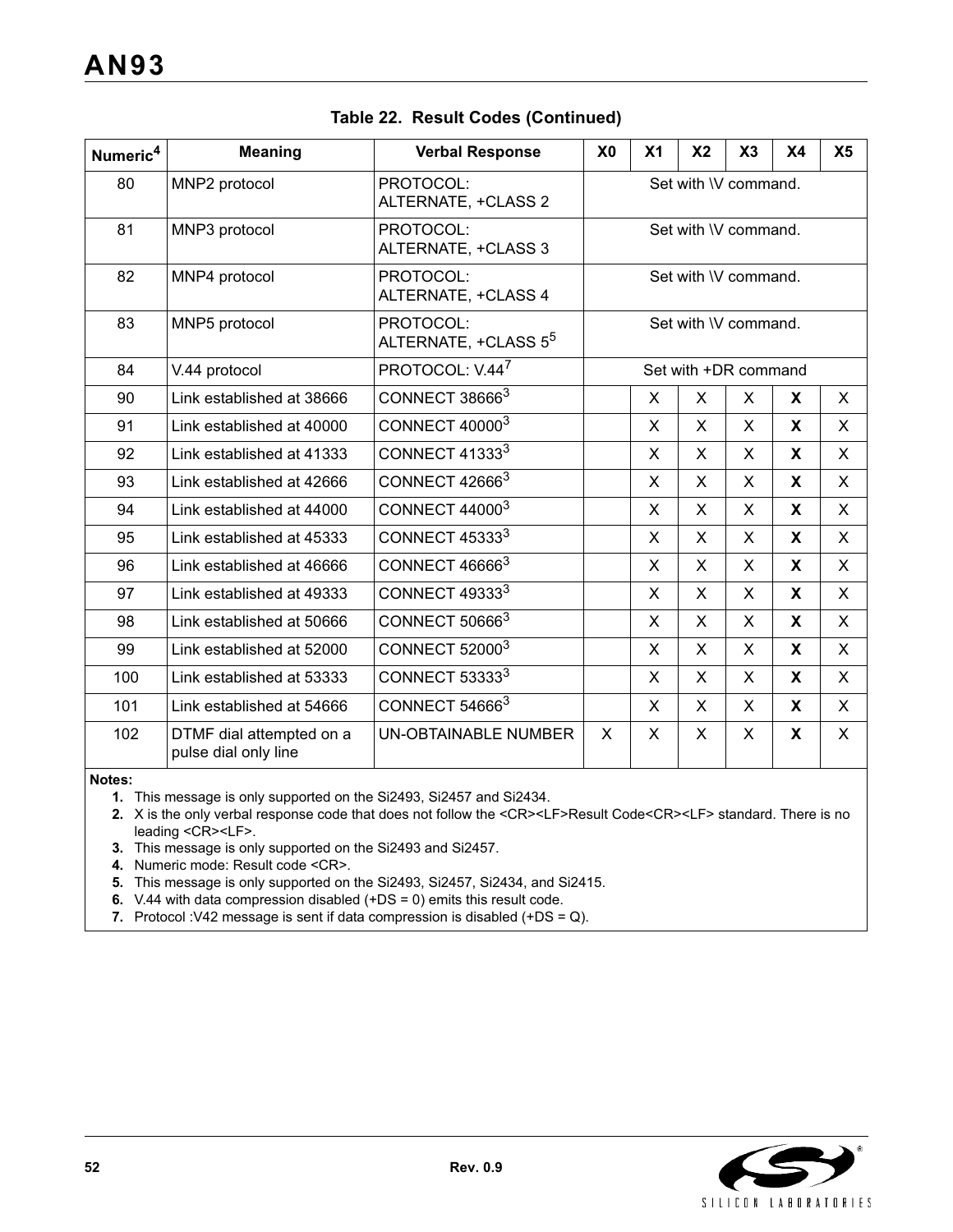| <b>Disconnect Code</b> | Reason                             |
|------------------------|------------------------------------|
| 8002                   | Handshake stalled.                 |
| 8                      | No dial tone detected.             |
| 8008                   | No line available.                 |
| 9                      | No loop current detected.          |
| 8009                   | Parallel phone pickup disconnect.  |
| А                      | No ringback.                       |
| B                      | Busy signal detected.              |
| D                      | V.42 requested disconnect.         |
| Е                      | MNP requested disconnect.          |
| 10                     | Drop dead timer disconnect.        |
| 8014                   | Loop current loss.                 |
| 8017                   | Remote modem requested disconnect. |
| 8018, 8019             | Soft reset command received.       |
| 1a                     | V.42 Protocol error.               |
| 1 <sub>b</sub>         | MNP Protocol error.                |
| 801c                   | Loss-of-carrier disconnect.        |
| 801e                   | Long space disconnect.             |
| 801f                   | Character abort disconnect.        |
| 802a                   | Rate request failed.               |
| 802b                   | Answer modem energy not detected.  |
| 802c                   | V.8 negotiation failed.            |
| 2d                     | TX data timeout.                   |

## **Table 23. Disconnect Codes**

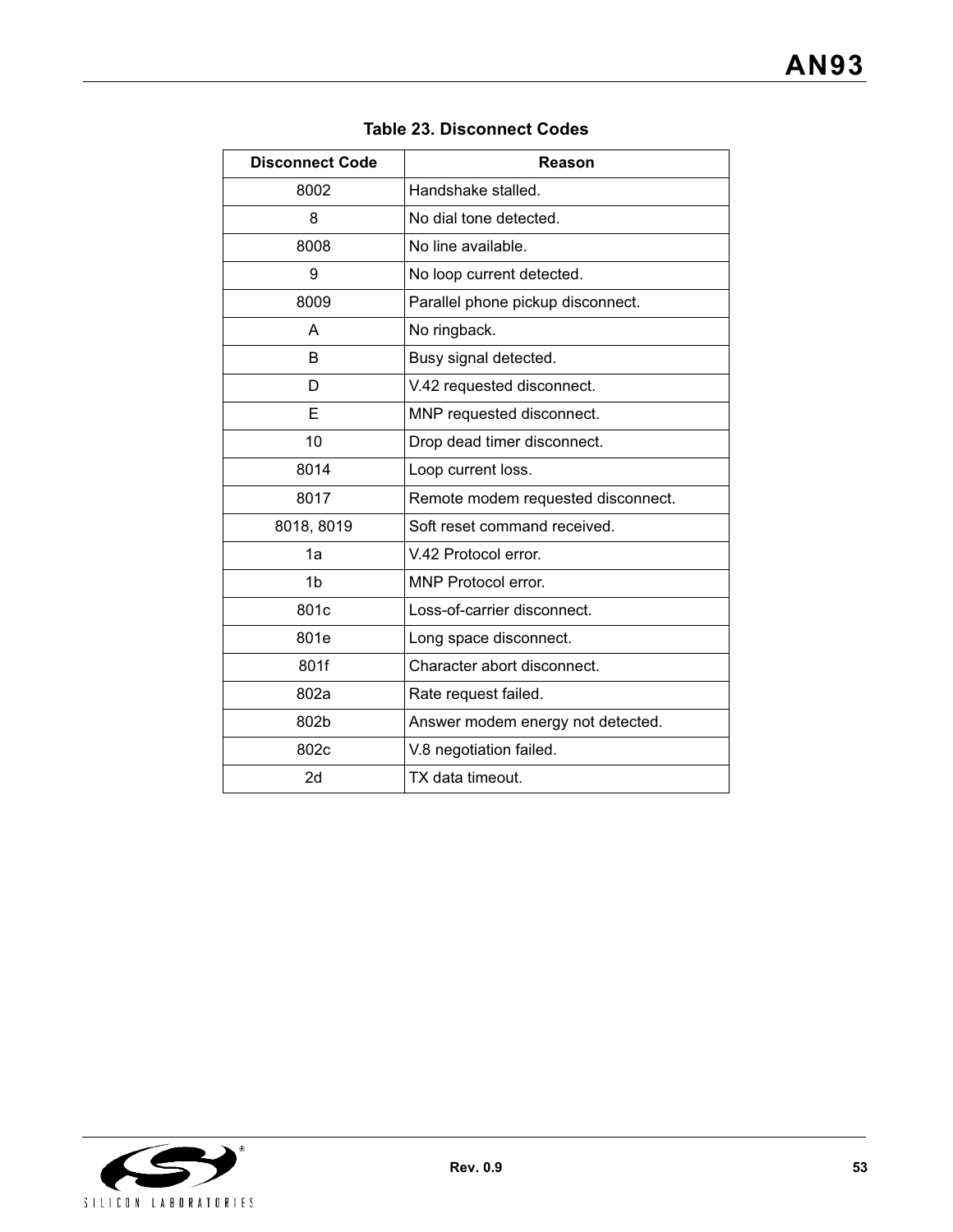### **3.1.10. Escape Methods**

There are four ways to escape from data mode and return to command mode once a connection is established. Three of these, "+++", "9th Bit", and the "Escape Pin", allow the connection to be maintained while one or both modems are in the command mode. These three escape methods can be concurrently enabled, and any enabled escape method functions. For example, if "+++" and the "Escape Pin" are both enabled, either returns the modem to the command mode from the data mode. The fourth escape method is to terminate the connection.

Always wait for the "OK" before entering the next command after an escape. When making a new connection, do not try to escape between the connect message and the protocol message. An escape attempt in this interval may fail because the modem is not in data mode until after the protocol message.

### **3.1.10.1. "+++" Escape**

The "+++" escape is enabled by default and is controlled by U70[13] (TES). There are equal guard time periods before (leading) and after (trailing) the "+++" set by the S-Register, S12, during which there must be no UART activity. If this UART inactivity criterion is met, the Si2493/57/34/15/04 escapes to the command mode at the end of the S12 time period following the "+++". Any activity in the UART during either the leading or trailing time period causes the ISOmodem to ignore the escape request and remain in data mode. Timing for this escape sequence is illustrated in Figure 11.



Guard Time Range = 10–255 (0.2–5.1 sec)

**Figure 11. "+++" Escape Timing**

#### **3.1.10.2. "9th Bit" Escape**

The "9th Bit" escape mode feature is enabled by sending the AT\B6 command through autobaud, which detects a 9th bit space as "9th bit" escape mode. If this escape method is selected, a 1 detected on the ninth bit in a data word returns the modem to the command mode. The 9th bit is ignored when the modem is in the command mode. Timing for this escape sequence is illustrated in Figure 12.

#### **3.1.10.3. "Escape Pin" Escape**

The "Escape Pin" is controlled by U70[15] (HES). This bit is 0 by default, which disables the Escape pin, ESC, (Si2493/57/34/15/04, pin 22). If HES is set to a 1, a high level on Si2493/57/34/15/04, pin 22, causes the modem to transition to the on-line command mode. The ESC pin status is polled by the processor, and there is a latency before the "OK" is received and the modem is in command mode. Keep the "escape pin" active until the "OK" is received. In parallel interface mode, the function of the Escape pin is replaced by bit 2 in the Parallel Interface Register 1. Setting bit 2 to a 1 causes the modem to escape to the command mode.

While in data mode, an escape to command mode occurs if ESC is sampled as negated for at least 60 ms, then sampled asserted for at least 60 ms. The modem is then prepared to accept AT commands, regardless of whether the "OK" has been sent to the host. If the modem is already in command mode, the modem does not send the "OK".

In practice, it is difficult to determine the exact boundary between command mode and data mode. Time the ESC 100 ms low and 100 ms high, and expect that the modem has transitioned to command mode. Then, dump the receive buffer after 100 ms, send "AT", and wait for "OK". This way, you know the modem is in command mode because the "OK" is caused by the "AT" and not by the ESC toggling.

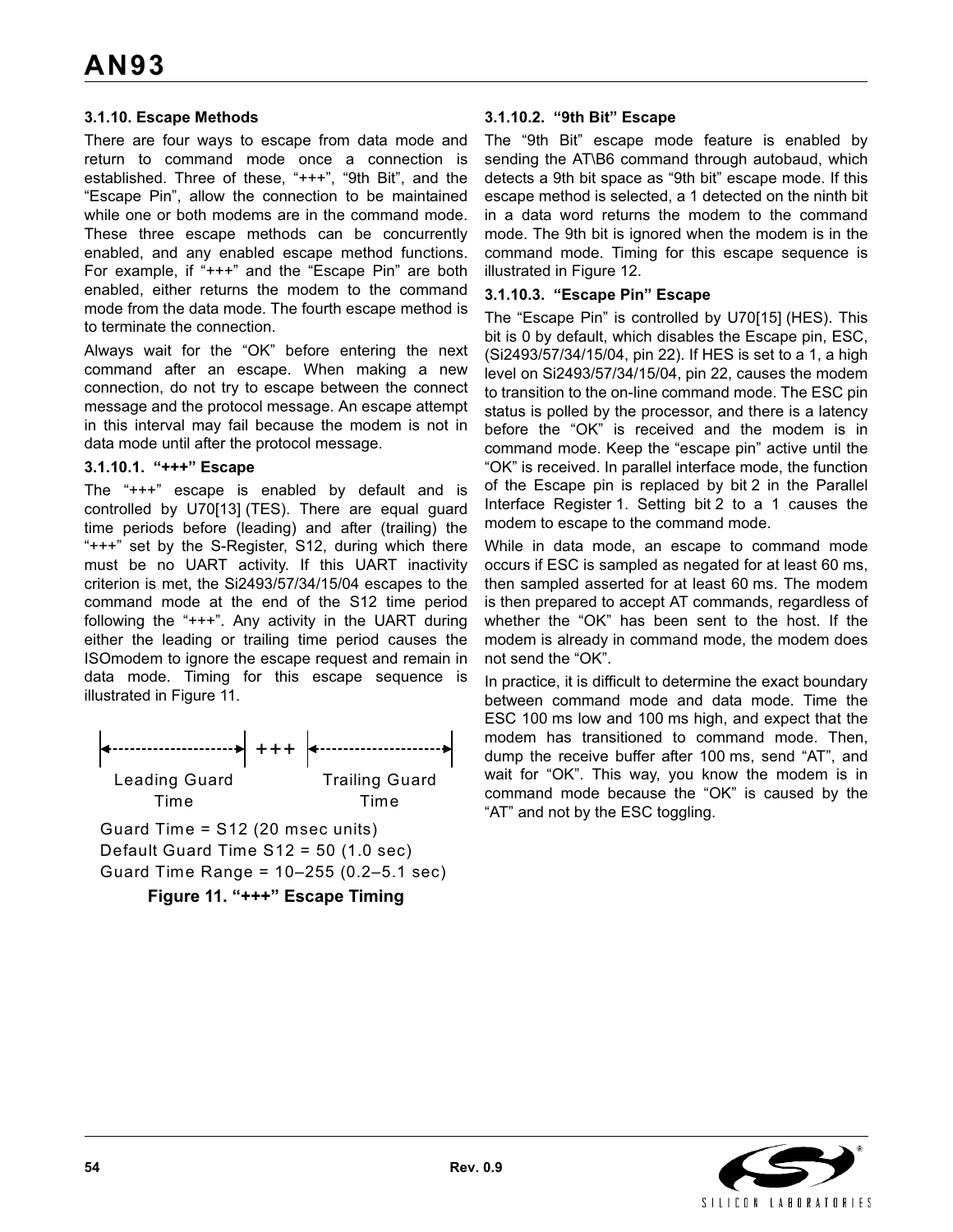

UART Timing for Modem Transmit Path (9N1 Mode with 9th Bit Escape)

**Figure 12. "9th Bit" Escape Timing**

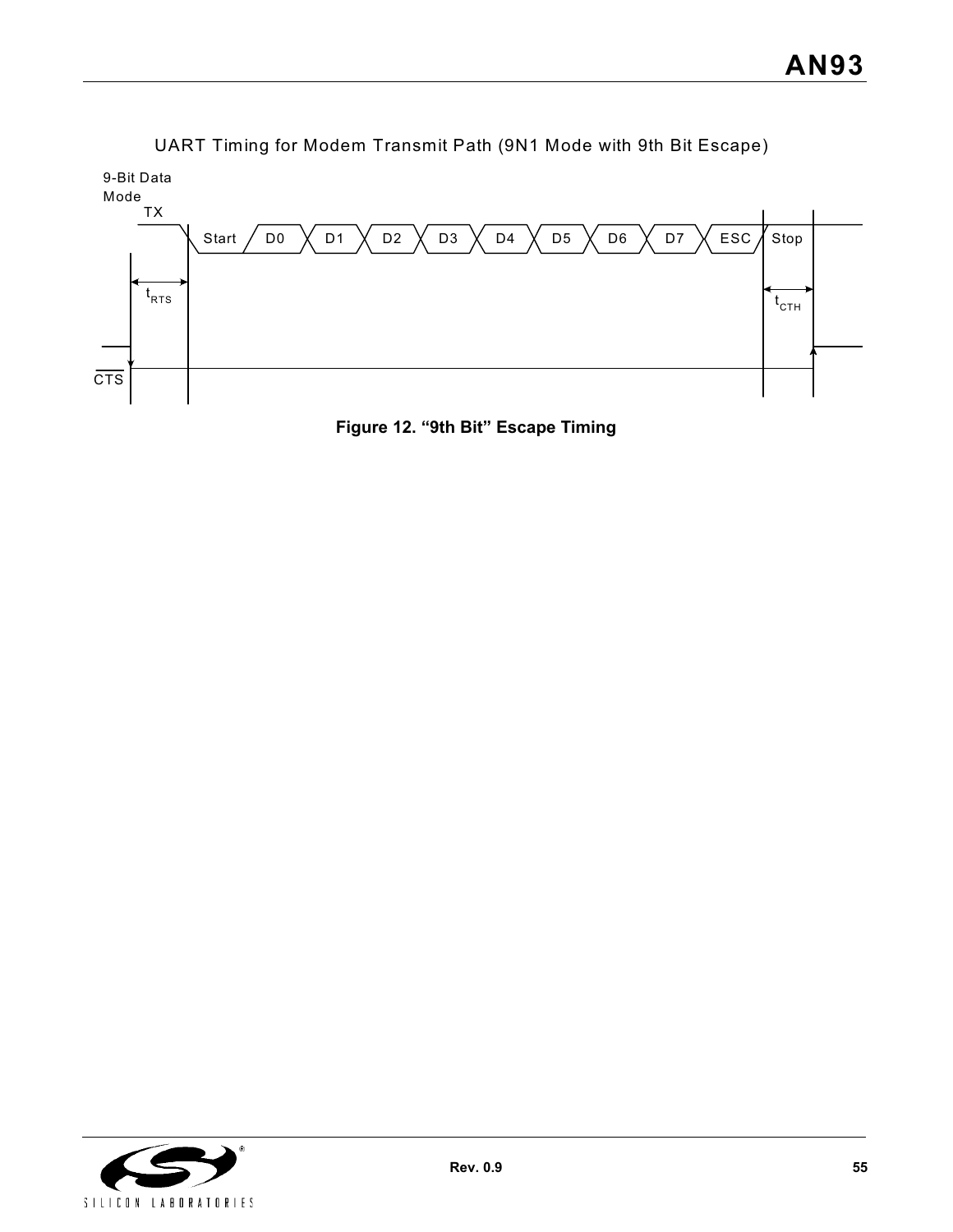### **3.1.11. Sleep Mode**

The Si2493/57/34/15/04 can be set to enter a lowpower sleep mode when not connected and after a period of inactivity determined by the S24 register.

The Si2493/57/34/15/04 enters the sleep mode S24 seconds after the last DTE activity, after the TX FIFO is empty, and after the last data is received from the remote modem. The Si2493/57/34/15/04 returns to the active mode when there is a 1 to 0 transition on TXD in the serial mode or a 1 to 0 transition on CS in the parallel mode or if an incoming ring is detected. The delay range for S24 is 1 to 255 seconds. The default setting of S24 = 0 disables the sleep timer and keeps the modem in the normal power mode regardless of activity level.

### **3.1.12. Powerdown**

The powerdown mode is a lower power state than sleep mode but is entered immediately upon writing U65[13] (PDN) = 1. Once in the powerdown mode, the modem requires a hardware reset via the RESET pin (Si2493/57/34/15/04, pin 12) to become active.

#### **3.1.13. Reset/Default Settings**

The modem must be reset after power is stable and prior to the first "AT" command. The reset pin (Si2493/ 57/34/15/04, pin 12) must be asserted at least 5 ms low to adequately reset the on-chip registers.

CTS (pin 11) must remain at a Logic 1 (high state) during Reset. The internal pull-up resistor is adequate for most applications. If leakage or transients are present on CTS during Reset, the high value internal resistor should be supplemented with an external 10 k $\Omega$ resistor to  $V_{CC}$ .

Autobaud is enabled on the DTE by default. A 10 k $\Omega$ resistor connected from EESD/D2 (Si2493/57/34/15/04 pin 18) to GND (Si2493/57/34/15/04 pin 20) disables autobaud on powerup or reset and forces 19.2 kbps. Serial or parallel interface selection depends upon the state of Si2493/57/34/15/04, pin 15, AOUT/INT, at the rising edge of the reset pulse. If AOUT/INT is left open, an internal pullup resistor holds the pin at a logic 1, and the serial interface is selected (default). If AOUT/INT is connected to ground through a 10 k $\Omega$  resistor, the parallel interface is selected.

A 10 k $\Omega$  resistor between D6 (Si2493/57/34/15/04 pin 4) and GND (Si2493/57/34/15/04 pin 20) enables the EEPROM interface on powerup or reset. Table 24 summarizes the options for enabling features on powerup and reset by connecting a 10 k $\Omega$  resistor between the indicated Si2493/57/34/15/04 pin and GND (Si2493/57/34/15/04 Pin20). Zeroes indicate a <10 k $\Omega$ pulldown to ground at startup or reset; "1"s indicate internal pullup (do not pull down externally), and "X"s indicate a don't care.

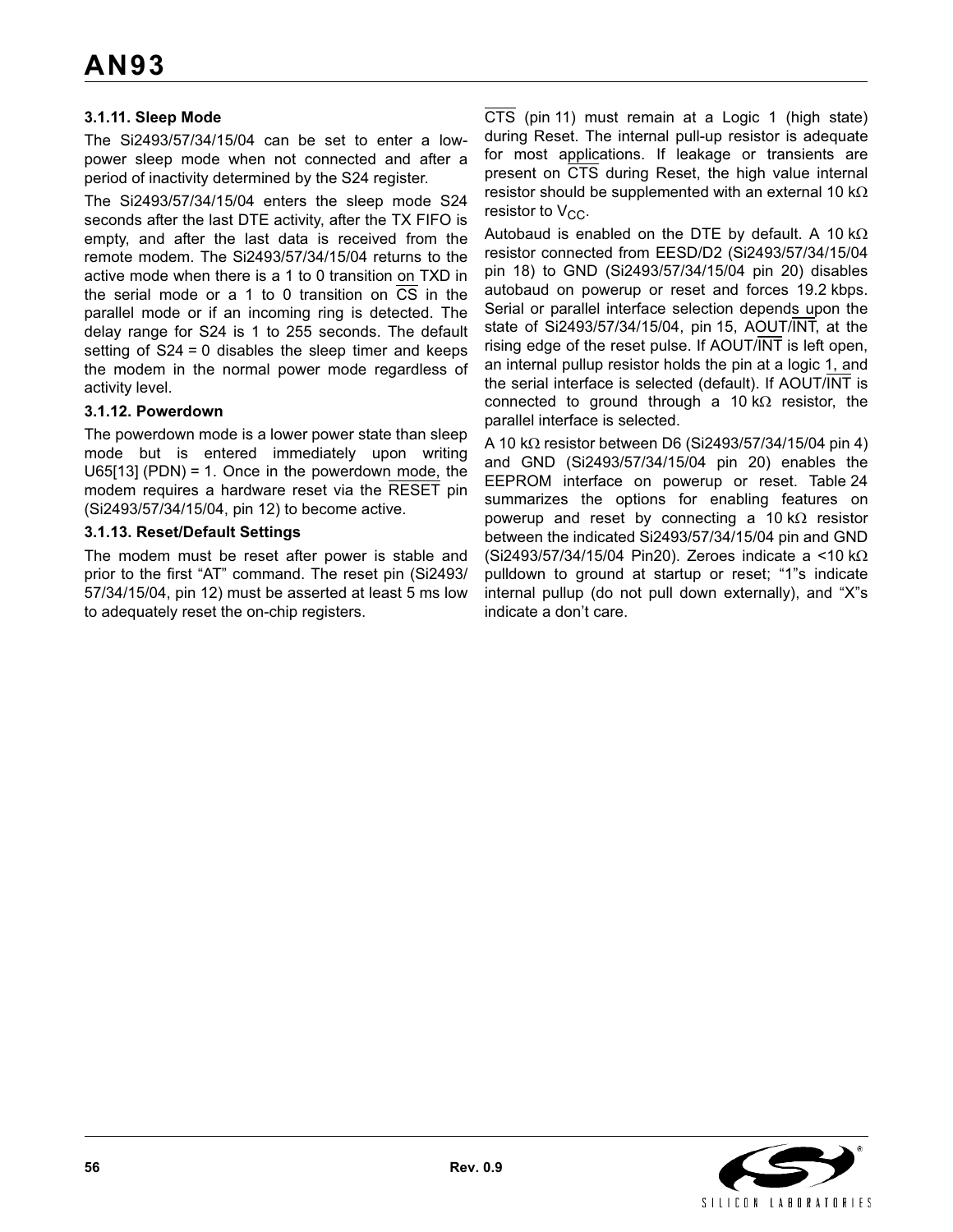| Mode                                            | Pin4                                                                                                         | Pin <sub>9</sub> | Pin <sub>10</sub> | Pin <sub>11</sub> | Pin <sub>15</sub> | Pin <sub>18</sub> | $Pin23*$ |  |  |
|-------------------------------------------------|--------------------------------------------------------------------------------------------------------------|------------------|-------------------|-------------------|-------------------|-------------------|----------|--|--|
| Serial, EEPROM, 27 MHz, Autobaud                |                                                                                                              |                  | X                 | 1                 | 1                 | 1                 | 0        |  |  |
| Serial, EEPROM, 27 MHz, 19.2K DTE               | 0                                                                                                            |                  | X                 | 1                 | 1                 | 0                 | 0        |  |  |
| Serial, EEPROM, 4.9152 MHz, Autobaud            | $\mathbf{0}$                                                                                                 | 1                | X                 | 1                 | 1                 | 1                 | 1        |  |  |
| Serial, EEPROM, 4.9152 MHz, 19.2K<br><b>DTE</b> | $\Omega$                                                                                                     | 1                | X                 | 1                 | 1                 | $\Omega$          | 1        |  |  |
| Serial, 27 MHz, Autobaud*                       | 1                                                                                                            | 1                | X                 | 1                 | 1                 | 1                 | $\Omega$ |  |  |
| Serial, 27 MHz, 19.2K DTE                       | 1                                                                                                            | 1                | X                 | 1                 | 1                 | 0                 | 0        |  |  |
| Serial, 4.9152 MHz, Autobaud*                   | 1                                                                                                            | 1                | X                 | 1                 | 1                 | 1                 | 1        |  |  |
| Serial, 4.9152 MHz, 19.2K DTE                   | 1                                                                                                            | 1                | X                 | 1                 | 1                 | $\mathbf{0}$      | 1        |  |  |
| Parallel, 4.9152 MHz                            | X                                                                                                            | 1                | 1                 | 1                 | $\Omega$          | X                 | X        |  |  |
| Parallel, 27 MHz                                | X                                                                                                            | 1                | 1                 | $\Omega$          | $\mathbf 0$       | X                 | X        |  |  |
|                                                 | *Nete: 27 MHz is the only pulldown option available on the 16 pin devices and can be enabled with a pulldown |                  |                   |                   |                   |                   |          |  |  |

**Table 24. Si2493/57/34/15/04 Pull-Downs and Features**

**\ote:** 27 MHz is the only pulldown option available on the 16-pin devices and can be enabled with a pulldown on pin 15 rather than pin 23.

The reset recovery time (the time between a hardware reset or the carriage return of an ATZ command and the time the next AT command can be executed) is approximately 300 ms.

There is no non-volatile memory on the Si2493/57/34/ 15/04 other than Program ROM. When reset, the Si2493/57/34/15/04 reverts to the original factory default settings. Any set-up or configuration data and software updates must be reloaded after every reset. This is true whether the reset occurs due to a power-down/powerup cycle, a power-on reset through a manual reset switch, by writing U6E[4] (RST) = 1, or executing ATZ.

A suggested reset sequence is as follows:

- 1. Apply reset pulse to RESET (Si2493/57/34/15/04, pin 12); write RST bit or ATZ<CR>.
- 2. Wait > 300 ms.
- 3. Load firmware updates (if required).
- 4. Set non-default DAA interface parameters—DCV, ACT, ILIM, OHS2, OHS, RZ, RT, (U67), LIM, (U68).
- 5. Set non-default cadence values—Busy Tone, Ringback, Ring.
- 6. Set non-default frequency values—Ring.
- 7. Set non-default filter parameters.
- 8. Set non-default S-register (values).

The modem is now ready to detect rings, answer another modem, call, or dial out to a remote modem. Some key default settings for the modem after reset or powerup include the following:

- Serial interface.
- V.92 and fall-backs enabled (Si2493).
- V.90 and fall-backs enabled (Si2457).
- V.34 and fall-backs enabled (Si2434).
- V.32bis and fall-backs enabled (Si2415).
- V.22bis and fall-backs enabled (Si2404).
- V.42/42bis enabled.
- "+++" escape sequence enabled.
- Answer-on-ring is disabled.
- Speaker off.
- DTE echo enabled.
- Verbal result codes enabled.
- CTS only enabled.
- FCC (US) DAA and call progress settings.

Review the AT command tables and register lists for complete details on all default settings. AT commands and register writes must be used to modify factory defaults after *every* reset.

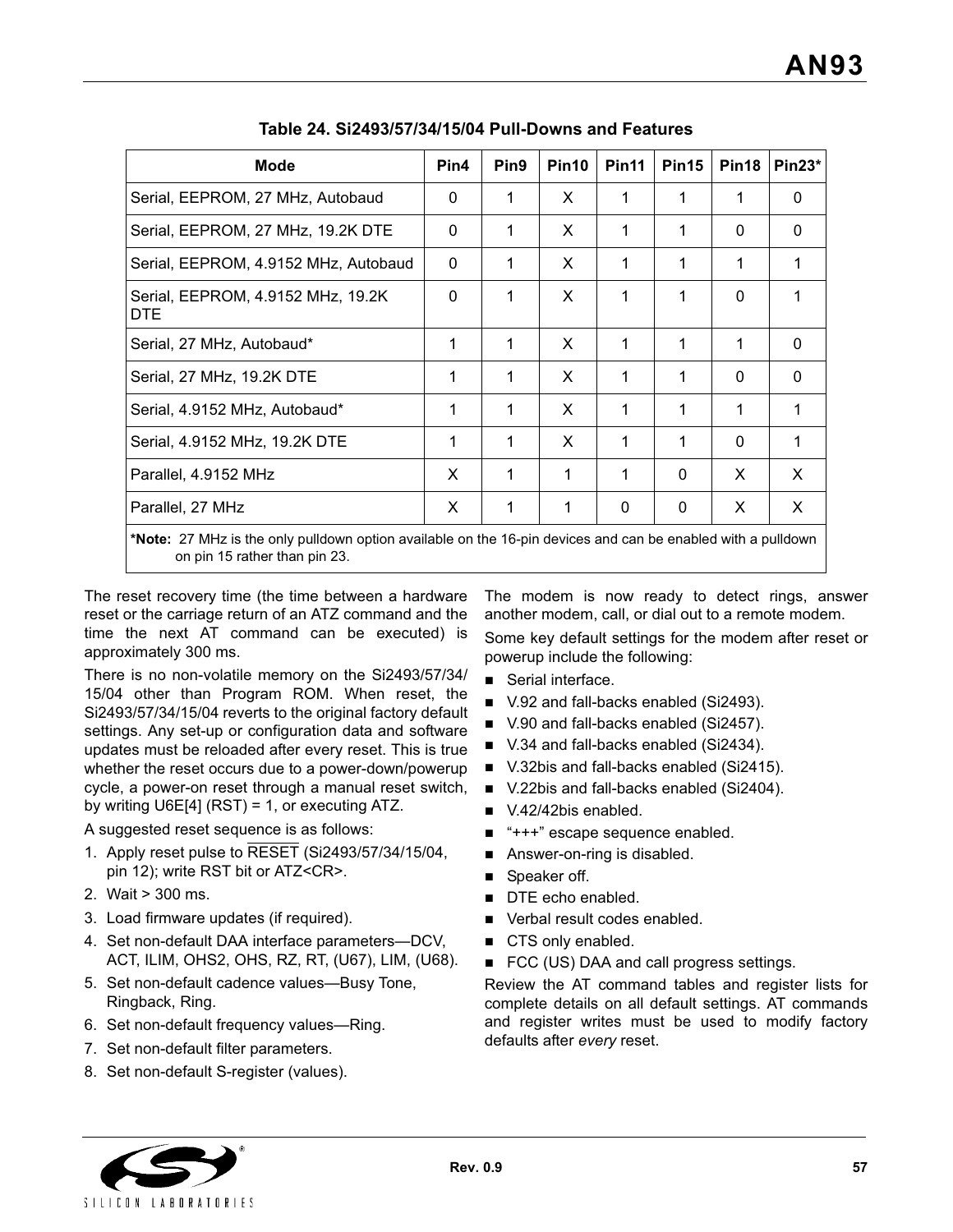## **3.2. DSP**

The DSP (data pump) is primarily responsible for modulation, demodulation, equalization, and echo cancellation. Because the ISOmodem is controllerbased, all interaction with the DSP is via the controller through AT commands, S-Registers, and/or U-Registers.

### **3.3. Memory**

The user accessible memory in the Si2493/57/34/15/04 consists of the S-Registers accessed via the ATSn command, and the U-Registers from 0x0000 to 0x0079 in the main memory space, accessed via the AT:Rhh (register read) and the AT:Uhh (register write) commands (where hh is the two digit hexadecimal address of the register) and the external EEPROM. These memory locations allow the modem to be configured for a wide variety of functions and applications and for global operation.

### **3.3.1. Firmware Upgrades**

The Si2493/57/34/15/04 contains an on-chip Program ROM that includes the firmware required for the features listed in the data sheet. Additionally, the Si2493/57/34/15/04 contains on-chip Program RAM to accommodate minor changes to ROM firmware. This allows Silicon Labs to provide future firmware updates to optimize the characteristics of new modem designs and those already deployed in the field.

Firmware upgrades (patches) provided by Silicon Labs are files loaded into the Si2493/57/34/15/04 Program RAM after a reset using the AT:P command (see Table 18). Once loaded, the upgrade status can be read using the ATI1 command to verify the firmware revision number. The entire firmware upgrade in RAM is always cleared on a reset. To reload the file after a reset or powerdown, the host processor rewrites the file using the AT:P command during post-reset initialization.

Patch files may be more than 6000 characters in some cases. They come in a .txt file containing multiple lines that are sent serially to the ISOmodem. There are several patch loading techniques that can be used in different environments. See the description and Table 25. Whichever technique is used, it is wise to do an AT&T6 to verify the CRC of the loaded patch.

### **3.3.1.1. Method 1 (The Fastest)**

Send the entire file in quiet mode using a program that waits for a precise amount of time after every line. This can give load times as short as 0.7 seconds for a 6235 byte patch (at 115 kBaud). The file transfer should be preceded by an ATZ or RESET followed by an ATE0 and an ATQ1. After the transfer, perform an ATE1 and/ or ATQ0 if needed.

- 1. Low pulse on RESET signal for at least 5.0 ms.
- 2. Wait 300 ms.
- 3. Send ATE0.
- 4. Wait for an OK.
- 5. Send ATQ1 to the modem.
- 6. Wait 0.5 ms.
- 7. Send AT:PIC (First line of the patch).
- 8. Wait 0.5 ms.

...

- (n-5) Send AT:PIC0 (Last Line of Patch).
- (n-4) Wait 0.5 ms.
- (n-3) Send ATQ0 to the modem.
- (n-2) Wait for an OK.
- (n-1) Send AT&T6 to the modem.
- (n) Wait for an OK.

#### **3.3.1.2. Method 2**

Send the entire file using a program that waits for an OK after every line. This will give 3.98 seconds for a 6235 byte patch (at 115 kBaud). Perhaps longer if the OS has some latency issues.

#### **3.3.1.3. Method 3**

For development purposes, send the entire patch file using a program that allows a timed preprogrammed pause between lines, e.g. Hyper terminal or ProComm. This will give times of around 16 seconds for a 6235 byte patch (at 115 kBaud). Due to the granularity of a typical desktop operating system, be sure to set the time delay between lines to 100 ms.

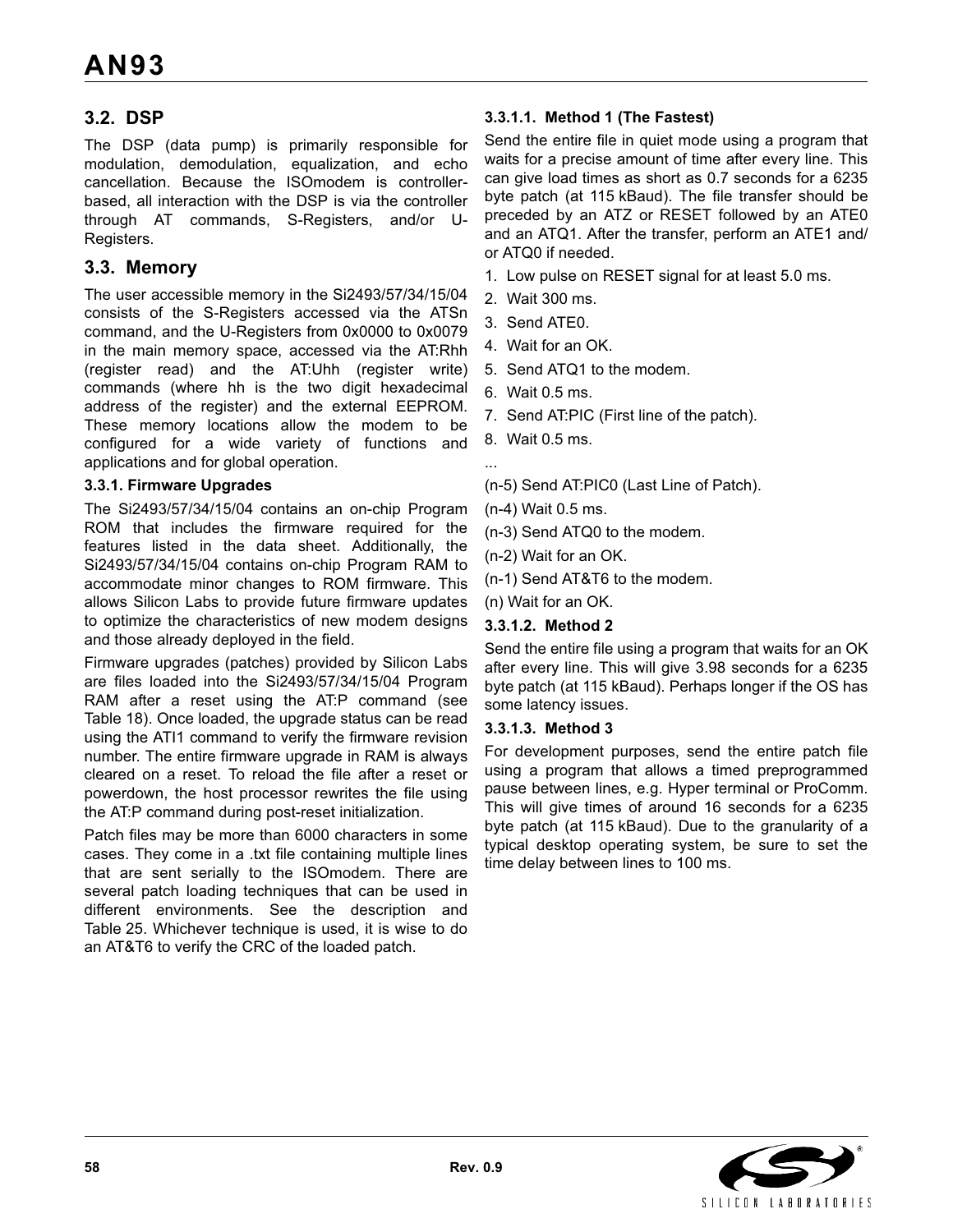| <b>Start Condition:</b>                                                                                                                                                                                                                                  | <b>Delay</b><br>between lines | Load Time (sec)<br>for a 6235 byte patch<br>(at 115 kBaud) | Approach used with:                                                     |  |  |  |  |
|----------------------------------------------------------------------------------------------------------------------------------------------------------------------------------------------------------------------------------------------------------|-------------------------------|------------------------------------------------------------|-------------------------------------------------------------------------|--|--|--|--|
| <b>RESET then</b>                                                                                                                                                                                                                                        | 0.5 <sub>ms</sub>             | 0.694                                                      | <b>Embedded Systems</b>                                                 |  |  |  |  |
| ATEO & ATQ1                                                                                                                                                                                                                                              | 1.0 <sub>ms</sub>             | 0.771                                                      | <b>Embedded Systems</b>                                                 |  |  |  |  |
|                                                                                                                                                                                                                                                          | 2.0 <sub>ms</sub>             | 0.925                                                      | <b>Embedded Systems</b>                                                 |  |  |  |  |
|                                                                                                                                                                                                                                                          | 5.0 <sub>ms</sub>             | 1.385                                                      | <b>Embedded Systems</b>                                                 |  |  |  |  |
|                                                                                                                                                                                                                                                          | $10.0$ ms                     | 2.152                                                      | <b>Embedded Systems</b>                                                 |  |  |  |  |
| <b>RESET</b>                                                                                                                                                                                                                                             | Wait for OK/<br>CR/LF         | 3.998                                                      | Windows or Embedded System where<br>time precision is poorer than 10 ms |  |  |  |  |
| <b>RESET</b>                                                                                                                                                                                                                                             | $100.0$ ms                    | 15.962                                                     | Windows without writing a patch loader                                  |  |  |  |  |
| *Note: The delay times do not include the time to empty the UART's possibly long TX buffer. The time quoted is between the<br>end of transmission of the last character of a line and the start of transmission of the first character of the next line. |                               |                                                            |                                                                         |  |  |  |  |

A CRC can be run on the upgrade file loaded into onchip Program RAM with the AT&T6 command to verify that the upgrade was correctly written to the on-chip memory. The CRC value obtained from executing the AT&T6 command should match the CRC value provided with the upgrade code.

The following memory notation conventions are followed in this document:

- Single variable U-Registers are identified in this document as the register type (i.e., U) followed by the last two digits of the register's hexadecimal address and finally the register "name" in parenthesis. Example: U4A(RGFD). Once the full register reference is made, continuing discussion refers to the register name to simplify the text. The address and value of a single variable U-Register are *always* read from or written to the Si2493/57/34/ 15/04 in hexadecimal.
- Bit-mapped U-Registers are identified in this document at the top level as the register type (i.e., U) followed by the last two digits of the register's hexadecimal address and finally the register "name" in parenthesis. Example: U67 (ITC1). Once the full register reference is made, continuing discussion of the register at the top level refers to the register name to simplify the text. The address and value of a bit-mapped U-Register is *always* read from or written to the Si2493/57/34/15/04 in hexadecimal.
- Bits within bit-mapped registers are identified in this document as the register type (i.e., U) followed by the last two digits of the register's hexadecimal address, the bit or bit range within the register in brackets, and finally the bit or bit range "name" in

parenthesis. Example: U67[6](OHS) or U67[3:2](DCT). Once the full register reference is made, continuing discussion of the bits or bit range refers to the bit or bit range name to simplify the text. The bit or bit range inside the bracket represents the actual bit or bit range within the register. The value of a bit or bit range is presented in binary for clarity. However, the address and value of a bit-mapped U-Register is *always* read from or written to the Si2493/ 57/34/15/04 in hexadecimal.

 Si2493/57/34/15/04 S-Registers are identified with a decimal address (e.g., S38), and the number stored in an S-Register is also a decimal value.

### **3.3.2. EEPROM Interface (24-Pin TSSOP Only)**

The ISOmodem chipset supports an optional serial peripheral interface (SPI) bus EEPROM. The EEPROM must support SPI mode 3 with a 16-bit (8 kbit – 64 kbit range) address. Upon powerup, if a pulldown resistor  $\leq$ 10 k $\Omega$  is placed between D6 (Si2493/57/34/15/04, pin 4) and GND, the Si2493/57/34/15/04 attempts to detect an EEPROM. The modem looks for a carriage return in the first 10 memory locations. If none is found (unprogrammed EEPROM), the modem stops reading the EEPROM. An installed EEPROM may contain custom default settings, firmware upgrades, and/or user-defined AT command macros for use in custom AT commands or country codes.

Once the EEPROM is detected, customer defaults that are programmed into the EEPROM between the optional heading "BOOT" and the "<CR><CR>" delimiter execute immediately, and AT command macros are loaded into on-chip RAM. The memory that

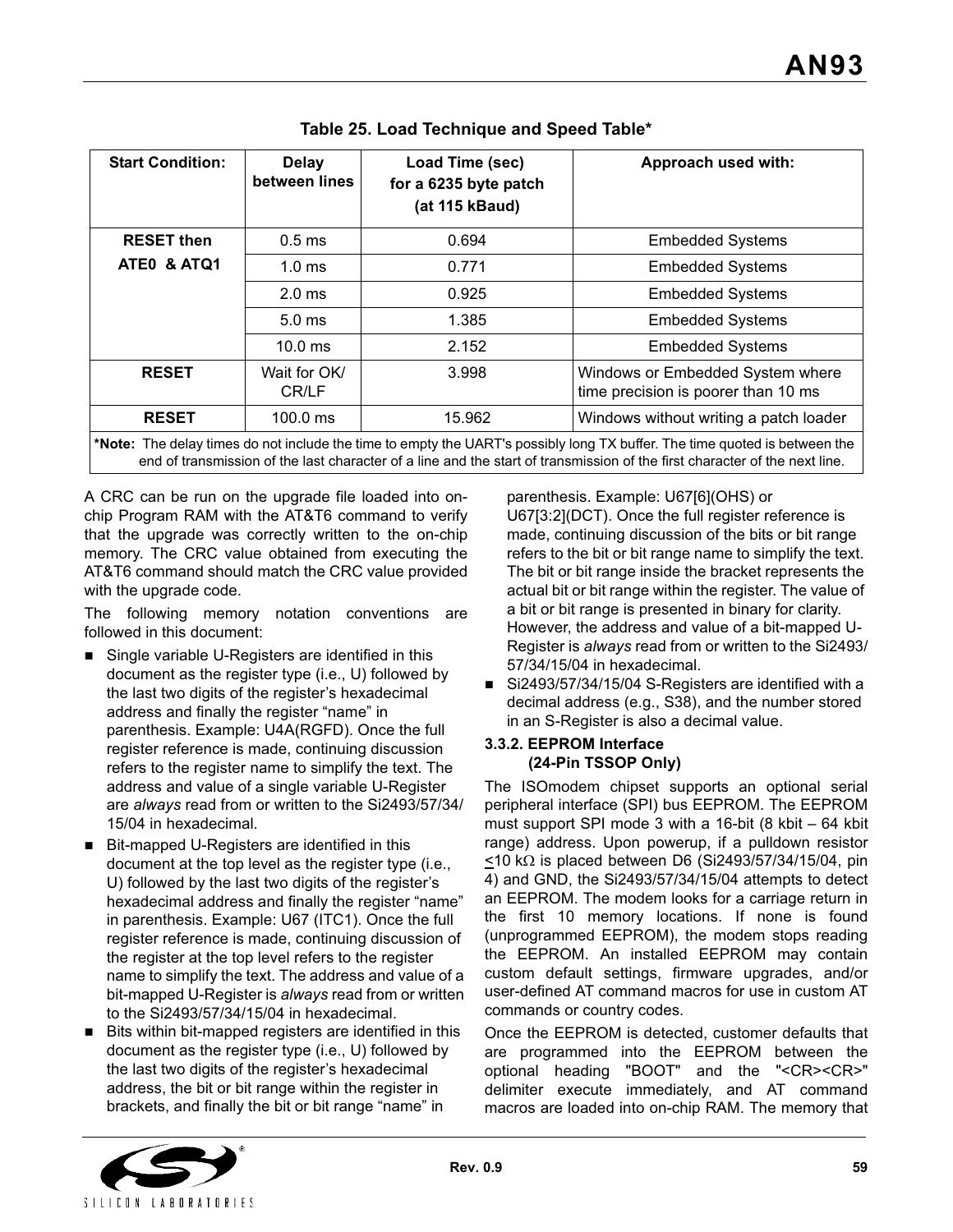may be allocated to the <commands> portion of the EEPROM is limited to 1000 bytes.

Firmware upgrades may also be automatically loaded into the Si2493/57/34/15/04 using the BOOT format. Note that three <CR>'s must be the last three entries in the EEPROM.

The Si2493/57/34/15/04 includes a simple three-wire interface that may be directly connected to serial SPI EEPROMs that are available from several different manufacturers.

For example:

25LC080—25LC640 Microchip

AT25080—AT25640 Atmel

The EEPROM must be between 8192 and 65536 bits in size and support the commands given in Table 27. The EEPROM must also support 16-bit addressing regardless of size, allow a minimum clock frequency of 1 MHz, and should assert its output on falling edges of EECLK and latch input data on rising edges of EECLK. A four-wire EEPROM (with separate serial input and output data wires may be used with the input and output pins connected to EESD so long as SDO is tristated on the last falling edge of EECLK during a read cycle. All data is sent to and from the EEPROM with the LSB first.

Figure 13 shows the connection diagram for the EEPROM feature.





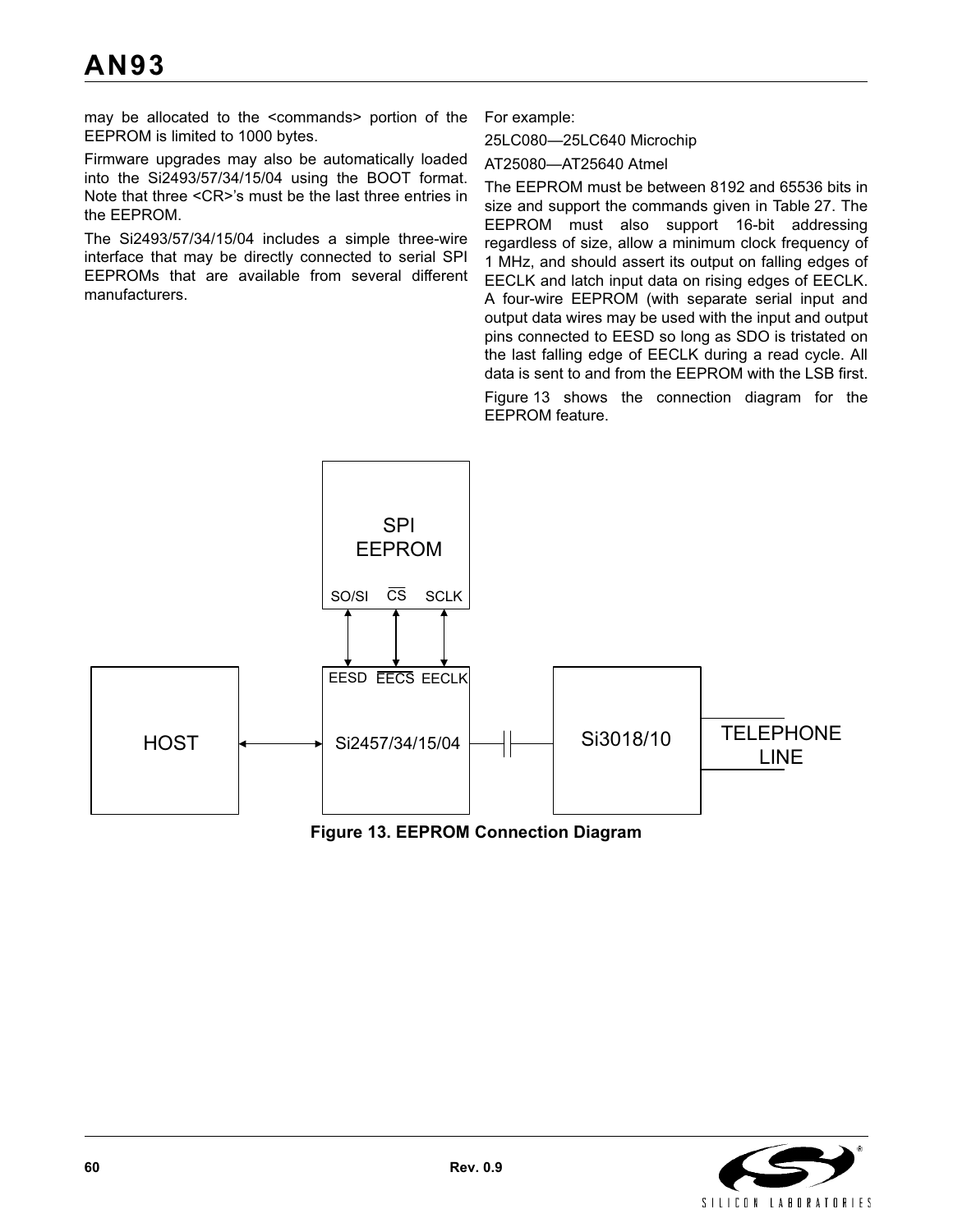| Table 26. EEPROM Status Register (Any Other Bits are Unused) |  |  |  |
|--------------------------------------------------------------|--|--|--|
|--------------------------------------------------------------|--|--|--|

| $\overline{\phantom{a}}$ |  |  | __ | \∧/⊏1<br>. | <b>WIF</b> |
|--------------------------|--|--|----|------------|------------|

WEL = write enable latch

WIP = write in progress

## **Table 27. EEPROM Commands**

| <b>Instruction Name</b> | <b>Instruction Format</b> | <b>Description</b>                               |
|-------------------------|---------------------------|--------------------------------------------------|
| <b>READ</b>             | 0000 0011                 | Read data from memory at address                 |
| <b>WRITE</b>            | 0000 0010                 | Write data to memory array beginning at address  |
| <b>WRDI</b>             | 0000 0100                 | Clear write enable bit (disable write operation) |
| <b>RDSR</b>             | 0000 0101                 | Read status register                             |
| <b>WRSR</b>             | 0000 0001                 | Write status register                            |
| <b>WREN</b>             | 0000 0110                 | Set write enable bit (enable write operations)   |

## **Table 28. EEPROM Timing**

| <b>Parameter</b>                                                                                                                                                                                      | <b>Symbol</b> | Min. | Typ. | Max. | Unit |  |
|-------------------------------------------------------------------------------------------------------------------------------------------------------------------------------------------------------|---------------|------|------|------|------|--|
| <b>EECLK</b> period                                                                                                                                                                                   | <b>ECLK</b>   | 1.0  |      |      | μs   |  |
| EESD input setup time                                                                                                                                                                                 | <b>EISU</b>   | 100  |      |      | ns   |  |
| EESD input hold time                                                                                                                                                                                  | EIH.          | 100  |      |      | ns   |  |
| EESD output setup time*                                                                                                                                                                               | EOSU          | 500  |      |      | ns   |  |
| EESD output hold time*                                                                                                                                                                                | <b>EOH</b>    | 500  |      |      | ns   |  |
| EECS asserted to EECLK positive edge                                                                                                                                                                  | <b>ECSS</b>   | 500  |      |      | ns   |  |
| EESD tristated before last falling EECLK edge during read<br>cycle. Last positive half of EECLK cycle is extended to provide<br>both 500 ns minimum EOH and 100 ns EESD before EECLK<br>falling edge. | EOZ.          | 100  |      |      | ns   |  |
| EECS disable time between accesses                                                                                                                                                                    | <b>ECSW</b>   | 500  |      |      | ns   |  |
| EECS asserted after final EECLK edge                                                                                                                                                                  | <b>ECSH</b>   | 1    |      |      | μs   |  |
| *Note: EESD output at negative EECLK edge                                                                                                                                                             |               |      |      |      |      |  |